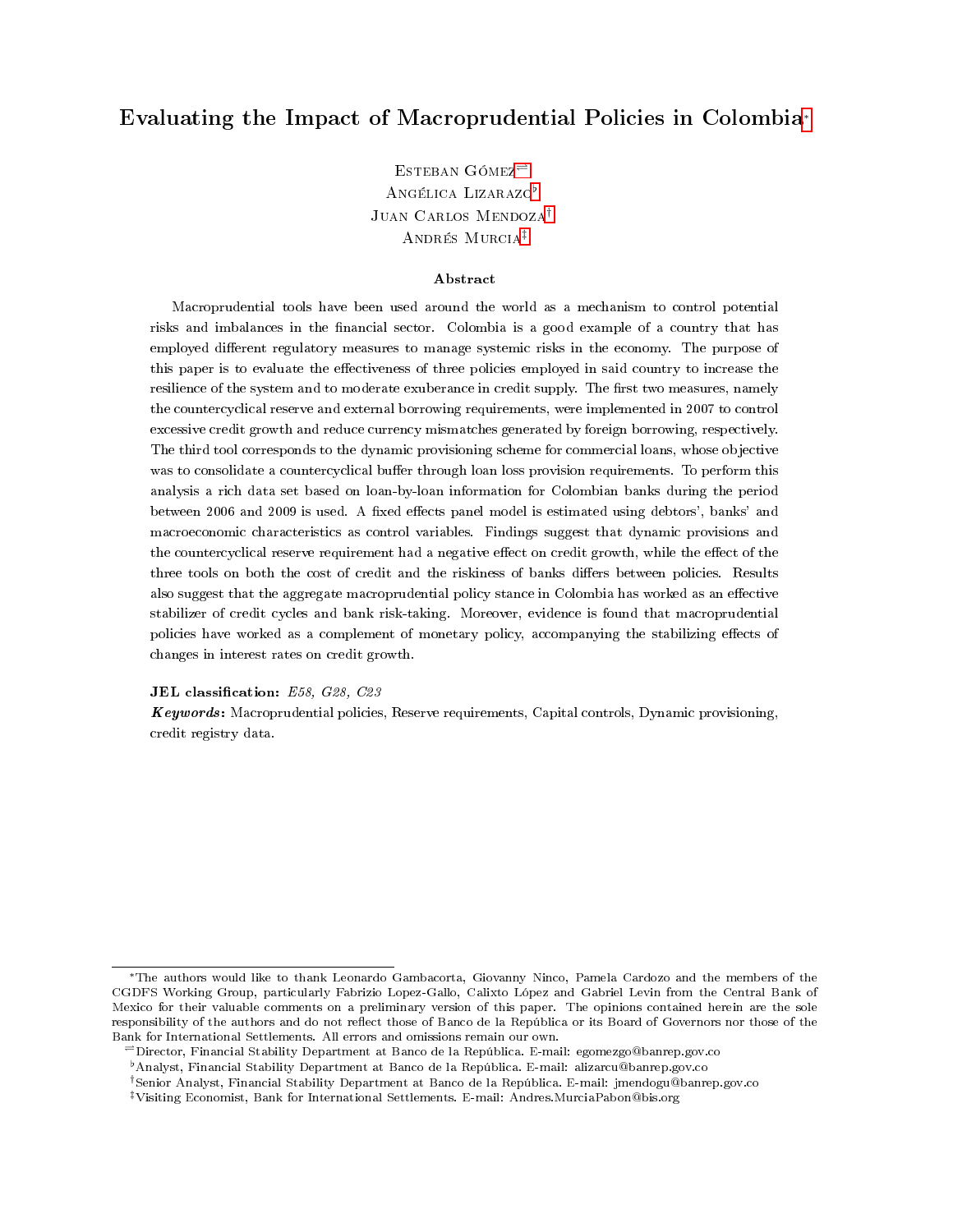### 1 Introduction

In the late nineties, Colombia experienced one of its severest financial crises in recent history. During the beginning of this decade, the country underwent a period of structural reforms characterized by a "laissez faire" approach which promoted economic openness and financial liberalization. These factors facilitated an enormous flow of capital into the economy, which in Colombia are highly (and positively) correlated with credit (Carrasquilla et al. (2000), Tenjo & López (2002) and Villar et al. (2005)). During these years there was also an enormous growth in the financial intermediation industry, which saw a sharp increase in the number of institutions and less restrictions on financial operations and interest rates. Additionally, total expenditure (public and private) grew at high rates, and decits in both private and public balances were signals of an overheated economy. These elements were the main contributors to the credit boom that Colombia experienced during the first half of the nineties<sup>[1](#page-0-0)</sup>.

Throughout this period, a substantial share of households in Colombia took out mortgage loans, pushed by the favorable conditions in credit markets, causing housing prices to increase at a very high rate and augmenting households' leverage and financial burden. This peak in housing prices was, however, followed by a sudden and sharp decrease in this variable and an increment in interest rates, as a consequence of the sudden stop in capital inflows, leading to a credit crunch in the Colombian economy, which resulted in the 1998-99 crisis (Tenjo & López (2002)). This episode was a painful reminder that, like other countries in the region, being a commodity exporting, small, open and banking-oriented economy with low levels of domestic saving rates country, makes one especially vulnerable to unexpected swings in the availability of external financing (Uribe  $(2012)$ ).

Nevertheless, the financial crisis of the late nineties also left many important lessons for monetary and banking authorities. One of such lessons is that episodes of excessive credit growth, which simultaneously fuel increases in asset prices, are particularly dangerous for macroeconomic sustainability. In addition to that, external imbalances and currency mismatches can be particularly costly, since they tend to generate a misallocation of resources, leading to asset and credit bubbles. Furthermore, the need for proper and timely coordination between the agencies in charge of macroeconomic and financial stability was shown to be essential. Moreover, a flexible exchange rate regime, the search for a sustainable fiscal policy and a continuous improvement of nancial regulation and supervision were also underpinned as key features to decrease the potential impact and likelihood of future episodes of nancial distress. Last but not least, that financial stability is a necessary condition for macroeconomic stability, and the achievement of the former is not guaranteed through the use of microprudential instruments, rather these have to be complemented with macroprudential tools.

Indeed, after the crisis of the nineties, many prudential measures were implemented and/or modified in Colombia. Some examples are: i) introduction of caps on loan-to-value (LTV) and changes on debt-toincome (DTI) ratios for mortgage loans; ii) the Central Bank altered limits on net total FX positions; and iii) the creation of the Financial System Surveillance Committee as a mechanism of coordination among the financial authorities that make up the system's safety net<sup>[2](#page-0-0)</sup>.

Following the implementation of said measures, the first test that financial stability authorities had to face took place during the period 2006-2009. During these years, the Colombian economy went through a

<sup>1</sup>Commercial loans grew at a real rate of 102.7% between December 1990 and December 1995. Mortgage loans grew 101.9% during the same period.

 $2C$ reated in 2003, the Committee is comprised of the Minister of Finance, the Governor of the Central Bank, the Director of the deposit insurance corporation and the Financial Superintendent.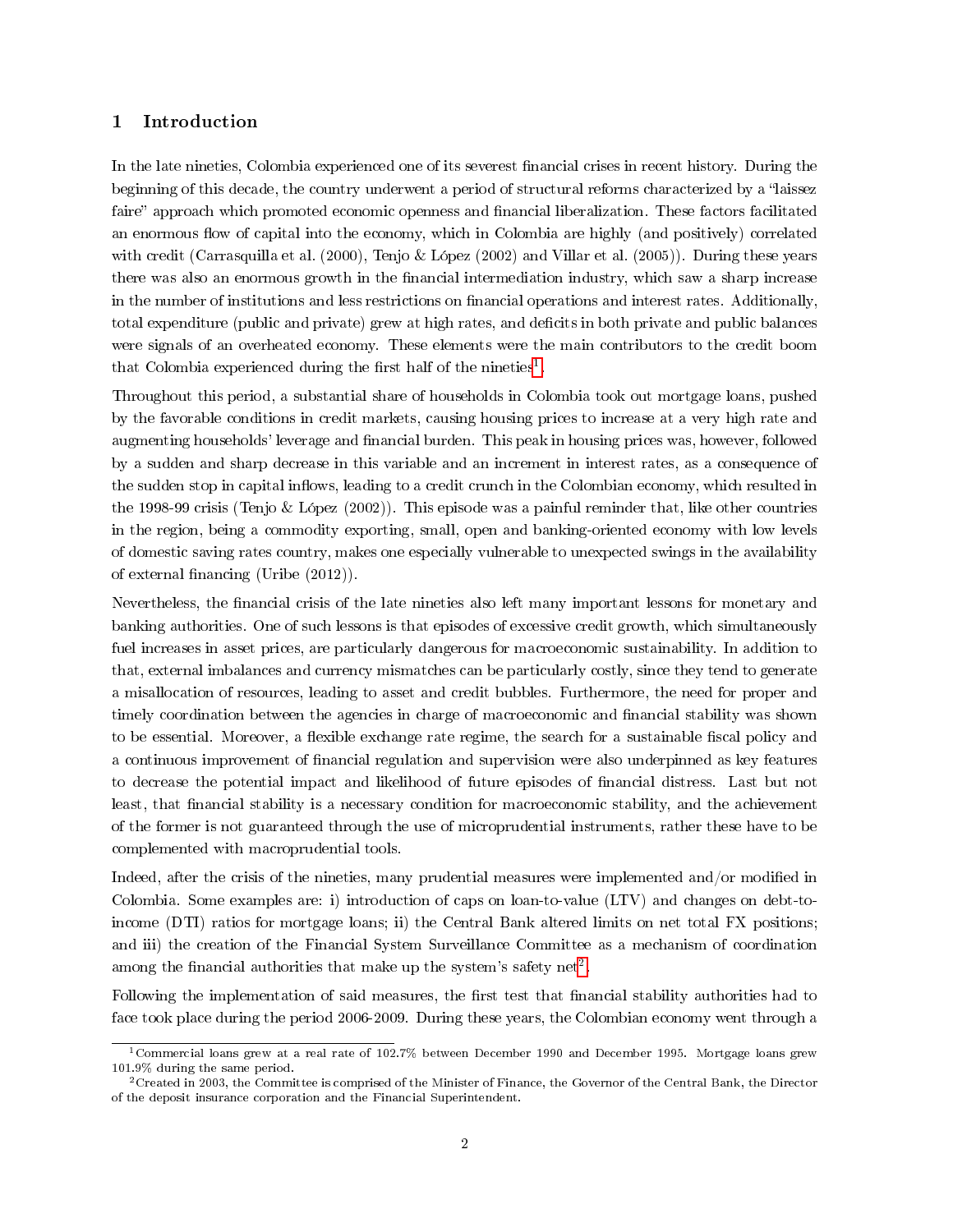similar situation to that observed at the middle of the nineties (i.e. excessive capital inflows, abnormally high credit growth and robust dynamics of housing prices). On one hand, the real annual growth rate of the loan portfolio (including leasing operations) of the nancial system rose from 11.8% in December 2005 to 27.3% twelve months later, with a real GDP growth of 6.7% at the end of 2006. The increase in aggregate demand was initially driven by an acceleration in investment and subsequently by private consumption, generating some inflationary pressures, threatening the fulfillment of inflationary targets (Cardozo (2012)). The increase in capital flows caused the current account deficit to rise from  $1.8\%$  of GDP in the second half of 2006 to 3.6% of GDP by the first half of 2007, suggesting the presence of external imbalances.

In response to the expansionary scenario, the Central Bank increased its intervention rate gradually: monetary interest rates were increased 400 bps between April 2006 and July 2008. With this policy, the Central Bank tried to moderate the inflationary pressures generated by the strong growth of aggregate demand and credit (Vargas (2011)). However, the loan portfolio of nancial institutions continued to grow at historically high rates, particularly in the commercial and consumer portfolios. The transmission of monetary policy was sluggish and the limited reaction of credit dynamics suggested the convenience of taking complementary measures (Uribe (2012)).

In this context, the Central Bank decided to establish a marginal reserve requirement in order to attenuate both the high growth of the loan portfolio and the leverage of the private sector. Moreover, in order to prevent possible arbitrages and to limit a potential substitution from local funding to external borrowing, the Central Bank reactivated a reserve requirement for short-term external borrowing and a limit on exchange rate derivatives exposure. The objective of these measures was, not only limiting the currency mismatches of banks, but also reducing gross currency positions, thus limiting counter-party risks. Simultaneously, the Ministry of Finance established a deposit for foreign portfolio investment and, a year later, a minimum permanence period for foreign direct investment. The result was a set of macroprudential policies that helped mitigate inflationary pressures whilst dealing with latent financial risks (Cardozo (2012)). In addition to those measures, the Financial Superintendence of Colombia (SFC) designed a new system of countercyclical provisions, in the spirit of the Spanish system (Saurina (2009)), which modified the provision requirements on commercial and consumer loans.

The conjunction of these policies seems to have caused credit growth to decelerate since the end of 2007. Thus, when the external shock arrived in 2008, the Central Bank had enough space for acting in a countercyclical way; reducing its policy rate rapidly and aggressively (from 10% in December 2008 to 3% in May 2010) with the purpose of attenuating the impact of the foreign shock on the domestic economy while maintaining inflation under control. In contrast to the experience of many other emerging economies, during this period Colombia's GDP did not register a negative growth rate in annual terms (Cardozo (2012)).

Though this would seem to point to the effectiveness of the macroprudential tools set in place at the time, it is still difficult to ascertain the individual impact of each tool, as well as to isolate the idyisincratic effects from those caused by the global financial crisis. Indeed, even the potential effect on the credit cycle of these instruments at the theoretical level has been a subject of debate. For instance, as pointed out by Betancourt & Vargas (2009), the effectiveness of reserve requirements in an inflation targeting regime depends on the degree of substitution between bank deposits and Central Bank loans and the degree of uncertainty regarding the future policy rate. In any case, the authors conclude that the impact on the price and volume of credit is lower than under a monetary aggregates regime. Nevertheless, others argue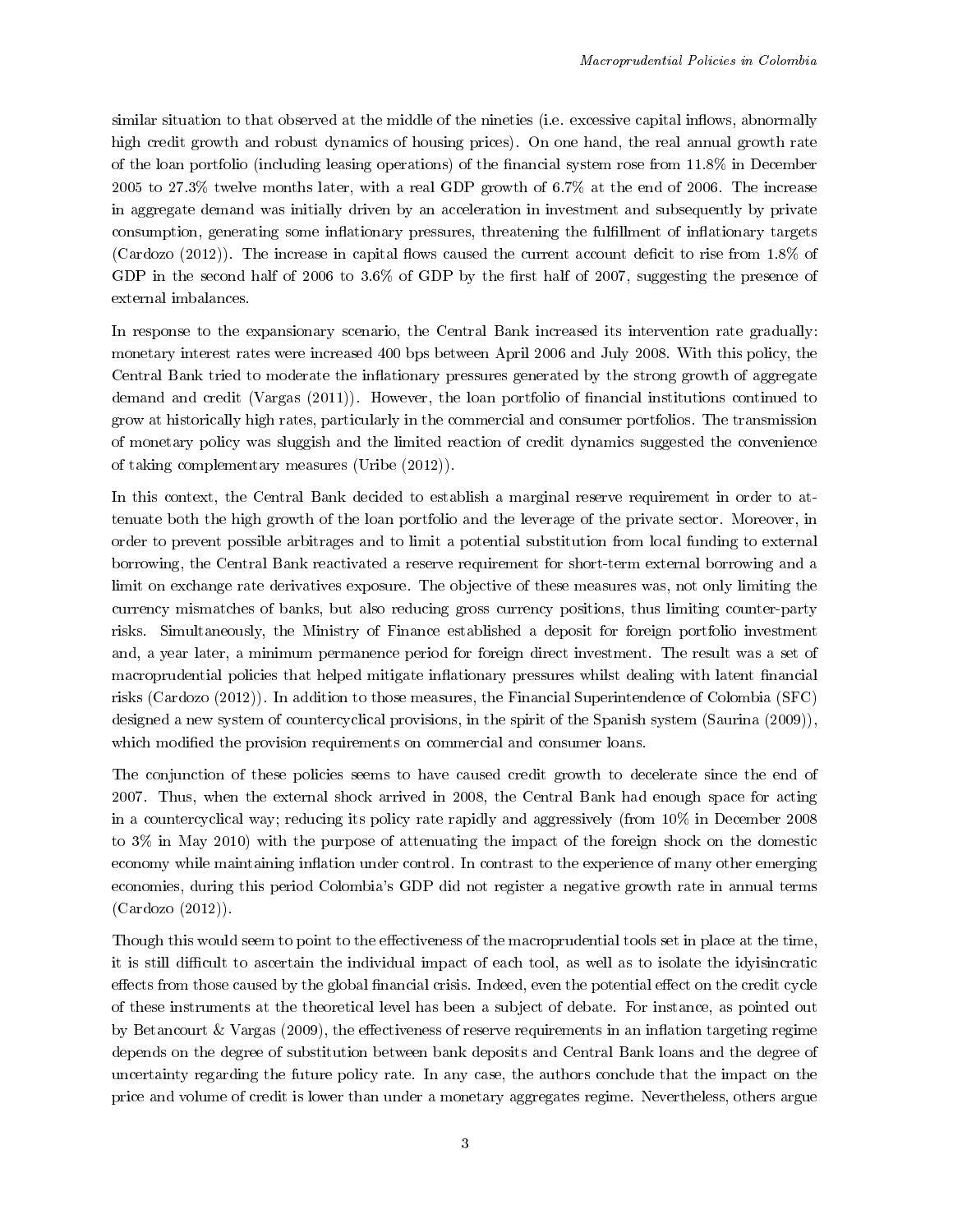that reserve and liquidity requirements can play an important role for affecting credit supply, especially under scenarios of asymmetric information (Almeida et al. (2004) and Acharya et al. (2007)). Liquid deposits can also play as a buffer against noisy signals (Calomiris & Kahn (1991)), and these buffers could reduce dependence on the lender of last resort by having banks self-insure against liquidity risk.

Whether one believes that the use of this set of macroprudential policies during that period actually helped towards a smooth adjustment of the Colombian economy during 2008-2009, the truth of the matter is that little is known about the real impact of these tools on the supply of credit and/or banks' risk-taking. For the most part, impact evaluation of these measures employ aggregate data, in which it is not possible to distinguish between supply and demand effects. A careful review of the literature for Colombia reveals that there is only one document that evaluates the impact of a specific measure (i.e. countercyclical provisions) on credit cycles using credit registry data (López et al. (2014)).

The experience of Colombia in the 2006-2009 period is thus especially rich and unexplored. During this time, financial authorities simultaneously employed different measures to deal with the build-up of systemic vulnerabilities and increase the resilience of the financial system. In particular, it is interesting to analyze the potential effect of these measures on credit growth and banks' risk indicators. Therefore, in this paper, the impact of three macroprudential policies is evaluated: i) the marginal (i.e. countercyclical) reserve requirement on deposits; ii) the external borrowing requirement; and iii) the new dynamic provisioning system.

In evaluating said policies, a micro dataset containing information on over 1.6 million bank-debtor relationship observations for the period comprised between 2006Q1-2009Q4 is utilized. The information, provided by the SFC, is a sample from the commercial loans' portfolio comprised of credit operations in which the debtor is a legal entity (i.e. a firm), thus excluding individuals. The use of loan-by-loan information is particularly valuable in that it allows disentangling different effects and effectively estimating the impact of the aforementioned macroprudential policies on credit growth and banks' risk profile. Through a series of estimations, using a fixed effects panel data methodology, one finds that dynamic provisions and the countercyclical reserve requirement had a negative effect on credit growth, while the effect of the three tools on both the cost of credit and the riskiness of banks' loan portfolio differs between policies. Findings also suggest that the aggregate macroprudential policy stance in Colombia has worked as an effective stabilizer of credit cycles and bank risk-taking. Moreover, evidence is found that macroprudential policies have worked as a complement of monetary policy, thereby accompanying the stabilizing effects of changes in interest rates on credit growth.

The remainder of this paper is organized as follows: Section [2](#page-3-0) provides a selective review of the related literature. Section [3](#page-6-0) describes the data and empirical approach used, whilst Section [4](#page-17-0) discusses the main results. Some concluding remarks follow.

## <span id="page-3-0"></span>2 Related literature

The proper implementation of a new macroprudential framework requires the evaluation of the potential impact of different policies on some variables of interest. Nevertheless, little is known about the effectiveness of these kind of policies and their interaction with monetary policy. One possible explanation of this fact is that, unlike monetary policy, the macroprudential policy toolkit is comprised of a variety of tools and targets various objectives, which are in fact difficult to disentangle in practice: some macroprudential policies seek to increase the resilience of the nancial sector while others may attempt to dampen credit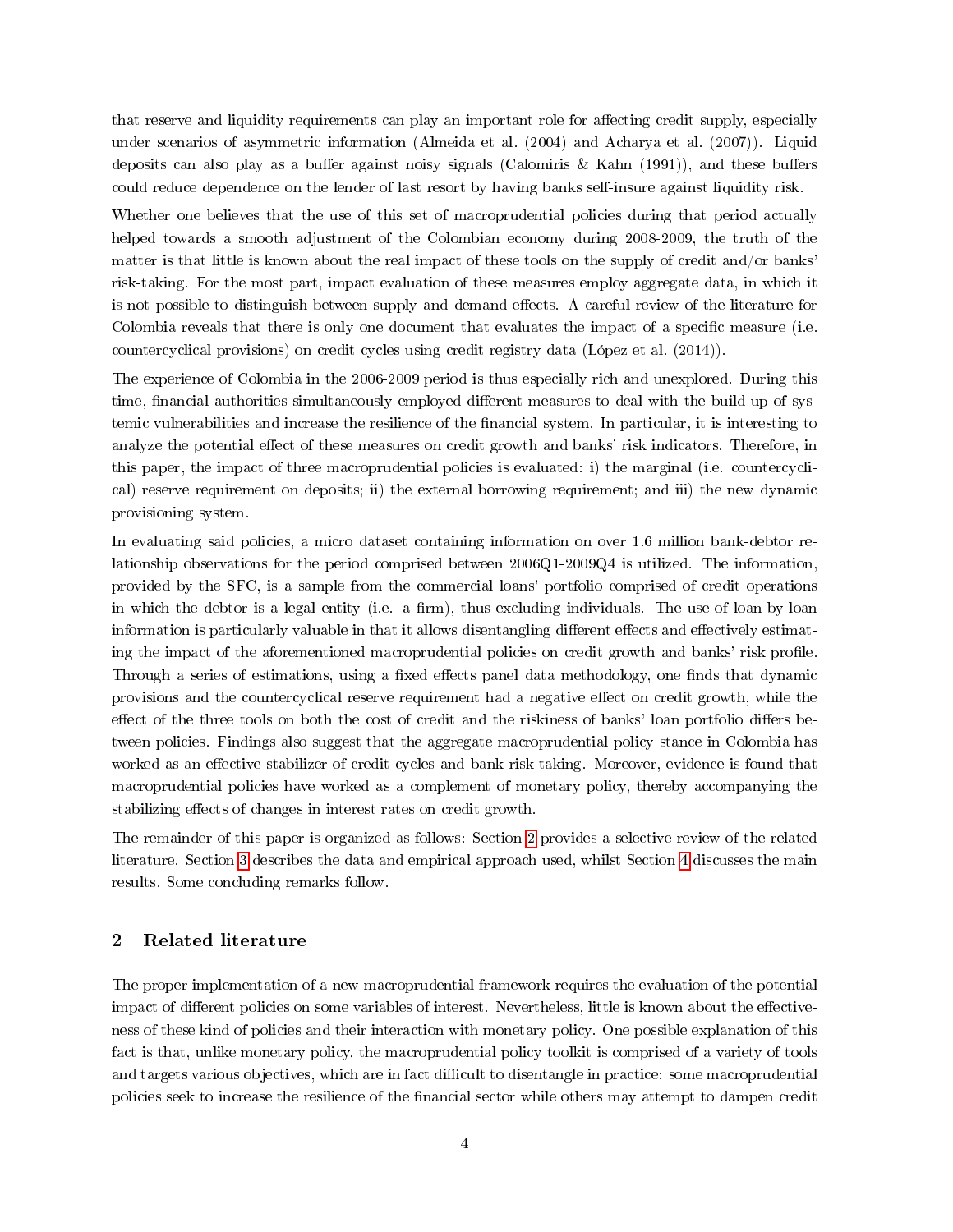cycles. In other words, and using the terminology initially introduced by Borio & Crockett (2000), the evaluation of the impact of macroprudential tools should take in consideration, simultaneously, the time and cross-sectional dimensions of systemic risk.

In addition to that, cumulative experience and the information required for performing proper evaluations of the effectiveness of macroprudential tools is not particularly rich or available around the globe. On one hand, many macroprudential tools in developed countries have been introduced only in response to the recent crisis, which makes it difficult to empirically assess their effectiveness and transmission channels, and thus provide a guide in the design of said tools going forward (Galati & Moessner (2014) and Turner (2010)). On the other hand, in developing countries, even if the experience with the use of macroprudential policies is richer, the existence of restrictions in terms of data availability and capability for processing this information have limited the possibility of evaluating the effects of different policies.

Given the importance of this subject, some specialized international groups have devoted signicant efforts to its analysis. A prime example is the influential report prepared by the CGFS (Committee on the Global Financial System (2012)), which offers a conceptual discussion of the transmission mechanism of a range of instruments, aiming to provide guidance on how the effectiveness of the latter could be judged in practice. One key conclusion is that the effects of capital, liquidity and asset-side tools on different variables of interest tend to be mixed. On one hand, there is consensus in the sense that all of these tools could provide buffers that contribute to the resilience of the financial sector<sup>[3](#page-0-0)</sup>, however, there are differing views on the effects on credit cycles: while some evidence indicates that capitalbased macroprudential policies affect the price and quantity of credit (though the precise magnitude is uncertain)<sup>[4](#page-0-0)</sup>, liquidity-based tools seem to have only transitory effects<sup>[5](#page-0-0)</sup>, while the effect of asset-side tools is less well documented, as relatively few countries have utilized LTV and debt to income (DTI) restrictions with countercyclical purposes<sup>[6](#page-0-0)</sup>.

Notwithstanding the aforementioned data limitations, the recent interest in macroprudential policies has spawned a host of literature on the evaluation of their impact on a wide array of economic variables of interest. The state-of-the-art in such assessments can be schematically differentiated depending on the information used. In particular, it is possible to find documents that employ aggregate information at the country level, while others use bank level data and, finally, there are those that estimate the impact of macroprudential policies using information at the bank-debtor relationship level or credit registry data. In the theoretical field there are also some works that evaluate the impact of macroprudential policies on different dimensions using Dynamic Stochastic General Equilibrium Models (DSGE) finding that these policies have a potential role dealing with credit cycles and that they are more effective if used as a complement to monetary policies (Angelini et al. (2011), Agénor et al. (2012) and Brunnermeier & Sannikov (2014), among others).

Starting with the first group, it is noteworthy that most of the papers in the literature have used aggregate macro data to evaluate the impact of different policies on some variable of interest (e.g. credit growth or

<sup>3</sup>For instance, asset-side tools (such as caps on loan to value - LTV) can play an important role in increasing the resilience of the banking system by decreasing both the probability of default and the loss given default of loans (Committee on the Global Financial System (2012)).

 $^{4}$ The Macroeconomic Assessment Group (Macroeconomic Assessment Group (2010)) estimates that the median impact of increasing capital ratios by 1 percentage point (pp) is a reduction in lending by 1 to 2 pp.

 $5E$ vidence for Latin America suggests that increased reserve requirements have a negative impact on the provision of credit. Nevertheless, effects seem to last mostly two and at best 10 months, suggesting that such tools would need to be continuously recalibrated (Committee on the Global Financial System (2012)).

 $6$ Tightening LTV or DTI ratios tends to reduce real credit growth by 1 to 2 pp and real house price appreciation between 2 to 5 pp. However, the latter effect on prices is not as evident in other studies (Committee on the Global Financial System  $(2012)$ .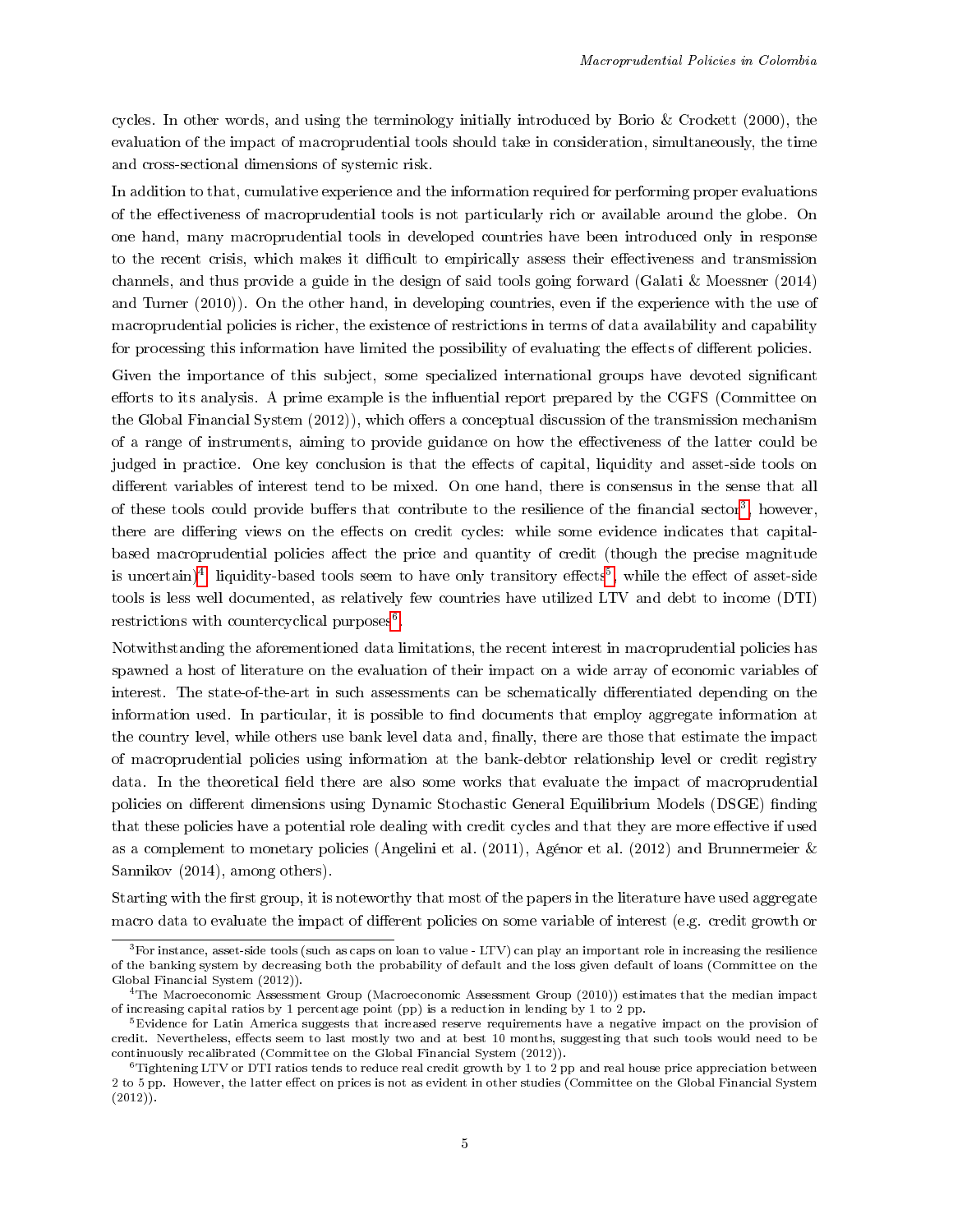housing prices). These papers commonly perform event studies or panel data regressions at the country level. The overall findings of this literature can be summarized as follows: (i) macroprudential policies can reduce the impact of a bust, diminishing the impact on the real economy (Bakker et al. (2012)); (ii) their tightening is associated with lower bank credit growth and house price inflation (Bruno et al. (2015), Cerutti et al. (2015) and Akinci & Olmstead-Rumsey (2015)); (iii) the effects appear to be smaller in more financially developed and open economies (Cerutti et al. (2015)) and; iv) macroprudential policies are more successful when they complement monetary policy by reinforcing monetary tightening, than when they act in opposite directions (Bruno et al.  $(2015)$ ).

The use of aggregate data has been used, in particular, to examine the use of reserve requirements, as these have been used by several countries in Latin America, including Colombia. The evidence suggests that these requirements had some transitory effects on credit growth and played a complementary role to monetary policy (Tovar et al. (2012) Agénor & da Silva (2016) ). In the region, changes in reserve requirements were occasionally quite large, so the impact could have been significant (Montoro  $\&$ Moreno  $(2011)$ ). In the same direction, Federico et al.  $(2014)$  finds that exogenous changes in this tool in Argentina, Brazil, Colombia and Uruguay had a significant effect on output. The use of aggregate information in Colombia also suggest that reserve requirements are important long-run determinants of business loan interest rates and have been effective in strengthening the pass-through from policy to deposit and lending interest rates (Vargas et al. (2010)).

Regarding the second group, some papers have used information at the bank level to evaluate the impact of various macroprudential policies on individual banking indicators. This strand of the literature has mainly found that DTI ratios and LTV ratios seem to be comparatively more effective than capital requirements as tools for containing credit growth (Claessens et al. (2013) and Lim et al. (2011)). In addition, maximum LTV and DTI ratios and limits on credit growth and foreign currency lending are effective in reducing bank leverage during booms; the authors also find that few policies help to stop declines in bank leverage and assets during downturns (Claessens et al. (2013)). Studying the case of China, Wang  $\&$  Sun (2013) find that reserve requirements and housing related policies can be useful to reduce procyclicality, but are not enough to reduce systemic risks, suggesting that better targeted policies could have greater potential to contain macro financial vulnerabilities.

Other papers, also using information at the bank level, find that the implementation of macroprudential policies can generate spill-over effects that are commonly ignored. For instance, Aiyar et al. (2014) study the effects of bank capital regulation in the UK (time-varying and bank-specific capital requirements), and find that banks tend to reduce lending when capital ratios increase, but that non-UK regulated banks (resident foreign branches) increased lending in response to tighter capital requirements on regulated banks.

More recently, efforts have been aimed towards evaluating macroprudential policy tools using credit registry data, which allows quantifying the effects of different tools in a more precise way, since the level of granularity allows disentangling supply and demand effects. Nevertheless, there are still relatively few papers in the literature that have used this information to evaluate certain policies. One remarkable exception is the work done by Jiménez et al. (2012), in which the authors examine the effect of countercyclical provisions on credit growth in Spain and the associated real effects. The authors find that these provisions were successful in reducing the effects of a credit crunch (due to build-up of capital buffers) but they were not as successful in curbing the pre-crisis credit boom. In the same line, López et al. (2014) find that countercyclical provisions in Colombia effectively helped reduce the amplitude of credit cycles.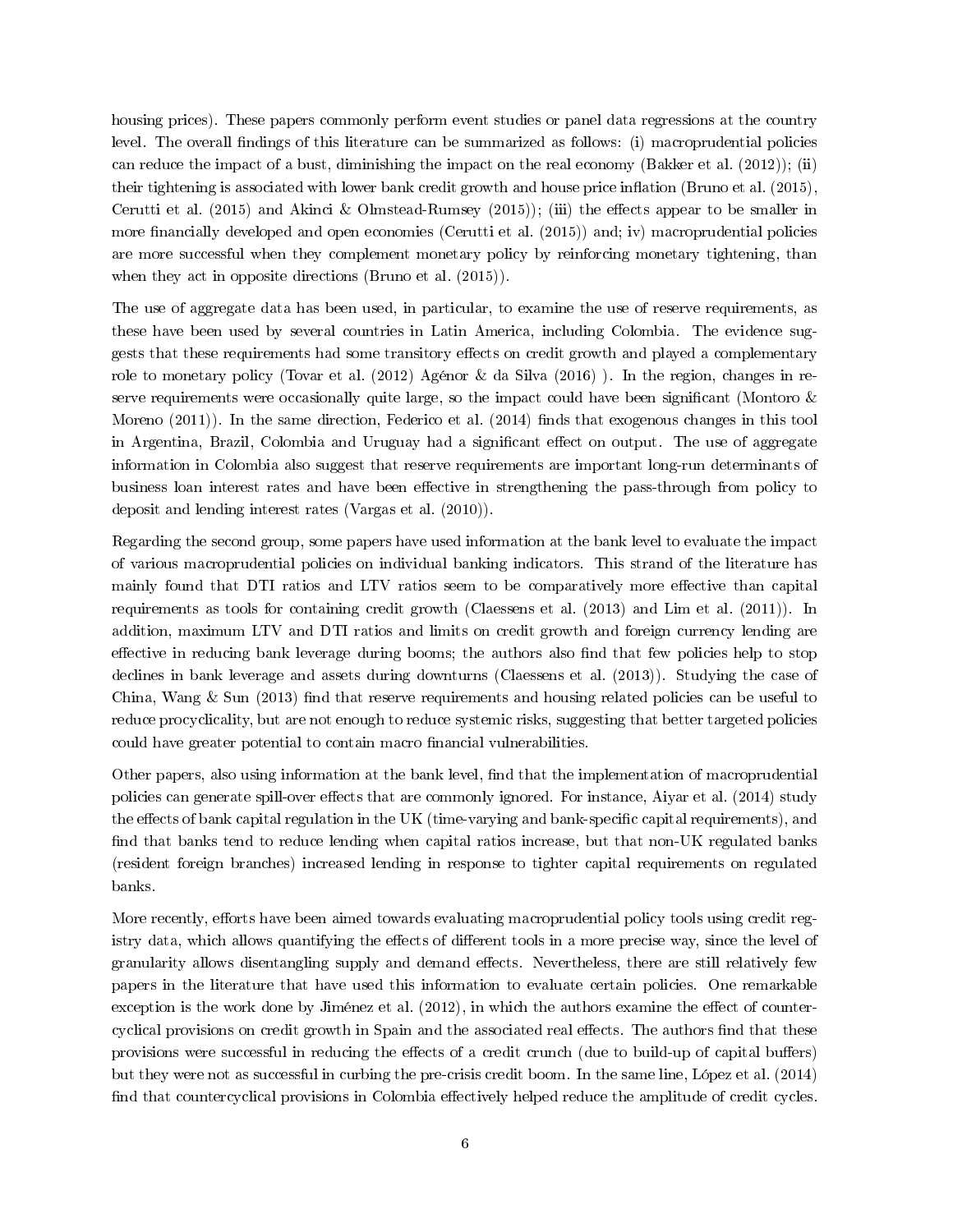In Brazil, using credit registry data, Martins & Schechtman (2013) find that increases in risk weights on highly leveraged automobile loans significantly reduced such financing. For the case of Uruguay, Dassatti & Peydró (2014) show that reserve requirements for short-term foreign deposits reduced credit supply. The authors also find that more affected banks increased their exposure to riskier firms and that larger banks were less affected by this regulation.

In summary, even if the literature on the effectiveness of macroprudential policies is still in an early stage, there is an increasing interest to evaluate the impact of different instruments. At this point, the experience of countries that have employed macroprudential policies in the past is of particular relevance. The findings in the literature suggest that the use of these tools can have significant effects on different variables of interest, such as credit growth and measures of bank performance. There is also evidence that the implementation of these policies is accompanied by some effects outside the banking sector. However, many of these papers employ aggregate or bank level information for their analysis, which is not devoid of identification problems that could affect the validity of the results. Colombia represents an interesting experiment, since it is a country that has employed different macroprudential policies, mainly to dampen credit cycles and reduce systemic risk. Therefore, in what follows an evaluation of different macroprudential policies using a rich data set for commercial loans controlling by some characteristics of debtors and lenders is performed.

## <span id="page-6-0"></span>3 Data and Methodology

## 3.1 Experience with macroprudential policies in Colombia: 2006-2009

During the second half of 2006 and through the first semester of 2007, the Colombian financial system experienced a period of rapid credit growth, partially countervailing the Central Bank's monetary policy tightening aimed at curbing excessive expenditure growth and inflation. Specifically, total loans expanded at an average annual real rate of  $25.6\%$  during the period, with consumer loans reaching  $41.0\%$  and commercial loans registering a rate of 21.7%. In an attempt to reinforce the sluggish transmission of policy rates and limit credit growth, marginal reserve requirements were introduced in May 2007. In particular, a requirement of 27% was initially placed on current accounts, 12.5% for savings accounts and of 5% for term deposits with a maturity lower than 18 months, though by July the requirement for current and savings accounts was unified at  $27\%$ ; over this period, policy rates rose from  $8.25\%$  to 9.25%. By the third quarter of 2008, the economy started to show signs of a slowdown and, given the uncertainty around the possible effects of what turned out to be the global financial crisis, certain local lending interest rates rose in the last quarter of 2008 as liquidity risk premia increased. The Central Bank reacted by reducing the effective reserve requirement<sup>[7](#page-0-0)</sup>, thus expanding liquidity in the market (Montoro & Moreno (2011) and Vargas et al. (2010)). Policy rates followed and began progressively decreasing in December 2008, from a high of 10% (set in July 2008) to 4.5% only six months later.

Moreover, complementary macroprudential measures were also undertaken during this period. In an attempt to contain a potential substitution from local funding to external borrowing, in May 2007 the Central Bank reactivated a reserve requirement for short-term external borrowing, with the hope of reducing currency mismatches<sup>[8](#page-0-0)</sup>. In tandem, the Ministry of Finance established a deposit of 40% on

 $7$ Marginal reserve requirements were set at a level of zero in September 2008.

<sup>&</sup>lt;sup>8</sup>External loans were required a deposit (i.e. reserve) of  $40\%$  with a holding period of 6 months.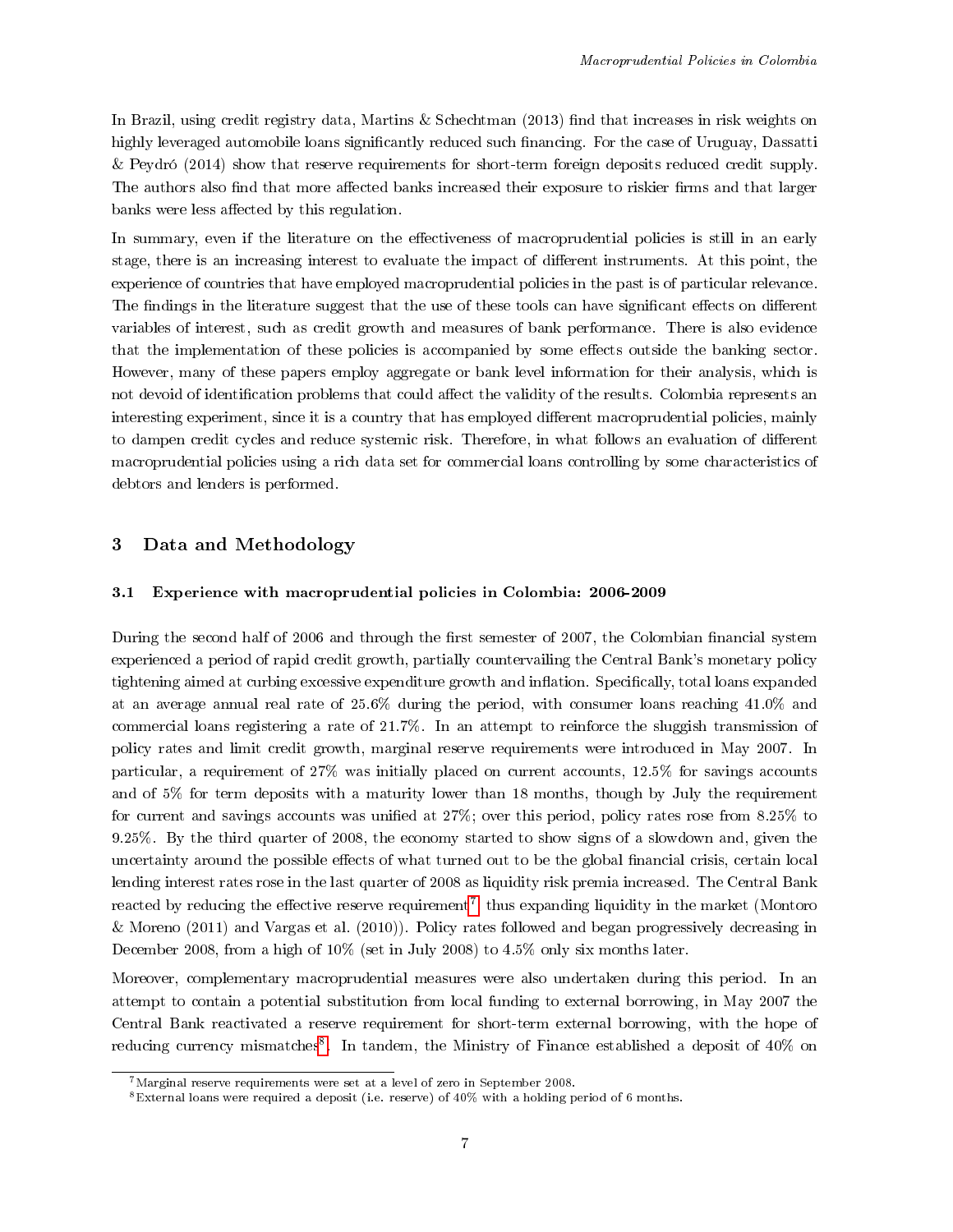portfolio investment<sup>[9](#page-0-0)</sup> and, one year later, required foreign direct investment to have a minimum permanence of two years, thus discouraging speculative flows. The response of financial authorities to reduce the extent of liquidity and foreign currency mismatches by introducing these limits seems coherent with the lessons derived from the financial crisis of the late 90's, as it became apparent that capital flows are largely intermediated (directly and indirectly) through the domestic banking system, hence inducing important liquidity and foreign currency risks that may materialize if there is a sudden stop in capital flows (Reinhart & Kaminsky (1999), Villar et al. (2005) and Uribe (2011)). These controls on foreign flows were terminated in October 2008.

The dynamics of the commercial loan portfolio, the policy rate and the macroprudential tools put in place between 2007-2008 can be seen in Figure [1.](#page-8-0) In addition to the countercyclical reserve and external borrowing requirements mentioned above, the effects of the new provisioning scheme for deposit-taking institutions supervised by the SFC can also be observed. Though the dynamic provisioning model had been announced in previous years (specifically, July 2005), the new regime for commercial loans came in effect in July 2007, where an evident increase in specific provisions can be witnessed<sup>[10](#page-0-0)</sup>. Therefore, even though the provisioning scheme was not conceived as a tool to dampen credit growth, its possible effect on the credit cycle cannot be brushed aside, as some evidence seems to confirm their effect on the latter in Colombia (López et al. (2014)). The credit cycle of the commercial portfolio can also be evidenced in Figure [1:](#page-8-0) between June 2006 and May 2007, commercial loans grew at an average real annual rate of 21.6%; once the macroprudential tools were activated and for the following two years growth rates decelerated, averaging 14.2%. By the final half of 2009 the cycle was evidently in the downturn, and commercial loans grew at an average rate of 1.6% between July and December, with a low of -3.1% in November.

#### 3.2 Data

To evaluate the effectiveness of the aforementioned macroprudential policies on credit growth and banks' riskiness, a quarterly dataset containing microdata on the loan-by-loan operations of firms in the commercial portfolio of banking institutions between  $2006Q1$  and  $2009Q4$  is utilized<sup>[11](#page-0-0)</sup>. The period for the analysis considers information of the year prior to the adoption of the macroprudential policies to be evaluated as well as the year following their elimination (countercyclical reserve and external borrow-

 $9$ The deposit on portfolio flows was increased to 50% in May 2008, before being eliminated in October of the same year.  $10$ With the new model, individual (i.e. specific) provisions can be calculated with an internal model or with a benchmark model proposed by the Financial Superintendence of Colombia (SFC). When institutions use the latter model, all inputs in the calculation of the Expected Loss are supplied by the supervisor (i.e. Probability of Default and Loss Given Default). In a nutshell, the methodology for calculating the individual provision consists of estimating two components, an individual procyclical component and an individual countercyclical component. Depending on whether the institution is in a "good phase" or in a "bad" one (to trigger from one to the other, 4 individual indicators on the general financial health of the institution must be above a specified threshold for a period of at least three consecutive months), the formulas to calculate the provisioning level differ; in a "good phase" the accumulation methodology is used, whilst during a "bad phase" the reduction methodology is used. The regulation of the provisioning scheme allows an individual institution facing difficulties, even under a general favorable economic scenario, to compensate part of its provisioning expense, for a particular category, with the use of the countercyclical components obtained from the individual provisions of that loan category.

<sup>&</sup>lt;sup>11</sup>The information is from the SFC. Variables included in the dataset contain: Outstanding value of loan (in local and foreign currency), interest rate, maturity, credit rating, payment delays (in days), collateral information, provisions, Probability of Default and Loss Given Default, among others.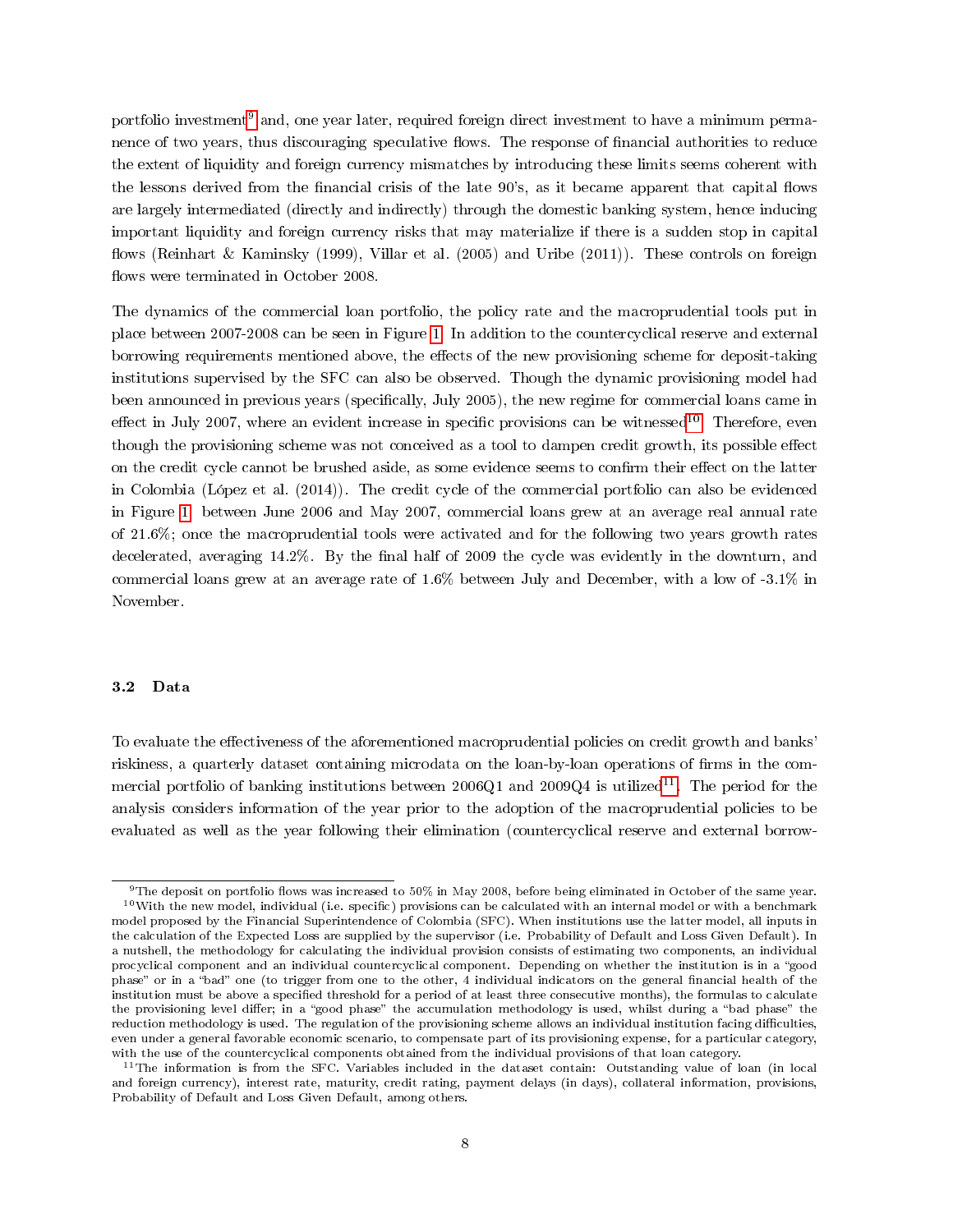

<span id="page-8-0"></span>Figure 1: Credit Dynamics, Macroprudential Policies and Central Bank Policy Rate

Source: Superintendencia Financiera de Colombia and Banco de la República; authors' calculations.

<span id="page-8-1"></span>ing requirements) or last modification (dynamic provisions)<sup>[12](#page-0-0)</sup>. The resulting sample consists of over 1.9 million observations and  $272,306$  unique bank-debtor relationships<sup>[13](#page-0-0)</sup>(Table [1\)](#page-8-1).

|  |  |  | TABLE 1: General characteristics of the firms-only sample |  |  |  |
|--|--|--|-----------------------------------------------------------|--|--|--|
|--|--|--|-----------------------------------------------------------|--|--|--|

| Total Observations    | 1,953,520 |
|-----------------------|-----------|
| Banks                 | 22        |
| Debtors               | 152,862   |
| Bank-debtor relations | 272,306   |

Source: Superintendencia Financiera de Colombia; authors' calculations.

In addition, attention is centered on firms' commercial loans for two main reasons. On the one hand, they represented the bulk of credit of Colombian banks, thus embodying the most important debtor of the financial system. As can be seen in Figure [2,](#page-9-0) commercial loans averaged  $61.3\%$  of total loans in the financial system in the period under study, with an average outstanding value of USD 37.7 billion<sup>[14](#page-0-0)</sup>. Of this total, firm's commercial loans with banks represented roughly  $72\%$ , implying a concentration of  $44\%$ of total loans on this kind of debtors.

On the other hand, since one of the variables of interest is loan growth at the bank-client level, one can only incorporate in the sample those debtors that have loans in at least two consecutive quarters. Therefore, the dataset does not consider the value of a new loan on the quarter on which it is granted, unless it is the result of an existing bank-client relationship. A loan for a new bank-debtor relationship would be considered after two consecutive quarters. Therefore, working with a sample of only firms, which

 $12$ The dynamic provisioning scheme was tightened on June of 2008.

<sup>&</sup>lt;sup>13</sup>The complete commercial loans sample (after dropping null observations) includes 6,581,117 observations, of which 4,627,597 are individuals and the remaining 1,953,520 are firms. In terms of bank-debtor relationships, the complete sample is comprised of 888,860 unique relationships, with individuals accounting for 616,554 of these.

<sup>&</sup>lt;sup>14</sup> Average of the outstanding loan amounts at the end of each year in the period 2006-2009 converted to dollars using the end-of December exchange rate between the COP and the USD of each year.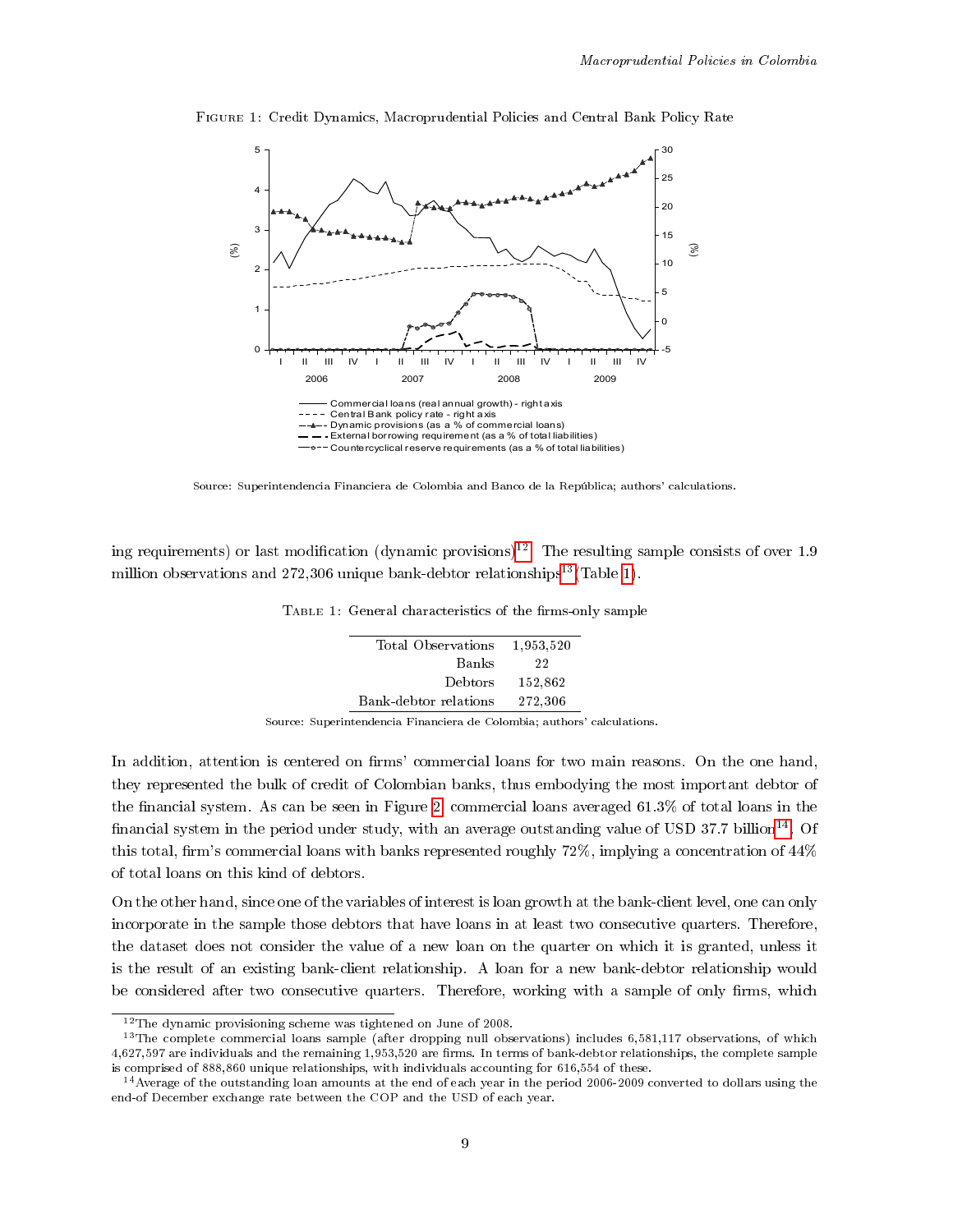<span id="page-9-0"></span>

Figure 2: Financial system's debtors and debt amounts (average 2006Q1-2009Q4)

Source: Superintendencia Financiera de Colombia; authors' calculations.

intuitively have more stable and long-lasting banking relationships than individuals, should reduce a potential data bias (see [Appendix A\)](#page-29-0). In this context, stability is associated with both a higher likelihood of observing new loan operations on existing relations, thus allowing one to observe positive changes through time in loan growth at the bank-debtor level, and a lower number of new (hence dropped) relationships<sup>[15](#page-0-0)</sup>. Figure [3](#page-10-0) allows one to gauge the potential benefits from using the sub-sample of firms, as individuals (which should account for a large number of new banking relationships) are large in number but represent only a fraction of total commercial banking loans (around 14.3%).

The sub-sample of firms has some interesting characteristics itself. For instance, as evidenced in Figure [4,](#page-10-1) there is an evident concentration in the borrowers of the commercial loan portfolio of the sub-sample of firms. Indeed, the cumulative distribution of the number of debtors reaches values over 90% much faster than that of the debt amount (Panel A). In particular, while close to 96% of the total number of borrowers in a given year have loans of up to USD 1 million, their debt roughly accounts for 16% of total outstanding commercial loans to firms. On the flip side, around  $4\%$  of the number of debtors hold close to 84% of the outstanding debt.

Moreover, the analysis of the average number of banking relationships of borrowers (Panel B) suggests that firms that hold large amounts of debt tend to have a high number of banking connections. Specifically, 3.4% of total debtors, which account for  $54.1\%$  of the outstanding debt, have five or more banking relationships; indeed, less than 7% of total debtors have 4 or more banking connections, but concentrate over 67.6% of total debt. Most debtors (66.9%) only have one banking relationship in the period of analysis, and represent 10.9% of total debt. Lastly, one can notice that the percentage of debtors gradually

 $15$ Initially, a sample of commercial loans which included both individuals and firms was employed and indeed, the distribution of the credit growth variable presented positive skewness. This was the result of a high number of new banking relationships (observations that are dropped from the sample) and the negative changes in loan value that characterize the amortization process (see [Appendix A\)](#page-29-0). Specifically, the average percentage of existing bank-debtor relationships in the sample that reported an increase in their outstanding loan amount each quarter reached 33.6% for firms, against a mere 8.5% for individuals.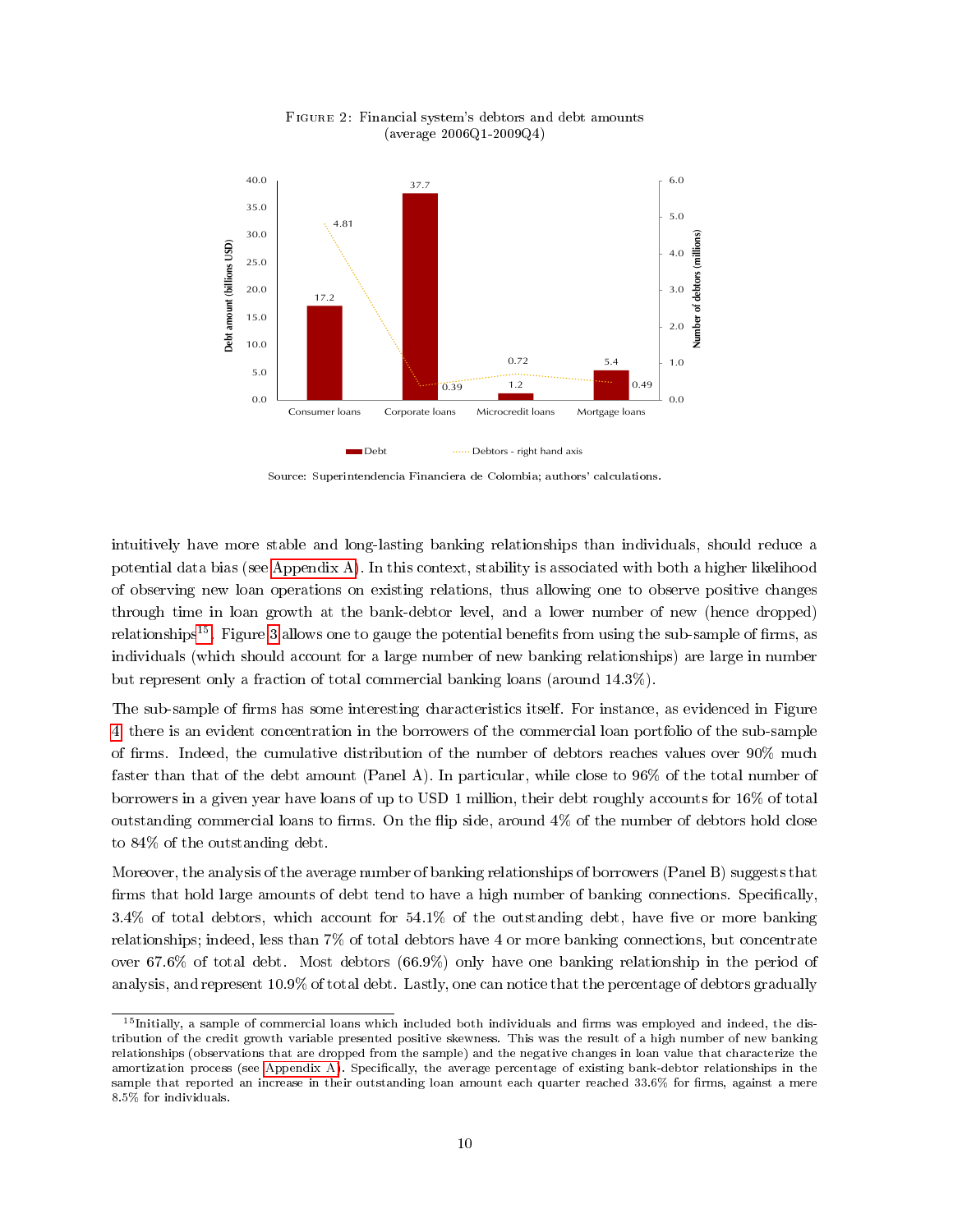<span id="page-10-0"></span>

Figure 3: Banks' corporate loan portfolio: debtors and debt amount (average 2006Q1-2009Q4)



<span id="page-10-1"></span>decreases as the number of banking relationships is incremented, but the percentage of debt actually tends to increase as one goes from three to five or more banking relationships.



Figure 4: Debtors and debt amount (average 2006Q1-2009Q4)

Source: Superintendencia Financiera de Colombia and Banco de la República; authors' calculations.

Intuitively, the aforesaid concentration corresponds to large firms, given their enhanced access to formal credit, both in terms of a larger number of counterparts and higher credit lines. Table [2](#page-11-0) corroborates said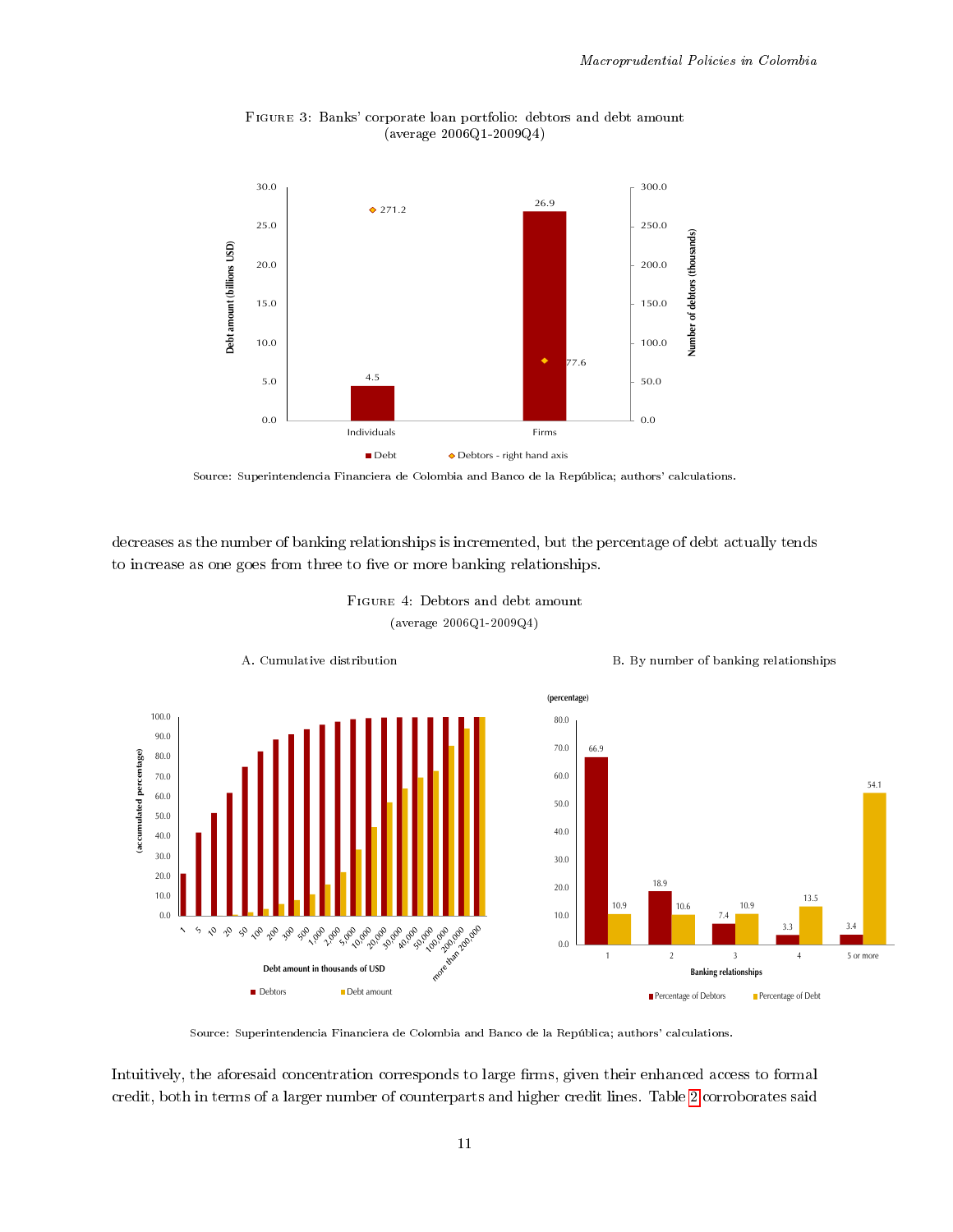intuition. As can be seen, large firms account for close to  $72\%$  of total debt in the sample under analysis despite the fact that they represent just 10.2% of the total number of bank-debtor relations. Moreover, when attention is focused only on debtors with 4 or more banking relationships, the representativeness of large firms rises to  $85\%$  and  $27.1\%$  of outstanding debt and number of relationships, respectively. In addition, the concentration of the commercial loan portfolio sample under study is also observed at the sector level. As can be seen in Table [3,](#page-11-1) two sectors of economic activity concentrate more than 50% of both the total outstanding debt amount and the number of bank-debtor connections (Manufacturing and Wholesale and Retail); these sectors represented 14% and 12% of GDP, respectively, on average between 2006 and 2009.

TABLE 2: Debt amount and bank-debtor relationships, by firm size (2006Q1-2009Q4)

<span id="page-11-0"></span>

|             | All observations |                   |             | Debtors with $\#$ relationships $\geq 4$ |
|-------------|------------------|-------------------|-------------|------------------------------------------|
| <b>Size</b> | Debt amount      | $#$ relationships | Debt amount | $#$ relationships                        |
| Micro       | $0.03\%$         | 0.45%             | 0.01%       | $0.09\%$                                 |
| Small       | 4.86%            | 38.28%            | 1.25%       | 25.23%                                   |
| Medium      | 9.96%            | 15.75%            | 6.56%       | 33.28%                                   |
| Large       | 72.01%           | 10.16%            | 85.04%      | 27.08%                                   |
| $Others*$   | 13.14%           | 35.36%            | 7.13%       | 14.32%                                   |

\*Others corresponds to firms for which it was not possible to determine firm size. It is likely these are small and micro-enterprises.

<span id="page-11-1"></span>Source: Superintendencia Financiera de Colombia and Superintendencia de Sociedades; authors' calculations.

Table 3: Debt amount and bank-debtor relationships, by sector of economic activity (2006Q1-2009Q4)

| <b>Sector of Economic Activity</b>   | Debt amount | $\#$ relationships |
|--------------------------------------|-------------|--------------------|
| Agriculture and Fishing              | 3.4%        | 4.1%               |
| Mining                               | 2.4%        | $0.7\%$            |
| Manufacturing                        | 29.6%       | 19.8%              |
| Electricity, gas and water suppliers | $6.4\%$     | $0.4\%$            |
| Construction                         | 8.5%        | $6.5\%$            |
| Wholesale and retail                 | 23.8%       | 33.8%              |
| Accommodation and Food Services      | $0.6\%$     | $1.6\%$            |
| Transportation and Storage           | 8.2%        | $6.7\%$            |
| <b>Real State Activities</b>         | $5.2\%$     | 15.0%              |
| $Others*$                            | 11.6%       | 10.8%              |
| Without classification               | $0.1\%$     | $0.5\%$            |

\*Others include firms that belong to the following sectors: public administration

and defense, education and community, social and health services, among others.

Source: Superintendencia Financiera de Colombia and Superintendencia de Sociedades; authors' calculations.

Table [4](#page-12-0) presents some interesting characteristics of the data as well. In particular, one can see that, on average, close to 44% of the outstanding debt amount corresponded to loans with a time-to-maturity of less than one year, whilst in terms of the number of bank-debtor relationships this share was 33.7%. This result indicates that there are loans of signicant amount which were granted with a term of less than a year. The opposite occurs with both non-performing loans and the share of collateralized loans. In these cases, the share of debt represented by loans with more than 30-days overdue and those with eligible collateral is lower than the share of bank-debtor observations which meet the same criteria. The latter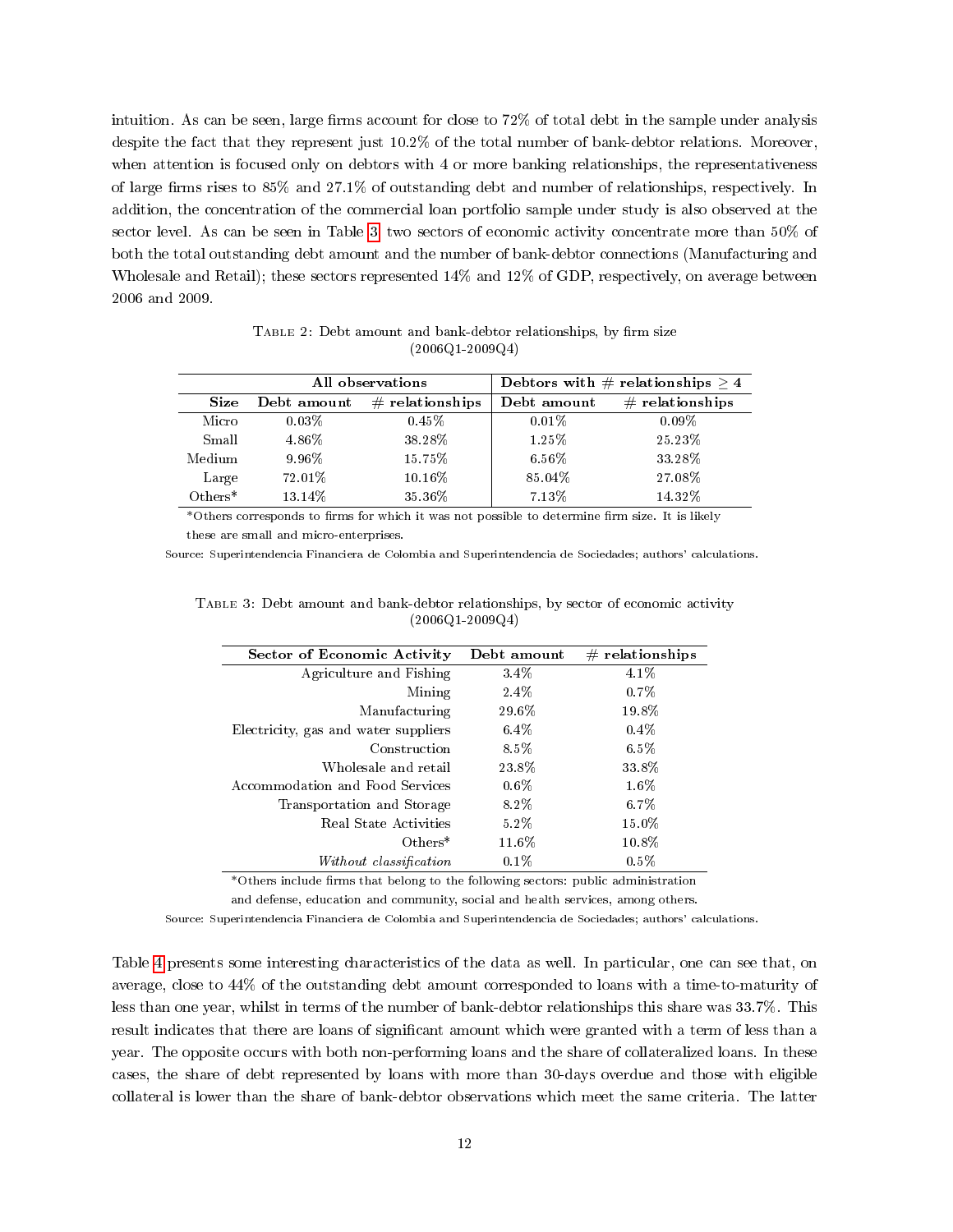<span id="page-12-0"></span>implies that loans of a larger amount have lower levels of risk materialization and of collateralization. It may be argued that this is associated with the fact that such loans are extended to client-firms, which given their risk profile, are not required to pledge collateral.

|                      | Debt amount | $#$ relationships |
|----------------------|-------------|-------------------|
| Maturity $<$ 1 year  | 44.3%       | 33.67%            |
| Non-Performing loans | 2.11\%      | 10.73%            |
| Collateralized loans | 27.17%      | 28.35%            |
|                      |             |                   |

Table 4: Debt amount and bank-debtor relationships, by certain loan characteristics (2006Q1-2009Q4)

Source: Superintendencia Financiera de Colombia; authors' calculations.

Lastly, the mean amount of loans granted in the sample reached USD197,463, with a median time-tomaturity of 1.42 years and an annual interest rate of 21% (Table [5\)](#page-12-1). The measures of variability of these variables are indicative of the signicant dispersion in this portfolio generated by the heterogeneity of the debtors in the sample (e.g. the median outstanding debt amount is a mere USD10,170).

Table 5: Descriptive statistics (2006Q1-2009Q4)

<span id="page-12-1"></span>

| Measure          | Debt amount $(USD)$ Loan rate $(\%)$ |       | Maturity (years) |
|------------------|--------------------------------------|-------|------------------|
| Central tendency | 197.463.25                           | 20.95 | 1.42             |
| Dispersion       | 1,648,786                            | 5.56  | 1.04             |

The measure of central tendency corresponds to the mean in the case of the debt amount, while the median is used for the interest rate and maturity of the loan. Consistent with this, the measure of dispersion is the standard deviation, in the case of the first variable, and the median absolute deviation otherwise. The usage of the median and median absolute deviation for the loan rate and maturity is a consequence of outliers in the data. These are the result of errors in the information reported by the institutions.

Source: Superintendencia Financiera de Colombia; authors' calculations.

### 3.3 Estimating the Effects of Macroprudential Policies

In order to evaluate the effects on lending and bank riskiness of the macroprudential tools that are being analyzed, a loan-by-loan database is employed. As there are many factors that may influence lending dynamics and bank riskiness, different types of control variables are used to obtain a more precise measure of the macroprudential tools' impact on the variables of interest. In particular, these controls include a set of macroeconomic variables, as well as bank, bank-debtor relationship and debtor characteristics. A set of dummy variables is also included to take into account potential seasonal effects.

Additionally, different equations are estimated to check whether the macroprudential tools' effect on lending varies depending on different conditions, such as the business or financial cycle, the monetary policy stance, and banks' and firms' riskiness. In performing all these estimations, a panel methodology using fixed effects is employed<sup>[16](#page-0-0)</sup>.

 $16$ The Hausman test was performed for all equations and statistical evidence to use the fixed effects approach was found.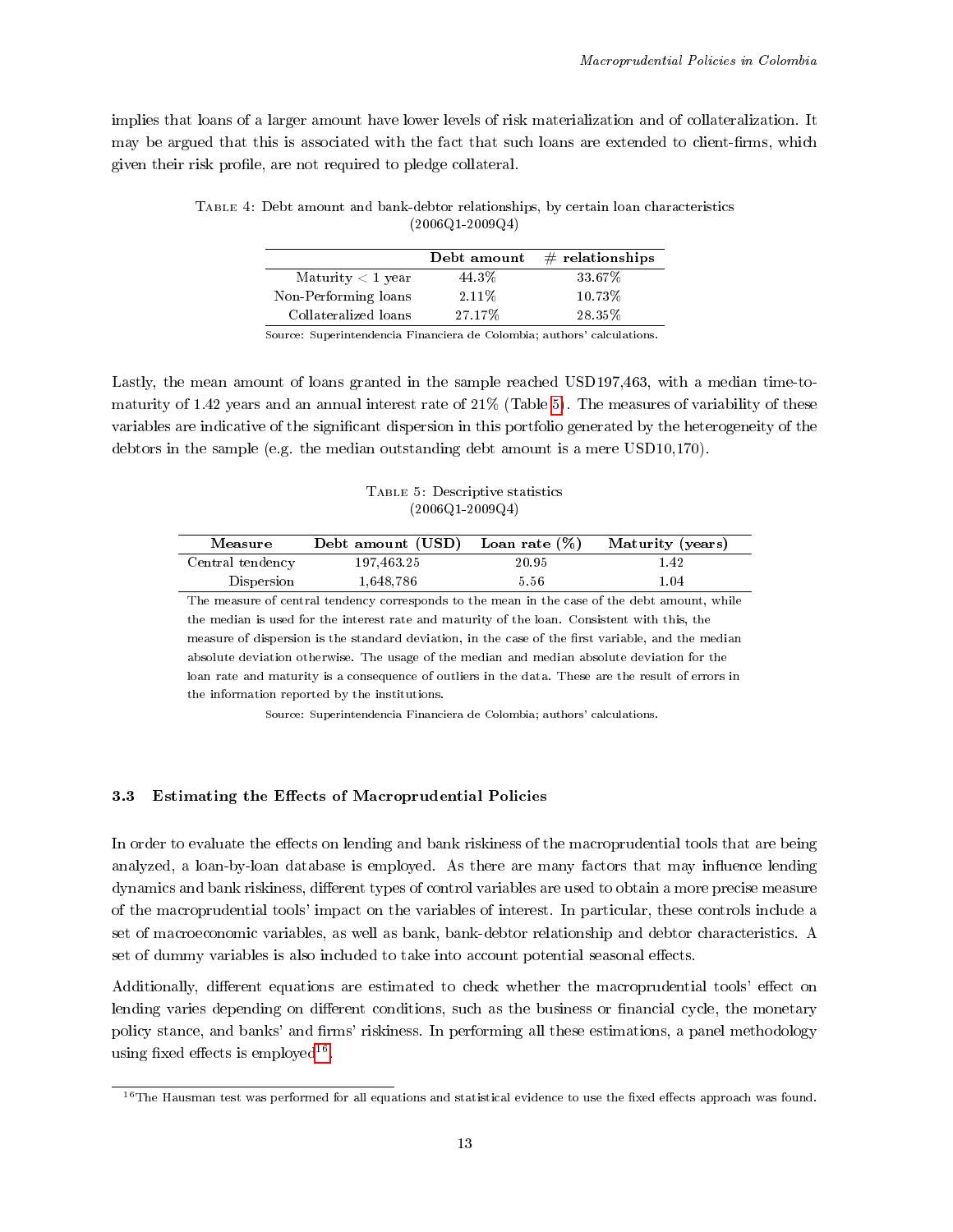### 3.3.1 Variables' Description<sup>[17](#page-0-0)</sup>

In practical terms, the dependent variables that are considered to evaluate the effect of the macroprudential tools on lending are: i) the quarterly growth of the actual value of loans  $(\Delta Log Credit_{brt});$  ii) the quarterly change in the loans' interest rate  $(\Delta Interset \ rate_{br,t})^{18}$  $(\Delta Interset \ rate_{br,t})^{18}$  $(\Delta Interset \ rate_{br,t})^{18}$ ; and iii) the quarterly growth of the value of non-performing loans  $(\Delta Log NP L_{br, t}).$ 

For the purpose of this paper, which is to evaluate the effect of the macroprudential tools on the aforementioned variables, the specification used for the three macroprudential policies mentioned is: i) the ratio between the total amount of dynamic provisions and total commercial loans  $(DP_{br,t})$ ; ii) the amount of the external borrowing requirement to total liabilities ratio  $(EBR_{br,t})^{19}$  $(EBR_{br,t})^{19}$  $(EBR_{br,t})^{19}$ ; and iii) the amount of the countercyclical reserve requirement to total liabilities ratio  $(CRR_{br,t})$ . Importantly, all the individual macroprudential policies included in this paper are calculated for each bank in quarter  $t$ , thus accounting for the differential impact of the former given the balance-sheet structure of each institution.

Additionally, as some of the macroprudential tools were active at the same time, an aggregate variable is used to estimate the joint effect of the tools  $(MPP \text{ index}_t)$ . This index captures the aggregate macroprudential policy stance of the country, and is defined as the sum of the three individual policies' dummy variables (dummies that take the value of 1 if the policy is in place and 0 otherwise). Figure [5](#page-14-0) presents the aggregate index along with real annual growth in commercial credit and in commercial nonperforming loans. As can be seen, macroprudential policy was implemented in a countercylical fashion, with most policies being activated by mid-2007; a period of rapid credit growth. Following the activation of these policies a deceleration in loan growth is readily observable, with the eect on non-performing loans' growth ensuing a few quarters later. Though it is important to keep in mind that other factor where at work during the dynamics in credit markets here presented, particularly the collapse of Lehman bothers in 2008, the observed relationship between these variables points towards a linkage that should, at the very least, be better understood.

Control variables are divided in four groups: macroeconomic, bank-specific, bank-debtor relationship and debtor-specific controls. The first group includes the following variables in annual  $(\Delta^A)$  and quarterly  $(\Delta^Q)$  changes: real GDP growth  $(\Delta Log GDP_t)$ , the change in the interbank rate as a proxy of the monetary policy stance  $(\Delta MP \ rate_t)$ , the real growth in the exchange rate  $(\Delta Log \ EX \ rate_t)^{20}$  $(\Delta Log \ EX \ rate_t)^{20}$  $(\Delta Log \ EX \ rate_t)^{20}$  and the real growth in the current account deficit ( $\Delta Log CA \, deficit_i$ ). Moreover, the following variables are included in levels: a dummy variable to control for the global financial crisis  $(Dummy\,Crisis_t)$  and the credit to GDP gap  $(CGDP\ gap)$  to control for the stance of the financial cycle.

In terms of bank controls several financial ratios are used, such as the liquidity ratio (Bank Liquidity<sub>br,t</sub>), return on assets (Bank ROA<sub>br,t</sub>), bank size (Bank Size<sub>br,t</sub>), and the deposits to total liabilities ratio (Bank Fund Composition<sub>br,t</sub>). Additionally, given that specific effects on credit could originate from regulation, an indicator signalling whether a bank is close to the regulatory minimum capital ratio is included  $(Bank\ Signaling_{br,t})^{21}.$  $(Bank\ Signaling_{br,t})^{21}.$  $(Bank\ Signaling_{br,t})^{21}.$  This control variable is also useful to evaluate if changes in macropru-

 $17$ The precise definition of the variables employed in the regressions is found in [Appendix B.](#page-32-0)

<sup>&</sup>lt;sup>18</sup>The interest rate estimated is the weighted average by credit amount of all loans' interest rates for each bank-debtor relationship.

 $19$ The requirement on external borrowing includes only those deposits done by the commercial bank directly as a result of its indebtedness decisions, and excludes those of clients who intermediate their external borrowing with said institutions.  $^{20}$ The exchange rate considered is that of the COP to USD. The level of the exchange rate is expressed relative to the

CPI. <sup>21</sup>Specifically, the indicator takes a value of 1 if the bank's capital ratio is below the regulatory minimum of  $9\%$  plus 200

basis points.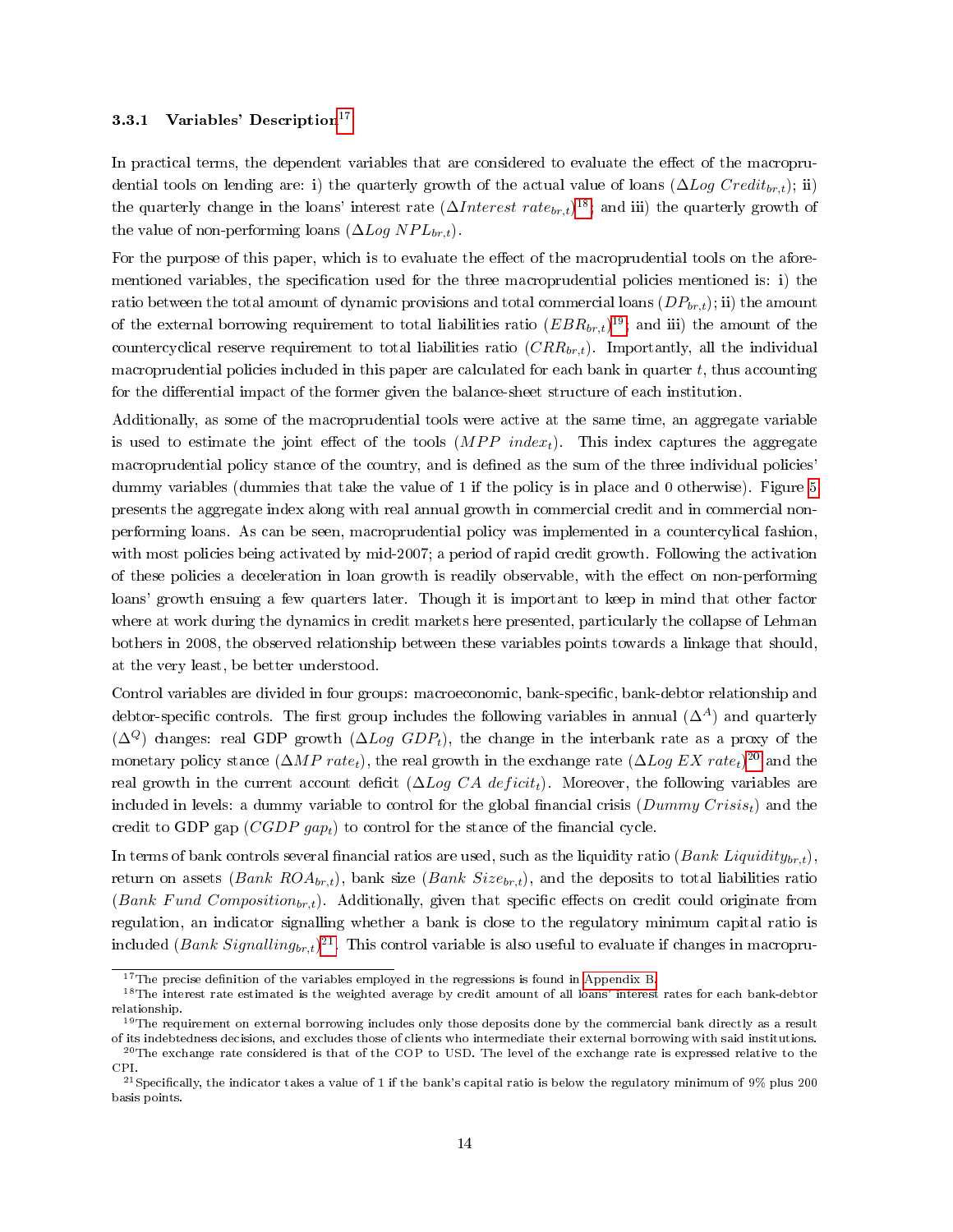<span id="page-14-0"></span>



Source: Superintendencia Financiera de Colombia and Banco de la República; authors' calculations.

dential policies could have a differential impact on those banks which are more capital-constrained. For bank riskiness, a dummy variable that takes the value of 1 if the bank's Z-score indicator<sup>[22](#page-0-0)</sup> is below the quarterly average of the banking system is used  $(Zscore_{br,t})$ .

The bank-debtor relationship controls are related to the loans' collateral and the debtor's riskiness. In particular, a dummy variable is defined to distinguish if the loans have an acceptable collateral (Collateralized Loans<sub>br,t</sub>) and, as a proxy for debtor riskiness, a dummy variable based on the number of days a loan has been past due is used. Specifically, this variable takes the value of one when any of the loans of a specific debtor has been past due for more than 30 days in quarter t or at least one of the previous three quarters (Firm Risk<sub>t</sub>). Additionally, for a sub-sample of firms<sup>[23](#page-0-0)</sup>, a set of variables to take into account the specific characteristics of each debtor is employed. These variables include the return on assets ratio (Firm  $ROA_{br,t}$ ), the current assets to current liabilities ratio (Firm Liquidity<sub>br,t</sub>), the leverage ratio (Firm Leverage<sub>br,t</sub>) and the size of the firm (Firm Size<sub>br,t</sub>).

#### <span id="page-14-1"></span>3.3.2 Estimating the Effects on Different Dimensions of Credit

#### Effects on Credit Growth

As stated above, to estimate the different equations, a fixed effects panel methodology is implemented, where the two dimensions of the panel are time  $(t)$  and the bank-debtor relationship  $(br)^{24}$  $(br)^{24}$  $(br)^{24}$ . Equation [\(1\)](#page-15-0)

 $^{22}$ The Z-score variable is defined as the ratio between the sum of the capital ratio and the mean of the ROA and the standard deviation of the ROA. This measure is negatively related with a bank's probability of default.

 $^{23}$ This sub-sample consists of firms for which there is available balance sheet information. This corresponds to the universe of firms supervised by the Superintendencia de Sociedades (a superintendence for corporates), which for the period 2006-2009 accounted to roughly  $23.000$  firms per year. In turn, these firms represented close to  $58\%$  of banks' commercial loans granted to firms during the same period.

<sup>&</sup>lt;sup>24</sup>Originally, the panel database has three dimensions: time  $(t)$ , bank  $(b)$  and debtor  $(d)$ . In order to simplify the calculations and reduce the database to two dimensions, the bank and debtor dimension are considered jointly in one; the bank-debtor relationship (br).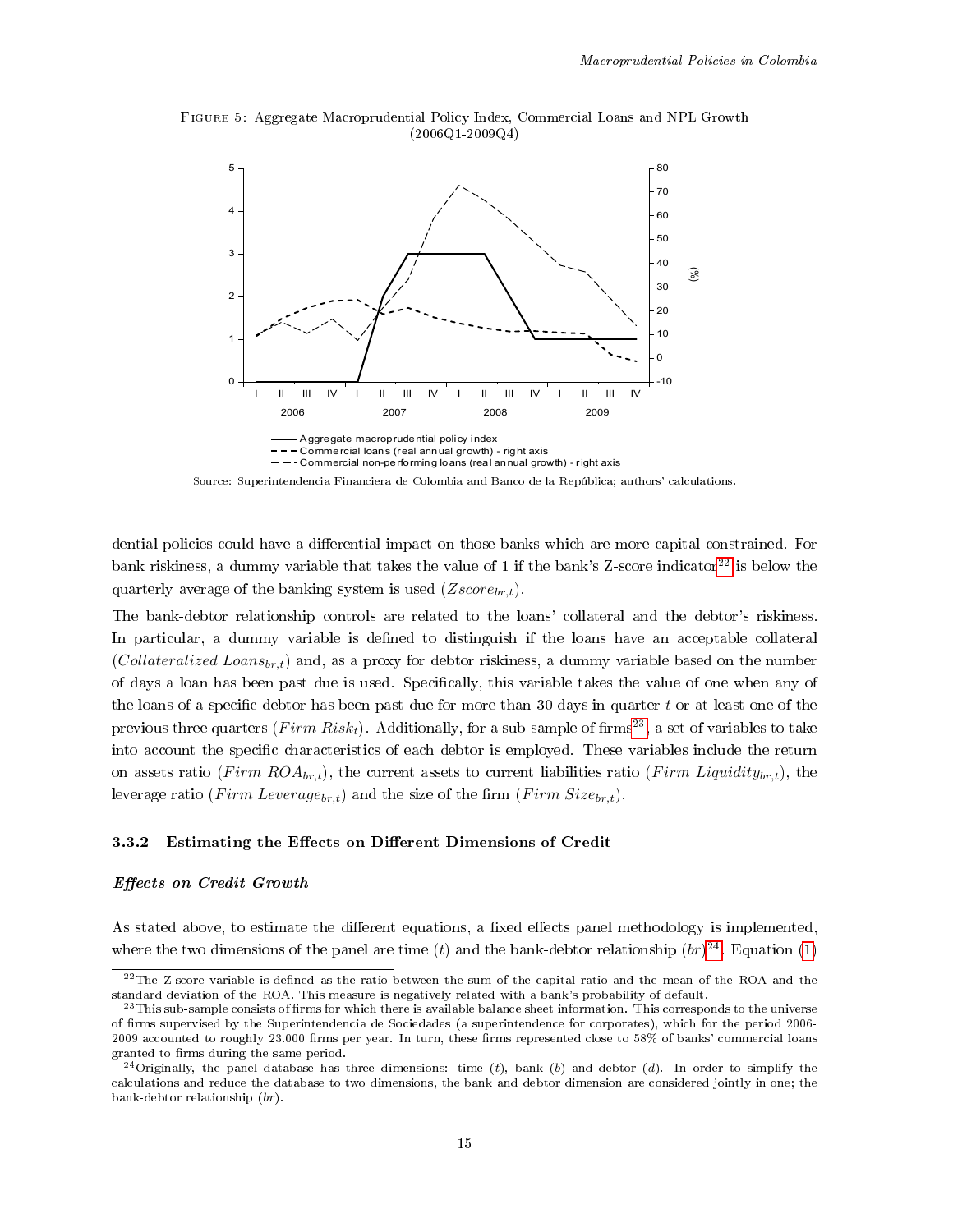is estimated to assess the effect of the macroprudential tools on lending dynamics. It can be expressed as:

<span id="page-15-0"></span>
$$
\Delta Log\ Credit_{br,t} = \delta_{br} + \sum_{j=1}^{3} \beta_j Macro\ Tool_{br,t-i}^j + \sum_{j=1}^{5} Macro\ Controls_{t-i}^j + \sum_{j=1}^{5} Bank\ Controls_{br,t-i}^j
$$

$$
+ \text{Firm\ Controls}_{br,t-i} + \text{quarter}_{t} + \varepsilon_{br,t} \tag{1}
$$

where  $\delta_{br}$  are the bank-debtor relationship fixed effects, quartert contains the set of dummy variables to consider seasonal effects,  $Macco Controls_{t-i}$  are the macroeconomic variables aforementioned, Bank Controls<sub>br,t</sub> contains the five financial indicators described above, and Firm Controls<sub>br,t−i</sub> in-cludes the variables related to the firms' or loans' characteristics<sup>[25](#page-0-0)</sup>. The indicator j is a counter for the variables employed in each category, while subscript  $i$  denotes the lag. To evaluate the effect of the macroprudential tools on the dependent variable, one is interested in the statistical significance of each of the parameters that multiply these variables ( $\beta_j \ \forall j = 1, 2, 3$ .). As one of the main objectives of these tools is to reduce excessive credit growth, the expected signs for these parameters is negative.

Likewise, to confirm whether the effect of the business cycle over credit growth is altered by the stance of the macroprudential policies, in equation [\(2\)](#page-15-1) an interaction term between  $\Delta Log GDP_{t-i}$  and  $\Delta MPP$  indext is included. In this case, as the macroprudential tools that are evaluated tend to increase the costs of new disbursements, the effect of GDP growth on loan dynamics should be lower when the stance of the macroprudential policy is tightened. Therefore,  $\gamma$  is expected to be statistically negative.

<span id="page-15-1"></span>
$$
\Delta Log\, Credit_{br,t} = \delta_{br} + \sum_{j=1}^{3} \beta_j Macro\, Tool_{br,t-i}^j + \sum_{j=1}^{5} Macro\, Controls_{t-i}^j + \sum_{j=1}^{5} Bank\, Controls_{br,t-i}^j
$$

$$
+ \, Firm\, Controls_{br,t-i} + \gamma \Delta MPP\,index_t * \Delta Log\, GDP_{t-i} + quarter_t + \varepsilon_{br,t} \tag{2}
$$

Another analysis is performed using equation [\(3\)](#page-15-2), where the intention is to test if a strong stance of the macroprudential policies reinforces the negative impact that increases in the monetary policy rate should have on lending dynamics (credit channel). Then, if this is the case,  $\theta$  should be statistically lower than zero. The estimated equation can be written as:

<span id="page-15-2"></span>
$$
\Delta Log\ Credit_{br,t} = \delta_{br} + \sum_{j=1}^{3} \beta_j Macro\ Tool_{br,t-i}^j + \sum_{j=1}^{5} Macro\ Controls_{t-i}^j + \sum_{j=1}^{5} Bank\ Controls_{br,t-i}^j
$$

$$
+ \text{Firm\ Controls}_{br,t-i} + \theta \Delta MPP\ index_t * \Delta MP\ rate_{t-i} + quarter_t + \varepsilon_{br,t} \tag{3}
$$

Additionally, on one hand we are interested in evaluating if macroprudential policies affects risk-taking decisions of financial institutions. In equation [\(4\)](#page-16-0),  $\rho$  evaluates if these policies affect the selection of debtors depending on their risk profile (i.e. risk-taking channel). On the other hand, it is interesting to evaluate whether macroprudential policies have different effects depending on the financial health of banking institutions. A significant coefficient of  $\alpha$  suggests that the effect of these tools lending is

<sup>&</sup>lt;sup>25</sup>In the case where the entire database is used, Firm Controls include Collateralized Loans<sub>br,t</sub> for all equations and in addition, Firm Risk<sub>br,t</sub> for equation [\(4\)](#page-16-0). When the estimations are performed using the sub-sample of firms from Superintendencia de Sociedades, Firm Controls also include the firm's financial ratios mentioned in the previous section.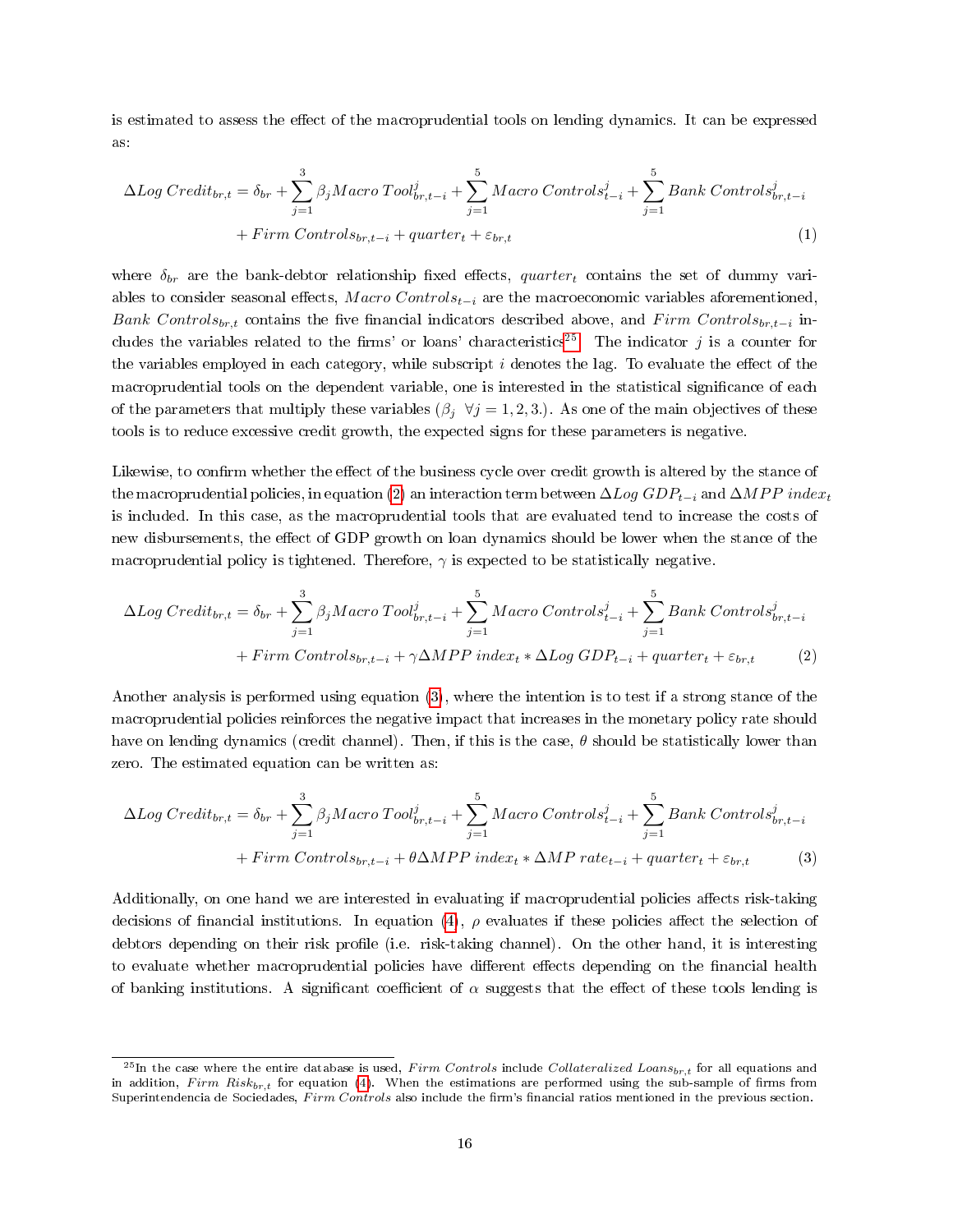conditioned to the financial situation of lenders (lending channel)<sup>[26](#page-0-0)</sup>. In order for the effect on risk-taking to be significant, both  $\rho$  and  $\alpha$  should be statistically lower than zero. The model can be expressed as:

$$
\Delta Log\ Credit_{br,t} = \delta_{br} + \sum_{j=1}^{3} \beta_j Macro\ Tool_{br,t-i}^j + \sum_{j=1}^{5} Macro\ Controls_{t-i}^j + \sum_{j=1}^{5} Bank\ Controls_{br,t-i}^j
$$

$$
+ Firm\ Controls_{br,t-i} + \alpha \Delta MPP\ index_t * Bank\ Risk_{br,t}
$$

$$
+ \rho \Delta MPP\ index_t * Firm\ Risk_{br,t} + quarter_t + \varepsilon_{br,t}
$$
(4)

In order to complement the previous analysis, equation [\(1\)](#page-15-0) is re-estimated using the aggregate macroprudential index ( $MPP$  index<sub>t</sub>) instead of the individual Macro Tool variables. In this case  $\beta$  represents the marginal effects on credit growth of the macroprudential policy stance, and is expected to have a negative sign. Equation [\(5\)](#page-16-1) is expressed as:

<span id="page-16-1"></span><span id="page-16-0"></span>
$$
\Delta Log\, Credit_{br,t} = \delta_{br} + \beta \Delta MPP\ index_{t} + \sum_{j=1}^{5} Macro\,Controls_{t-i}^{j} + \sum_{j=1}^{5} Bank\, Controls_{br,t-i}^{j} + Firm\, Controls_{br,t-i} + quarter_{t} + \varepsilon_{br,t}
$$
\n
$$
(5)
$$

#### Effects on Loans' Interest Rates

Moreover, another interesting analysis is to quantify the potential effect of the macroprudential tools on the cost of lending. Ergo, in equation [\(6\)](#page-16-2) the change in the loans' interest rate is the dependent variable, and the estimated model can be represented as:

$$
\Delta Interest\ rate_{br,t} = \delta_{br} + \sum_{j=1}^{3} \beta_j Macro\ Tool_{br,t-i}^j + \sum_{j=1}^{5} Macro\ Controls_{t-i}^j + \sum_{j=1}^{5} Bank\ Controls_{br,t-i}^j
$$

$$
+ Firm\ Controls_{br,t-i} + quarter_t + \varepsilon_{br,t}
$$
(6)

As the macroprudential tools that are evaluated may have different effects on banks' lending behavior, the expected signs of the  $\beta_i$  are non-trivial. While some of the policies may create incentives to reduce exposure to riskier clients (e.g. provisions), others may lead to higher credit costs associated with a decline in available loanable funds (e.g. reserve requirements). Similarly, the previous equation is also estimated using the aggregate index that represents the macroprudential policy stance:

<span id="page-16-3"></span><span id="page-16-2"></span>
$$
\Delta Interest\ rate_{br,t} = \delta_{br} + \alpha \Delta MPP\ index_{t} + \sum_{j=1}^{5} Macco\ Controls_{t-i}^{j} + \sum_{j=1}^{5} Bank\ Controls_{br,t-i}^{j}
$$

$$
+ Firm\ Controls_{br,t-i} + quarter_{t} + \varepsilon_{br,t}
$$
(7)

Given the expected differential effect between the individual policies, the sign of the  $\alpha$  coefficient in equation [\(7\)](#page-16-3) is ambiguous.

## Effects on Non-Performing Loans

 $^{26}$ As the bank's riskiness measure depends on the Z-score, that is a function of the bank's ROA and capital ratio, the latter are removed from the Bank Controls<sub>br,t</sub> and replaced by the bank riskiness measure. Moreover, for this equation, Firm Controls also include the Firm  $Risk_{br, t}$  indicator.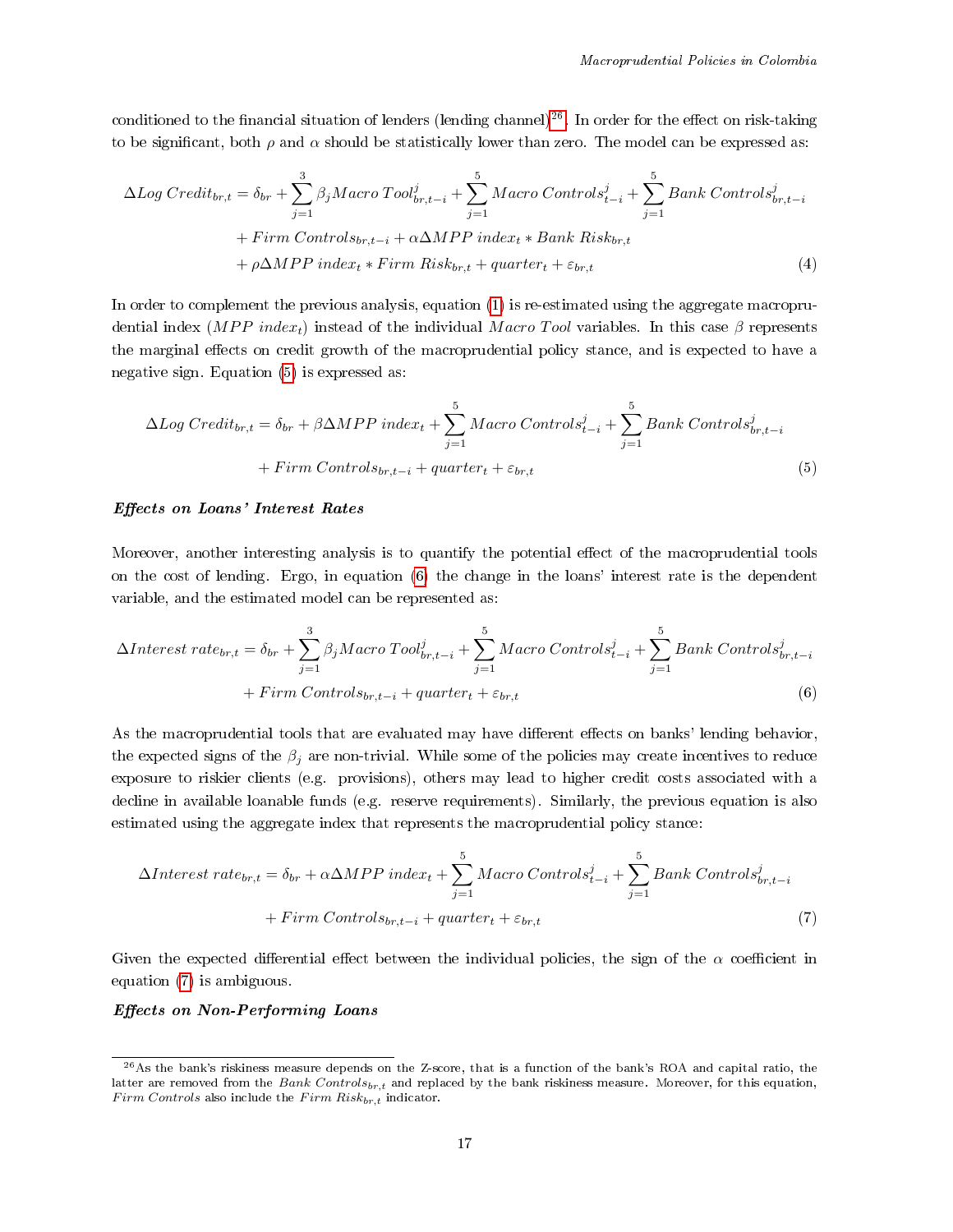Equation  $(8)$  is estimated in order to quantify the effect of each macroprudential tool on the riskiness of the banks' loan portfolio. The dependent variable is the quarterly change of non-performing loans, and the model specification is the same as the one used in equation  $(1)$ . Specifically, one is interested in assessing if each of the  $\beta_j$  is statistically significant, though the sign is again expected to vary between policies and be directly related to the impact of these tools on the loans' interest rates. The model is given by:

<span id="page-17-1"></span>
$$
\Delta Log \; NPL_{br,t} = \delta_{br} + \sum_{j=1}^{3} \beta_j Macro \; Tool_{br,t-i}^j + \sum_{j=1}^{5} Macro \; Controls_{t-i}^j + \sum_{j=1}^{5} Bank \; Controls_{br,t-i}^j
$$

$$
+ \; Firm \; Controls_{br,t-i} + quarter_t + \varepsilon_{br,t} \tag{8}
$$

Additionally, equation [\(9\)](#page-17-2) evaluates the effect of the aggregate stance of macroprudential policy on the behavior of non-performing loans. In this case, the first two lags of the  $MPP$  index<sub>t</sub> are included in the estimations to take into account that the effects on credit risk materialization may take several months. In this specification,  $\sum_{j=0}^{2} \beta_j$  represents the aggregate marginal effect on non-performing loans' growth of the stance of macroprudential policy.

<span id="page-17-2"></span>
$$
\Delta Log NP L_{br,t} = \delta_{br} + \sum_{i=0}^{2} \beta_j \Delta MPP index_{t-i} + \sum_{j=1}^{5} Macco\,Controls_{t-i}^j + \sum_{j=1}^{5} Bank\,Controls_{br,t-i}^j
$$
  
+ *Firm*  $Controls_{br,t-i} + quarter_t + \varepsilon_{br,t}$  (9)

On a final note, it is worth mentioning that in the estimation process of all the equations both null observations and outliers were removed. In particular, for each dependent variable, values below its  $1^{st}$  percentile and over its  $99^{th}$  percentile were dropped. Moreover, for all the equations, based on the statistical significance of the parameters, the value of  $i = 0, 1$  or 2 is selected for the control variables as well as the macroprudential tools.

#### <span id="page-17-0"></span>4 Results

### 4.1 Estimation Results Using the Full Sample of Firms

The main results from the econometric models explained above can be found in the Tables below. In particular, Table [6](#page-19-0) depicts the estimated coefficients for the first five equations described in Section [3.3.2.](#page-14-1) As can be seen, macroprudential policies associated with higher provisioning and reserve requirements effectively have a negative effect on loan growth (equations  $(1) - (4)$  $(1) - (4)$  $(1) - (4)$ ). These results are as expected, as both policies imply an increase in the cost of intermediation; in the first case associated with higher provisioning expenses, and in the other with a reduction in the amount of available funds to lend. On the other hand, note that the requirement on external borrowing does not have a statistically signicant effect on credit growth. This last result is consistent with the findings reported by Ostry et al.  $(2010)$ , who survey a number of papers on the role of the 2007-2008 capital controls in Colombia and find that they had no effect on reducing the volume of net foreign flows<sup>[27](#page-0-0)</sup>. Moreover, the change in the MPP index,

<sup>&</sup>lt;sup>27</sup>The papers surveyed in Ostry et al. (2010) for the case of Colombia are Concha & Galindo (2008), Cárdenas (2007) and Clements & Kamil (2009).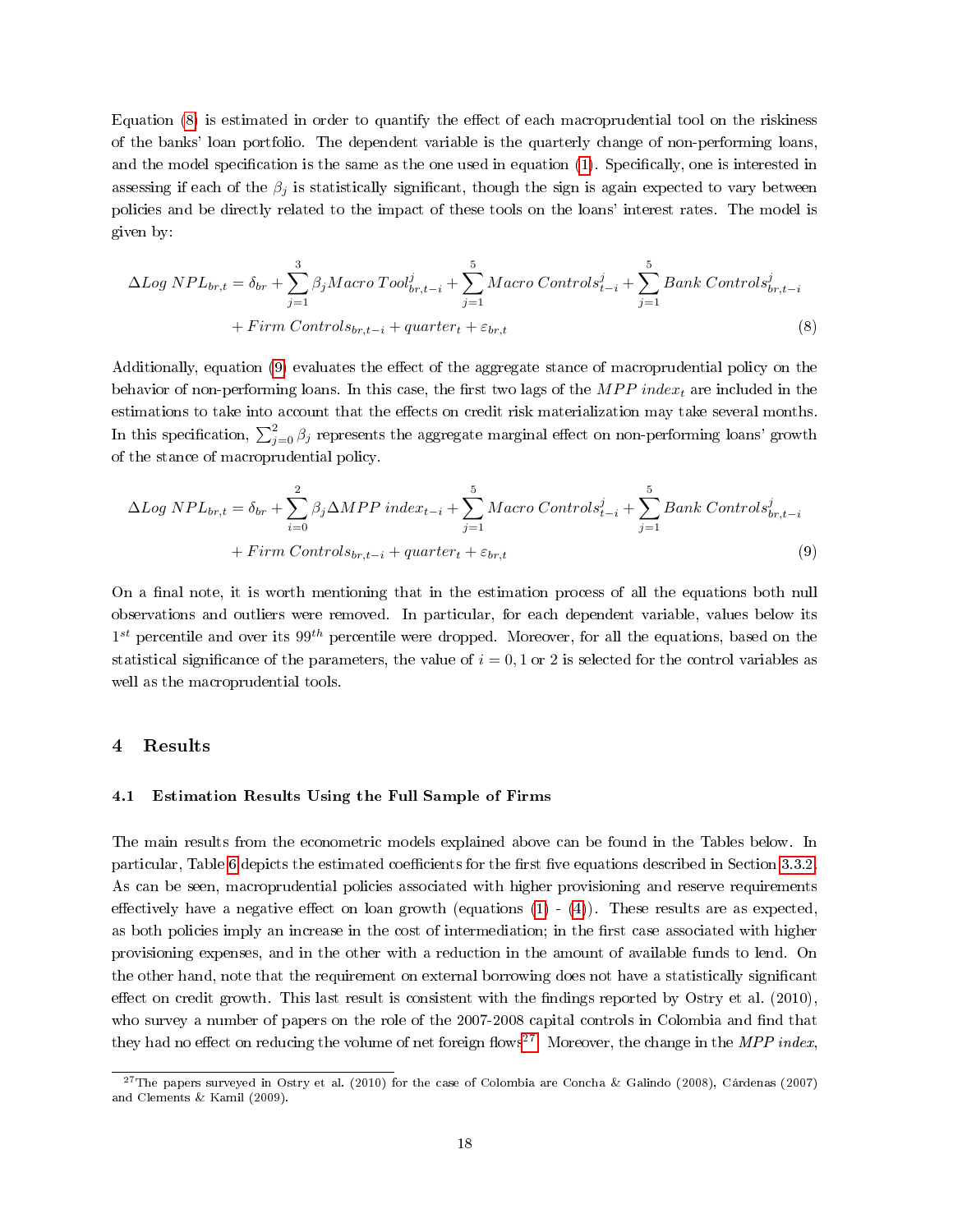which captures the aggregate stance of macroprudential policy, also has a negative and significant effect on credit growth.

The impacts of the relevant macroeconomic controls used in the distinct specifications show consistency in their effect on loan dynamics. On one hand, higher economic growth leads to an increase in lending, consistent with the procyclicality exhibited in credit markets: a growing economy requires financing for investment projects and higher consumption of goods, while at the same time improves the balance-sheet of the private sector, increasing bank's willingness to lend (Kiss et al. (2006)). On the other, the policy rate has a negative and consistently significant effect on credit growth, highlighting the countercyclical nature of monetary policy and the effectiveness of its tool. In addition, this last result conveys an important implication, namely, it confirms the complementarity between macroprudential and monetary policy, as they both have a moderating effect on loan growth when tightened (as was the case in the 2007-2008 period).

Pertaining to the effect of the interaction between the  $MPP$  index and real GDP growth (equation [\(2\)](#page-15-1)), results show that this is also consistent with the notion that macroprudential policy serves as a stabilizing tool in the economy. In particular, when the macroprudential policy stance is tightened, the expansionary effects of economic growth on credit are reduced, thus dampening the prociclicality of loan growth. The interaction with the policy rate (equation [\(3\)](#page-15-2)) has the expected sign, with macroprudential policy reinforcing the effect of monetary policy. However, the coefficient is not statistically significant.

In addition, equation [\(4\)](#page-16-0) provides an interesting insight as to the role of macroprudential policy in altering banks' risk-taking behavior. As can be seen, firms and banks with a higher risk profile are associated with lower loan growth. Moreover, results show that when macroprudential policies are in place, the access to credit of riskier debtors is further reduced and that the credit supply of less stable financial institutions is more severely affected. Thus, a tightening of the aggregate macroprudential policy stance adversely affects the selection of debtors depending on their risk profile (i.e. risk taking channel), while at the same time suggesting that the effect on credit is conditioned to the lenders' financial situation (i.e. lending channel).

The effects of the individual macroprudential policies, as well as the change in the  $MPP$  index, on loans' interest rates can be found on Table [7.](#page-20-0) In this case, all the individual policies have a statistically signicant effect, though this impact differs between policies; dynamic provisions effectively reduce loan's interest rate while the marginal reserve and external debt requirements exert a positive effect. These results seem to be in line with the particular objectives sought after with each policy. Provisions, which are targeted at increasing provisioning expenses, specifically those of riskier loans (which have higher expected losses), could create incentives for banks to cherry-pick their clients, thus allowing for lower interest rates. On the flip side, the use of requirements which reduce the amount of (stable) loanable funds, ultimately leads to a higher cost of credit<sup>[28](#page-0-0)</sup>. The lack of statistical significance in the coefficient for the aggregate index seems to be driven by the opposing effects of the distinct policies.

With respect to the macroeconomic controls, it is found that higher GDP growth and higher policy rates both have a positive effect on loan interest rates. The former could be associated with the fact that economic growth is related to higher credit demand factors, so that an expansion in the loan portfolio eventually implies originating to riskier debtors. The latter simply corroborates the existence of a banklending channel in the Colombian economy.

 $^{28}$ Even in the case in which a bank decides to maintain loan growth through an increased use of open market operations with the Central Bank, these would be done at a higher cost.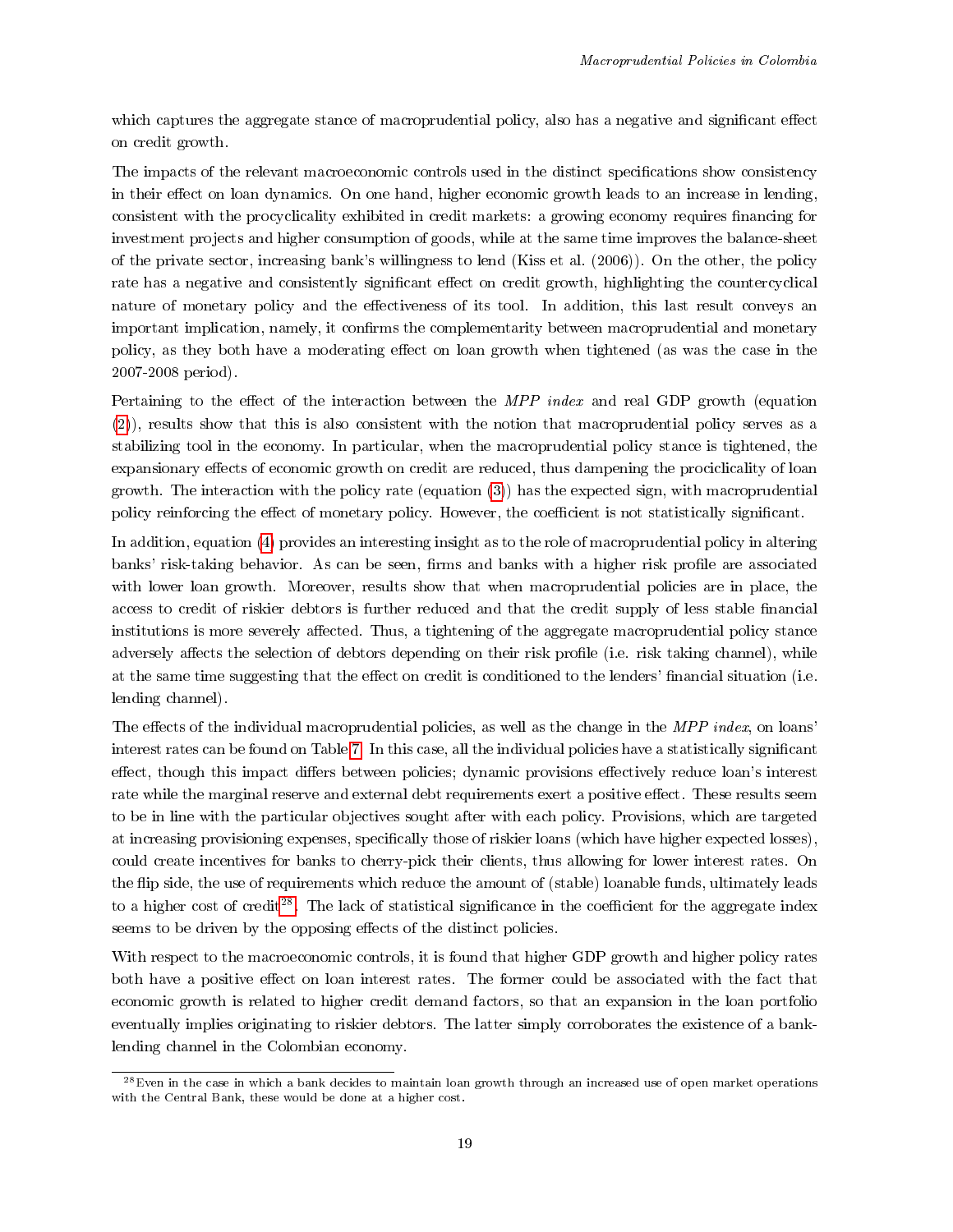<span id="page-19-0"></span>

| Relevant                                                             |             |             | <b>Equations</b> |             |             |
|----------------------------------------------------------------------|-------------|-------------|------------------|-------------|-------------|
| Exogenous variables                                                  | (1)         | (2)         | (3)              | (4)         | (5)         |
| $DP_{br,t}$                                                          | $-0.511***$ | $-0.577***$ | $-0.512***$      | $-0.298***$ |             |
| $EBR_{br,t}$                                                         | 0.220       | 0.063       | 0.187            | 0.085       |             |
| $CRR_{br,t}$                                                         | $-0.665**$  | $-0.856***$ | $-0.720***$      | $-0.709***$ |             |
| $\triangle MPP$ index <sub>t</sub>                                   |             |             |                  |             | $-0.012***$ |
| $\triangle MPP$ index <sub>t</sub> * $\triangle ^{A}GDP_{t-1}$       |             | $-0.188***$ |                  |             |             |
| $\triangle MPP$ index <sub>t</sub> * $\Delta^A MP$ rate <sub>t</sub> |             |             | $-0.163$         |             |             |
| $\Delta MPP$ index <sub>t</sub> * Firm Risk <sub>t</sub>             |             |             |                  | $-0.005**$  |             |
| $Firm Risk_t$                                                        |             |             |                  | $-0.065***$ |             |
| $\triangle MPP$ index <sub>t</sub> * Zscore <sub>t</sub>             |             |             |                  | $-0.004**$  |             |
| $Zscore_t$                                                           |             |             |                  | $-0.005***$ |             |
| $\Delta^A Log GDP_{t-1}$                                             | $0.235**$   | $0.422***$  | $0.295**$        | $0.267***$  | $0.654***$  |
| $\Delta^A MP$ rate <sub>t</sub>                                      | $-0.648***$ | $-0.383***$ | $-0.583***$      | $-0.273**$  | $-0.364***$ |
| <i>Observations</i>                                                  | 1,635,741   | 1,635,741   | 1,635,741        | 1,412,071   | 1,635,741   |
| Hausman Test p-value                                                 | 0.000       | 0.000       | 0.000            | 0.0000      | 0.000       |
| F Test p-value                                                       | 0.000       | 0.000       | 0.000            | 0.0000      | 0.000       |

Table 6: Estimation Results on Credit Growth

\*\* Statistically signicant at the 5% level.

\*\*\* Statistically significant at the 1% level.

Source: authors' calculations.

Concerning the determinants of non-performing loans, it is found that, amongst the individual macroprudential policies, only dynamic provisions have a statistically significant effect. Results for this tool are consistent with what was found on equations  $(6)$  and  $(7)$ , and confirm the intimate link between debtors' riskiness and the price associated with their loans; i.e. the implementation of provisions seems to have induced reduced risk-taking from banks, thus resulting in both lower interest rates and non-performing loans. On the other hand, both the marginal reserve and external borrowing requirements, which led to a higher cost of credit, do not seem to have had a significant effect on the quality of banks' loan portfolios. Also note that, as mentioned in Section [3.3.2,](#page-14-1) these are the only specifications in which the individual macroprudential policies are lagged  $(2 \text{ quarters})^{29}$  $(2 \text{ quarters})^{29}$  $(2 \text{ quarters})^{29}$ . The rationale for this follows from the fact that as soon as the policies are in place, the changes induced in banks' incentives should be immediately reflected in their new loan origination and interest rate setting. Moreover, increments in market rates associated with the imposition of reserves/deposits will lead to an increase in the cost of loans whose interest payments are indexed to said rates. This is not the case with non-performing loans, as the effects on this variable are, by definition, only materialized when debtors' financial capacity is impaired in such a way that they are unable to meet their credit obligations for a period of more than 30 days.

 $^{29}$ The choice of the order of the lag follows from Figure [5,](#page-14-0) which confirms the lagged response on non-performing loan dynamics following the implementation of macroprudential policies.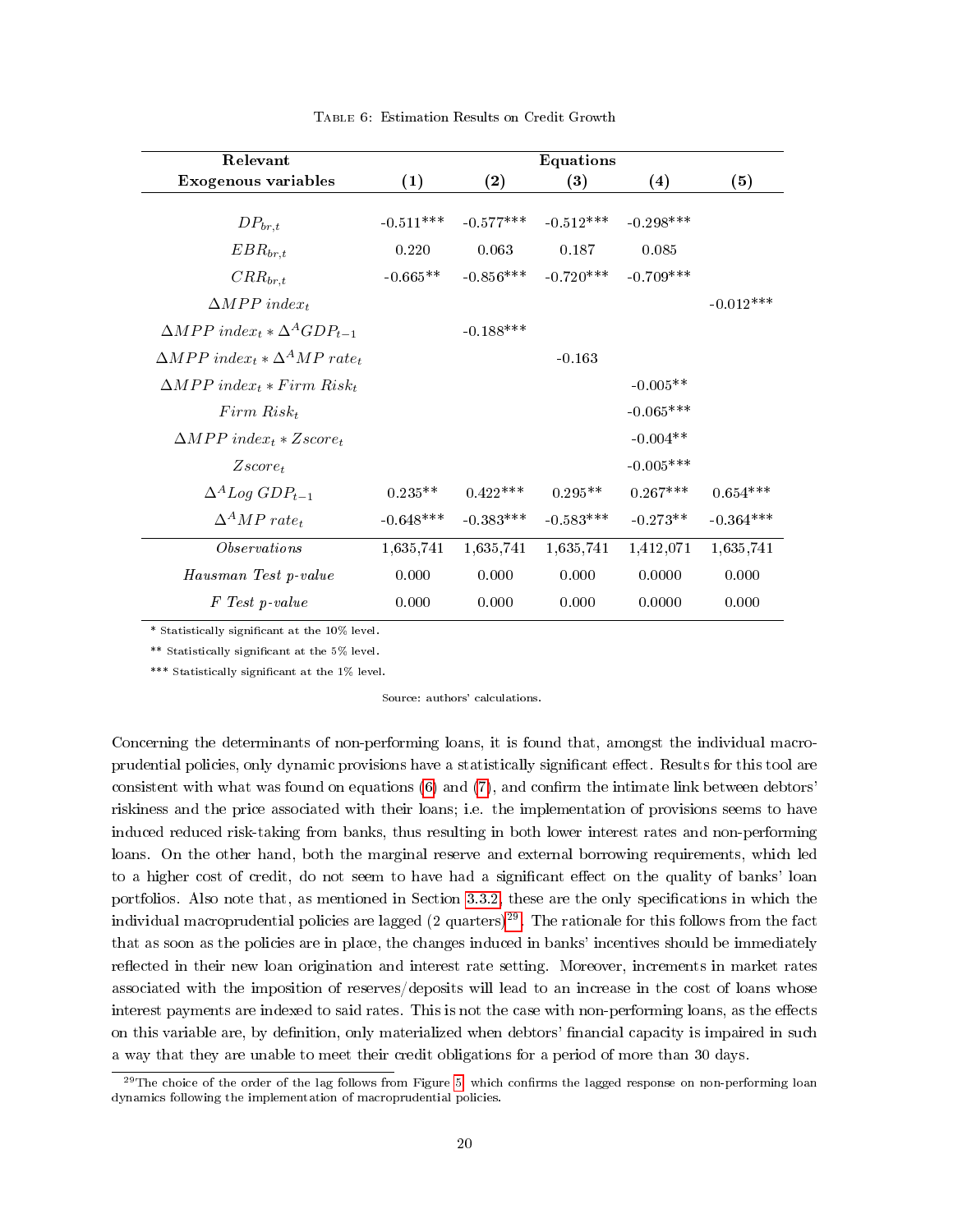| Relevant                           | Equations    |             |  |
|------------------------------------|--------------|-------------|--|
| Exogenous variables                | (6)          | (7)         |  |
|                                    |              |             |  |
| $DP_{br,t}$                        | $-37.920***$ |             |  |
| $EBR_{br,t}$                       | 29.036***    |             |  |
| $CRR_{br,t}$                       | 73.854 ***   |             |  |
| $\triangle MPP$ index <sub>t</sub> |              | 0.003       |  |
| $\Delta^{Q} Log GDP_t$             | $61.575***$  | $80.234***$ |  |
| $\Delta^Q M P$ rate <sub>t</sub>   | 28.549 ***   | $21.956***$ |  |
| Observations                       | 1,459,331    | 1,459,331   |  |
| Hausman Test p-value               | 0.000        | 0.000       |  |
| F Test p-value                     | 0.000        | 0.000       |  |

<span id="page-20-0"></span>Table 7: Estimation Results on Loans' Interest Rate

\*\* Statistically signicant at the 5% level.

\*\*\* Statistically significant at the 1% level.

Source: authors' calculations.

In this order of ideas, the specification which includes the change in the MPP index is evaluated with the contemporaneous and first two lags<sup>[30](#page-0-0)</sup>, and validates the aforementioned intuition, as only the second lag proves to be statistically significant $^{31}$  $^{31}$  $^{31}$ .

Relating to the macroeconomic controls used in these specifications, it is interesting that the policy rate has no statistically significant effect on non-performing loans. The latter could be related to the particular period under analysis (2006-2009) in which monetary and macroprudential policies where used countercyclically during a period of high economic growth, thereby having a moderate impact on debtors' repayment capacity. Conversely, the credit-to-GDP gap (which is used in place of GDP to account specifically for the stance of the financial cycle)<sup>[32](#page-0-0)</sup>, shows a positive and significant relationship with non-performing loans, confirming the strong link found in the literature between periods of high credit growth and posterior scenarios of nancial instability (Kaminsky & Reinhart (1999), Allen & Gale (2000) and Borio & Lowe (2002, 2004), among others).

Lastly, the robustness in the estimated coefficients, which yield similar results under the different specifications considered, is a strong indication of the validity of the findings in this paper.

<sup>&</sup>lt;sup>30</sup>A regression including the contemporaneous individual policies along with their lags is not statistically possible, given the high persistence in these series. The same does not hold for the MPP index.

 $31$ An alternate model in which the first lags of the individual macroprudential policies are used as the explanatory variables results in the coefficients pertaining to dynamic provisions and marginal reserves being statistically significant; the former negative and the latter positive. This seems consistent with the non-significance of the coefficient associated with the change in the first lag of the  $MPP$  index, which could be reflecting the opposing effect between policies.

 $32A$  model with the usual macroeconomic controls was also estimated. The coefficient on GDP was found to be negative and statistically significant.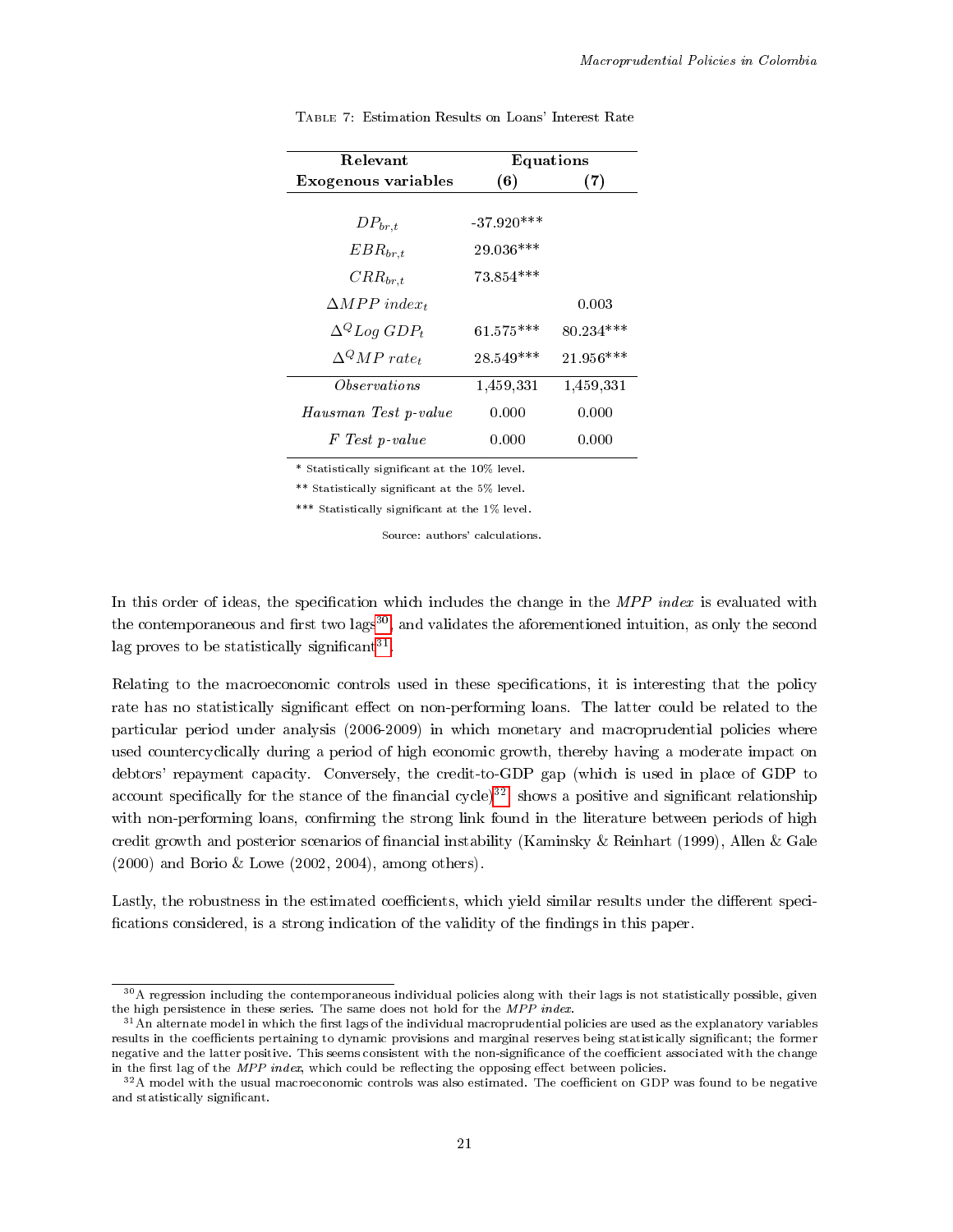| Relevant                             | Equations   |            |  |
|--------------------------------------|-------------|------------|--|
| Exogenous variables                  | (8)         | (9)        |  |
|                                      |             |            |  |
| $DP_{br,t-2}$                        | $-0.682***$ |            |  |
| $EBR_{br,t-2}$                       | $-0.054$    |            |  |
| $CRR_{br,t-2}$                       | 0.452       |            |  |
| $\triangle MPP$ index <sub>t</sub>   |             | $-0.010$   |  |
| $\triangle MPP$ index <sub>t-1</sub> |             | 0.009      |  |
| $\triangle MPP$ index <sub>t-2</sub> |             | $-0.008**$ |  |
| $CGDP \, gap_{t-1}$                  | $1.585***$  | $1.696***$ |  |
| $\Lambda^Q M P$ rate <sub>t-1</sub>  | 0.218       | $-0.379$   |  |
| <i>Observations</i>                  | 123,331     | 123,331    |  |
| Hausman Test p-value                 | 0.000       | 0.000      |  |
| F Test p-value                       | 0.000       | 0.000      |  |

Table 8: Estimation Results on Non-Performing Loans' Growth

\*\* Statistically signicant at the 5% level.

\*\*\* Statistically significant at the 1% level.

Source: authors' calculations.

#### 4.2 Estimation Results Using a Sub-Sample of Firms

All the equations are also estimated using a sub-sample of firms for which balance-sheet information is readily available; these are firms under the surveillance of the Superintendencia de Sociedades (SS -Colombia's corporate sector supervisor)<sup>[33](#page-0-0)</sup>. These estimations are done with the double intention of checking the robustness of the previous results as well as to be able to include certain financial characteristics of the rms as control variables in the estimations; these are related to size, protability, liquidity and leverage[34](#page-0-0). Results for credit growth and loan interest rates are fairly similar to those obtained using the complete sample, while the relationship of non-performing loans with the macroprudential tools is not statistically significant for this group of firms.

Results for the effect on credit growth can be found on Table [9.](#page-22-0) As can be seen, only the imposition of the dynamic provisioning scheme had a significant negative impact on credit growth for these firms, with both the external borrowing and marginal reserve requirements having no statistically significant effect. The MPP index seems to reflect the effect of countercyclical provisions, also having a negative impact on credit growth. Most of the other relevant coefficients have the expected sign, with GDP growth

<sup>&</sup>lt;sup>33</sup>The Superintendencia de Sociedades (SS) supervises corporations that have total assets that exceed 30.000 monthly minimum legal wages (Article 2.2.2.1.1.1 of Decree 1074 of 2015). According to Law 590 of 2000 (known as the SME Law), a medium enterprise in Colombia is one with a total asset value between 5.001 and 15.000 monthly minimum legal wages. The SS can also supervise other firms based on several criteria (e.g. enterprises which have financial expenditures that exceed 50% of their net operational income, irrespective of their asset size), but in essence most corporations under its scope are indeed large.

<sup>&</sup>lt;sup>4</sup>Specifically, the variables included are: a categorical variable based on the amount of assets that distinguishes between Micro, Small, Medium and Large firms (size); Return on Assets (profitability); current assets as a share of current liabilities (liquidity); and the ratio of total liabilities to total assets (leverage).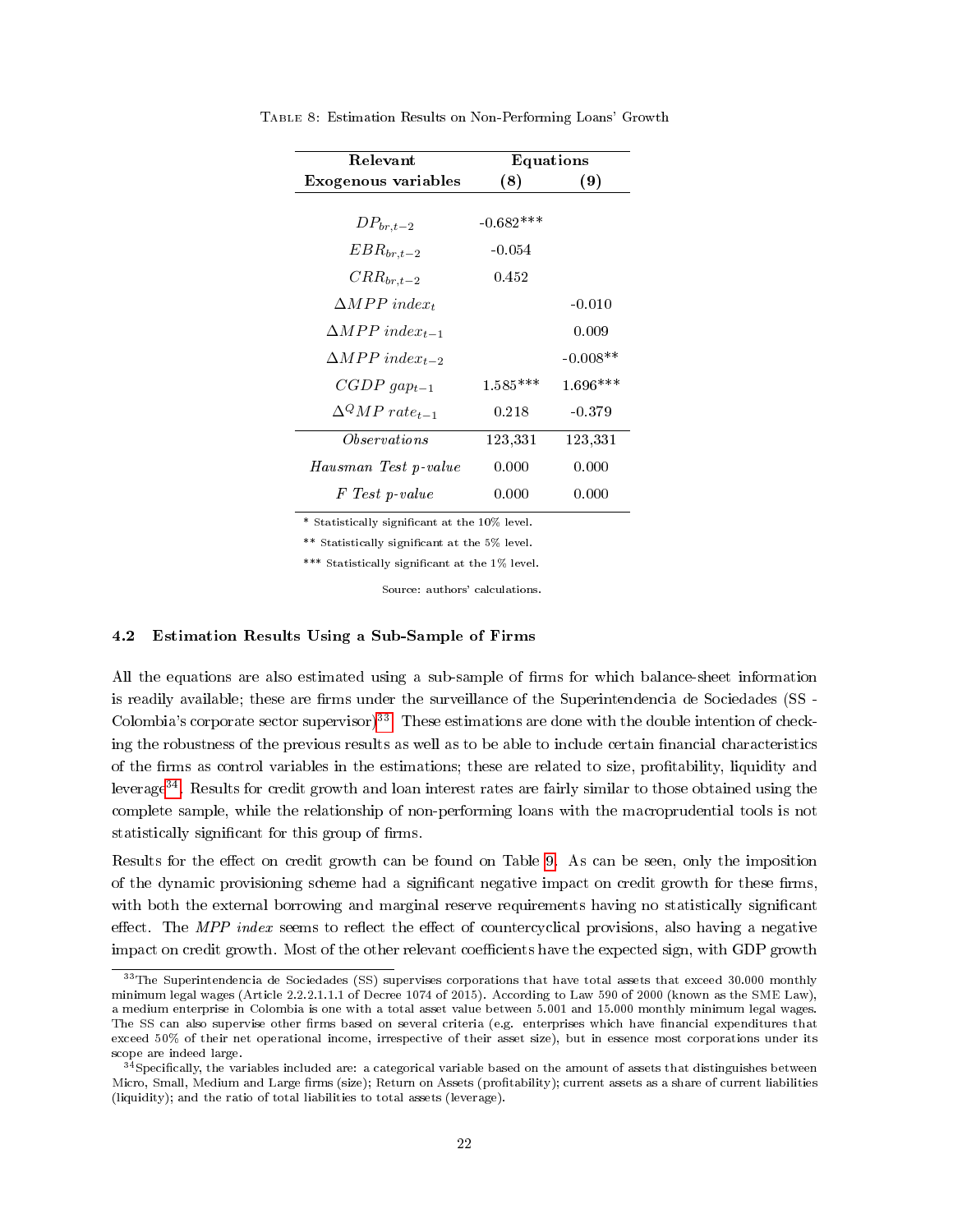increasing loan dynamics and the policy rate playing its stabilizing role, though being significant only on equation [\(1\)](#page-15-0). The interaction between real GDP growth and the  $MPP$  index is also in line with those found for the entire sample, with a tighter aggregate macroprudential policy stance diluting the effect of economic growth on loan dynamics. Moreover, under these specifications, the interaction between monetary and macroprudential policy yields a negative and significant relationship. Thus, results for this sample confirm the stabilizing role of macroprudential policies, which dampen the procyclicality of credit by reducing the effect of the business cycle on the loan portfolio and through a reinforcement of monetary policy. Results on the effect of macroprudential tools on banks' risk-taking do not hold in this sample.

When the effect of the idiosyncratic balance-sheet indicators on loan growth are tested, only the size of the firm seems to be a significant determinant; a higher level of assets is positively related to loan growth.

<span id="page-22-0"></span>

| Relevant                                                                        |             |             | Equations   |                   |             |
|---------------------------------------------------------------------------------|-------------|-------------|-------------|-------------------|-------------|
| Exogenous variables                                                             | (1)         | (2)         | (3)         | $\left( 4\right)$ | (5)         |
| $DP_{br,t}$                                                                     | $-0.523***$ | $-0.589***$ | $-0.534***$ | $-0.515***$       |             |
| $EBR_{br,t}$                                                                    | 0.031       | $-0.092$    | $-0.089$    | 0.076             |             |
| $CRR_{br,t}$                                                                    | $-0.112$    | $-0.296$    | $-0.472$    | $-0.084$          |             |
| $\triangle MPP$ index <sub>t</sub>                                              |             |             |             |                   | $-0.015***$ |
| $\triangle MPP$ index <sub>t</sub> $\star \triangle^{A}$ Log GDP <sub>t-1</sub> |             | $-0.228***$ |             |                   |             |
| $\triangle MPP$ index <sub>t</sub> * $\Delta^A MP$ rate <sub>t</sub>            |             |             | $-1.185**$  |                   |             |
| $\triangle MPP$ index <sub>t</sub> * Firm Risk <sub>t</sub>                     |             |             |             | $-0.003$          |             |
| $Firm Risk_t$                                                                   |             |             |             | $-0.045***$       |             |
| $\triangle MPP$ index <sub>t</sub> * Zscore <sub>t</sub>                        |             |             |             | 0.001             |             |
| $Zscore_t$                                                                      |             |             |             | $-0.002$          |             |
| $\Delta^A Log GDP_{t-1}$                                                        | $0.322*$    | $0.557***$  | $0.759***$  | $0.442**$         | $0.697***$  |
| $\Delta^A MP$ rate <sub>t</sub>                                                 | $-0.503*$   | $-0.179$    | $-0.030$    | $-0.427$          | $-0.156$    |
| $Firm\,Size_{br.t}$                                                             | $0.054***$  | $0.054***$  | $0.054***$  | $0.047***$        | $0.053***$  |
| $Firm~ROA_{br.t}$                                                               | 0.000       | 0.000       | 0.000       | 0.000             | 0.000       |
| $Firm~Liquidity_{br. t}$                                                        | $-0.000$    | $-0.000$    | $-0.000$    | $-0.000$          | $-0.000$    |
| $Firm \text{ } Leverage_{br,t}$                                                 | 0.000       | 0.000       | 0.000       | 0.000             | 0.000       |
| Observations                                                                    | 500,255     | 500,255     | 500,255     | 482,250           | 500,255     |
| Hausman Test p-value                                                            | 0.000       | 0.000       | 0.000       | 0.0000            | 0.000       |
| F Test p-value                                                                  | 0.000       | 0.000       | 0.000       | 0.0000            | 0.000       |

Table 9: Estimation Results on Credit Growth Using the SS Sample

\* Statistically signicant at the 10% level.

\*\* Statistically signicant at the 5% level.

\*\*\* Statistically significant at the 1% level.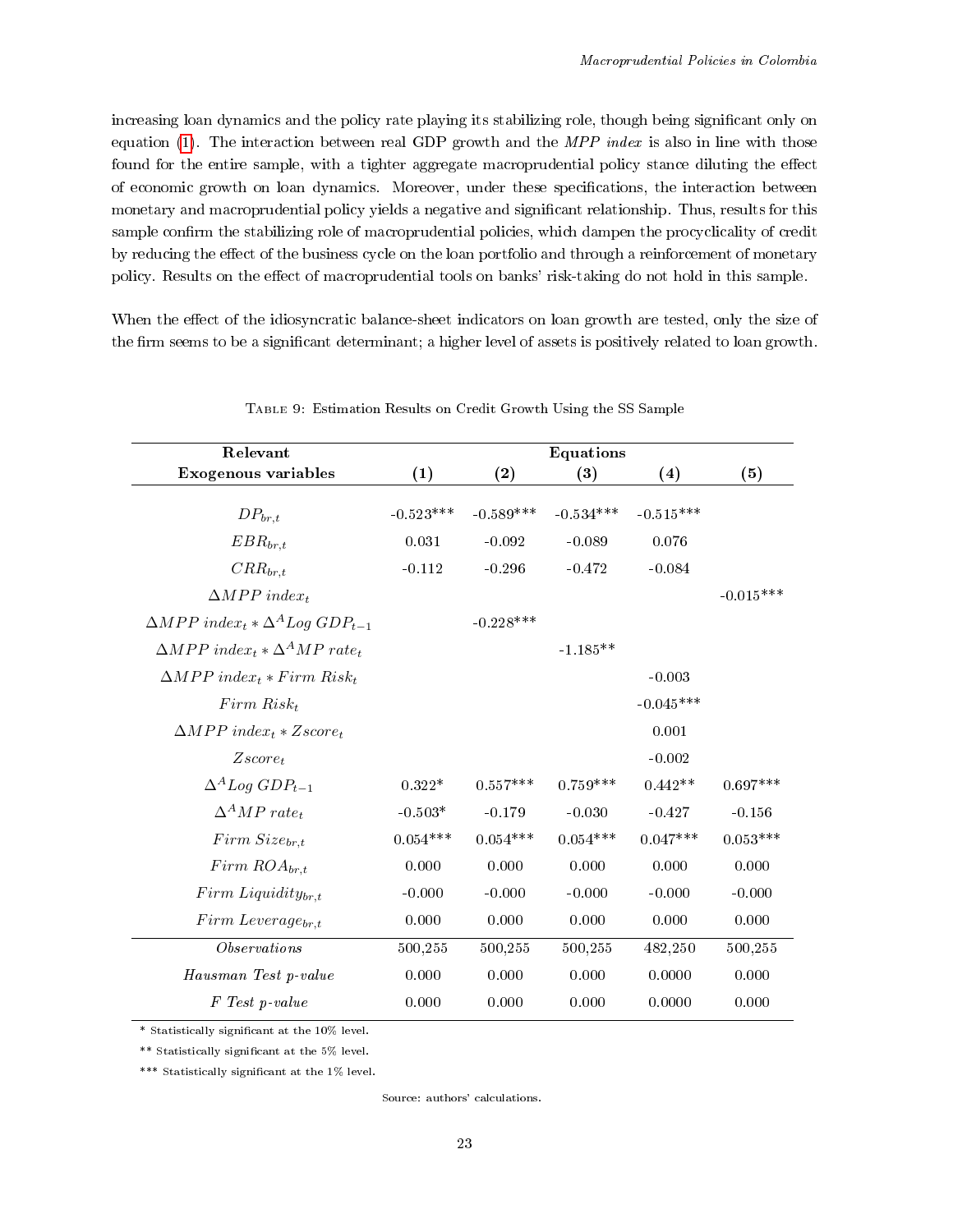| Relevant                        | Equations    |             |
|---------------------------------|--------------|-------------|
| Exogenous variables             | (6)          | (7)         |
|                                 |              |             |
| $DP_{br,t}$                     | $-36.098***$ |             |
| $EBR_{br,t}$                    | 10.387***    |             |
| $CRR_{br,t}$                    | $71.492***$  |             |
| $\triangle MPP$ index.          |              | $-0.096***$ |
| $\Delta^{Q} Log GDP_t$          | $61.693***$  | 75.434***   |
| $\Delta^Q MP$ rate <sub>t</sub> | $9.023***$   | $10.701***$ |
| $Firm\,Size_{br.t}$             | $-0.020$     | 0.024       |
| $Firm~ROA_{br.t}$               | 0.000        | 0.000       |
| $Firm~Liquidity_{br,t}$         | 0.000        | 0.000       |
| $Firm \text{ } Leverage_{br,t}$ | 0.000        | 0.001       |
| <i>Observations</i>             | 449,111      | 449,111     |
| Hausman Test p-value            | 0.000        | 0.000       |
| F Test p-value                  | 0.000        | 0.000       |

Table 10: Estimation Results on Loans' Interest Rate Using the SS Sample

\*\* Statistically signicant at the 5% level.

\*\*\* Statistically significant at the 1% level.

Source: authors' calculations.

The effects on interest rates yield basically the same results as those found in the entire sample, confirming the robustness of the results; dynamic provisions have a negative effect on loan rates, while reserve and external borrowing requirements increase the cost of credit. The macroeconomic controls also have the expected signs, with both higher growth and policy rates leading to an increase in the price of loans. An interesting difference with the results for the entire sample, is the statistical significance of the macroprudential policy index under equation [\(7\)](#page-16-3). In this case, a tighter macroprudential policy stance leads to lower interest rates, possibly as a result of banks' incentives to reduce risk-taking by seeking debtors with a lower risk profile. No idiosyncratic characteristics of the firms provide a significant effect on interest rates.

Lastly, the effects on non-performing loans of the macroprudential tools under study proves to be particularly interesting, as no significant effect of any individual tool (or the aggregate index) is found (Table [11\)](#page-24-0). Thus, as macroprudential policies reduce the availability of funds (or in the case of provisions the marginal cost of each unit lent), they have a negative effect on loan growth across the board and affect the cost of credit; however, for the largest firms in the sample, this does not affect their repayment capacity. Indeed, under this specification, only the stance of the financial cycle seems to be a determinant of the observed materialization of credit risk on banks' loan portfolios.

The (non-existent) impact of macroprudential tools on certain relevant dimensions, such as non-performing loans or the risk-taking channel, along with the statistical non-significance of variables such as the policy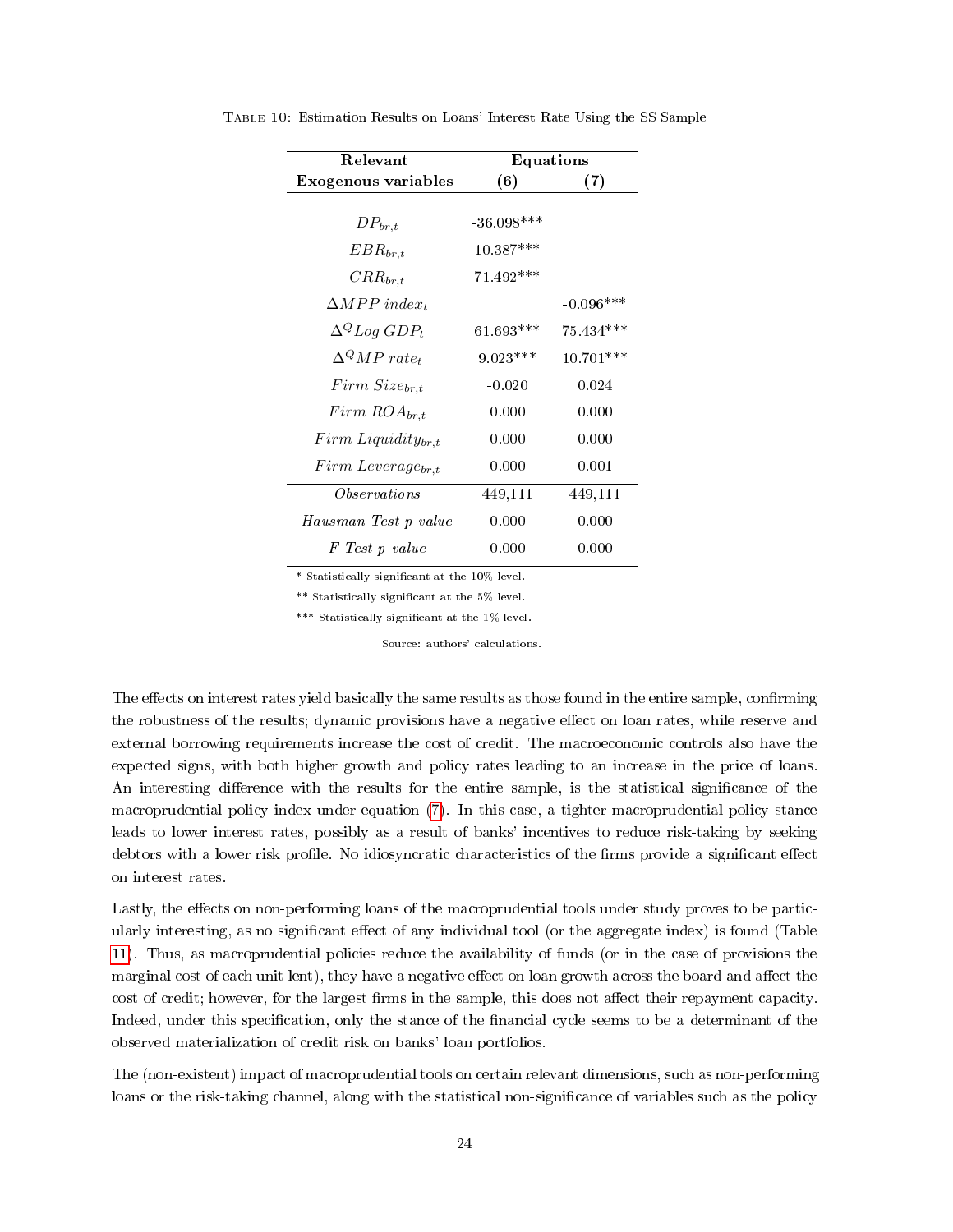| Relevant                             | Equations |          |
|--------------------------------------|-----------|----------|
| Exogenous variables                  | (8)       | (9)      |
|                                      |           |          |
| $DP_{br,t-2}$                        | 0.797     |          |
| $EBR_{br,t-2}$                       | $-1.080$  |          |
| $CRR_{br,t-2}$                       | 0.401     |          |
| $\triangle MPP$ index <sub>t</sub>   |           | $-0.002$ |
| $\triangle MPP$ index <sub>t-1</sub> |           | 0.005    |
| $\triangle MPP$ index <sub>t-2</sub> |           | $-0.022$ |
| $CGDP \, gap_{t-1}$                  | $3.105**$ | $3.004*$ |
| $\Lambda^Q M P$ rate <sub>t-1</sub>  | -0.608    | $-0.686$ |
| $Firm\ Size_{br,t}$                  | $-0.038$  | $-0.036$ |
| $Firm\,ROA_{br,t}$                   | 0.001     | 0.001    |
| $Firm~Liquidity_{br,t}$              | $-0.001$  | $-0.001$ |
| $Firm \text{ } Leverage_{br,t}$      | $-0.001$  | $-0.002$ |
| Observations                         | 11,072    | 11,072   |
| Hausman Test p-value                 | 0.000     | 0.000    |
| F Test p-value                       | 0.000     | 0.000    |

<span id="page-24-0"></span>Table 11: Estimation Results on Non-Performing Loans' Growth Using the SS Sample

\*\* Statistically signicant at the 5% level.

\*\*\* Statistically signicant at the 1% level.

Source: authors' calculations.

rate and the firm controls used, may be associated with the particular sample under study. Specifically, the firms that are under supervision of the SS are companies that have been chosen for said purpose, implying a bias towards relatively large firms in the economy. In other words, this is not a random sample from the corporate sector. Thus, while having distinct features among them, these firms tend to be large, better-behaved firms than those of the complete sample, therefore constituting high quality debtors of the financial system<sup>[35](#page-0-0)</sup>.

## 5 Concluding remarks

Following the Global Financial Crisis of 2007-2008, considerable interest has been centered on the relevance and virtues of macroprudential policies, as a complement to microprudential and monetary policy. In a nutshell, the objective of macroprudential tools has been the mitigation of systemic vulnerabilities; by limiting the build-up of risk (time series dimension of systemic risk) and increasing the resilience of the nancial system (cross-sectional dimension). In this way, these tools foster and help maintain financial stability. Nevertheless, despite the recent renaissance of these policies, particularly in developed

 $35$  For the period under study, the average ratio of commercial non-performing loans to total loans was 1.7% for the entire sample, while for those firms under corporate supervision was  $1.3\%$ .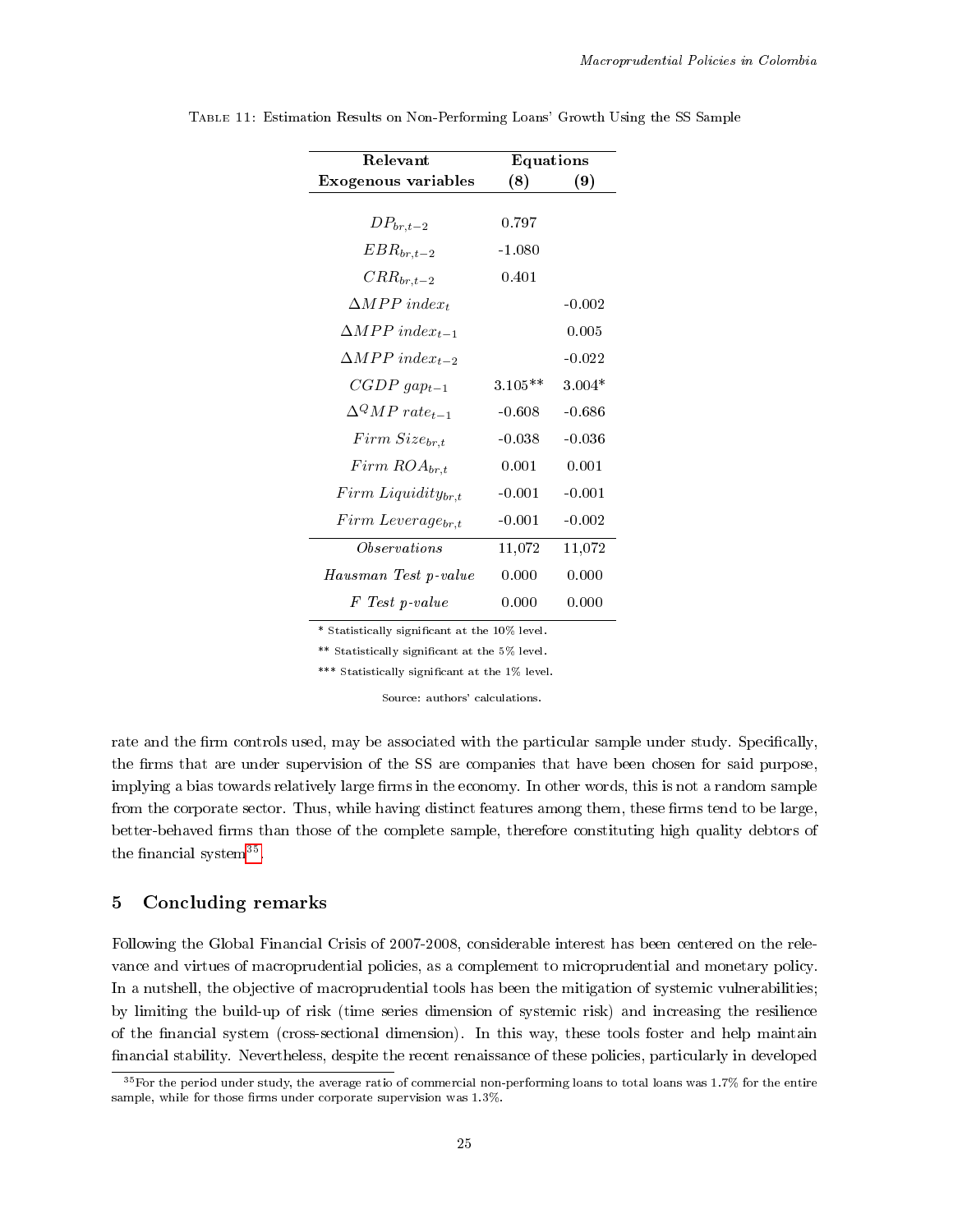economies, developing countries have actually been very active in the use of these tools. In this respect, analyzing the experience of said economies with the use of macroprudential policies can shed some light on the potential effectiveness of these tools in, for instance, curbing credit growth.

In this order of ideas, this paper uses a micro dataset containing information of over 1.9 million observations, for the period comprised between 2006Q1-2009Q4. The use of loan-by-loan information is particularly valuable in that it allows disentangling different effects and effectively estimating the impact of three distinct macroprudential policies on credit growth and banks' risk profile. Using a fixed effects panel data method, one finds that dynamic provisions and the countercyclical reserve requirement have a negative effect on loan growth, while the effect of the three tools on both the cost of credit and the riskiness of banks' loan portfolio differs between policies. In particular, the introduction of new rules in provisioning seems to be negatively related to bank risk-taking (i.e. lower interest rates and consequently lower non-performing loans' growth). In contrast, there is no statistical evidence that the imposition of marginal reserves or the external borrowing requirements exhibited a significant impact on non-performing loans, though they do have an effect on borrowing costs. The fact that the requirement on external borrowing does not yield a significant effect on loan growth could be related to the fact that it was employed in conjunction with other policies that were more specifically directed towards said purpose.

The effects on credit growth of the dynamic provisioning scheme hold when a sub-sample of firms with available balance-sheet information is used in the estimations, as do the effects of the individual policies on the interest rate. The latter provides a valuable contrast test on the full sample results.

Additionally, findings presented in this paper also support the notion that macroprudential policies have been historically used as a complement of monetary policy, thus increasing the stabilizing effects of changes in interest rates on credit cycles. In other words, said policies have been used in a countercyclical way with respect to business cycles, thereby helping to reduce the procyclicality of credit. Another key finding is that macroprudential policies are effective in influencing the risk-taking behavior of banks. In particular, a tightening of the aggregate macroprudential policy stance is shown to reduce credit access to riskier debtors, and to have a stronger adverse effect on the credit supply of less stable financial institutions. Furthermore, a tighter policy stance is also found to have a negative effect on the dynamics of nonperforming loans; this result seems to be driven by the incentives generated in the dynamic provisioning scheme.

Results presented in this paper are particularly relevant for policy makers as they highlight an important fact; macroprudential policies seem to be an effective tool to dampen credit cycles, thus allowing to reduce systemic vulnerabilities and the build-up of risks. They also seem to be complementary to monetary policy, thereby strengthening the transmission of the policy stance to market rates. Nevertheless, findings in this paper also seem to confirm the broad spectrum of macroprudential policy tools, which can target resilience and risk accumulation through various channels and intermediate objectives. They also suggest that the effects of said policies are not homogeneous between economic agents, having impacts on banks and debtors that depend on their financial health and credit quality, respectively. Thus, the choice of the tool is non-trivial, and should consider the idiosyncratic effects of each as well as the particular objectives sought so as to utilize the most effective and efficient policy at hand.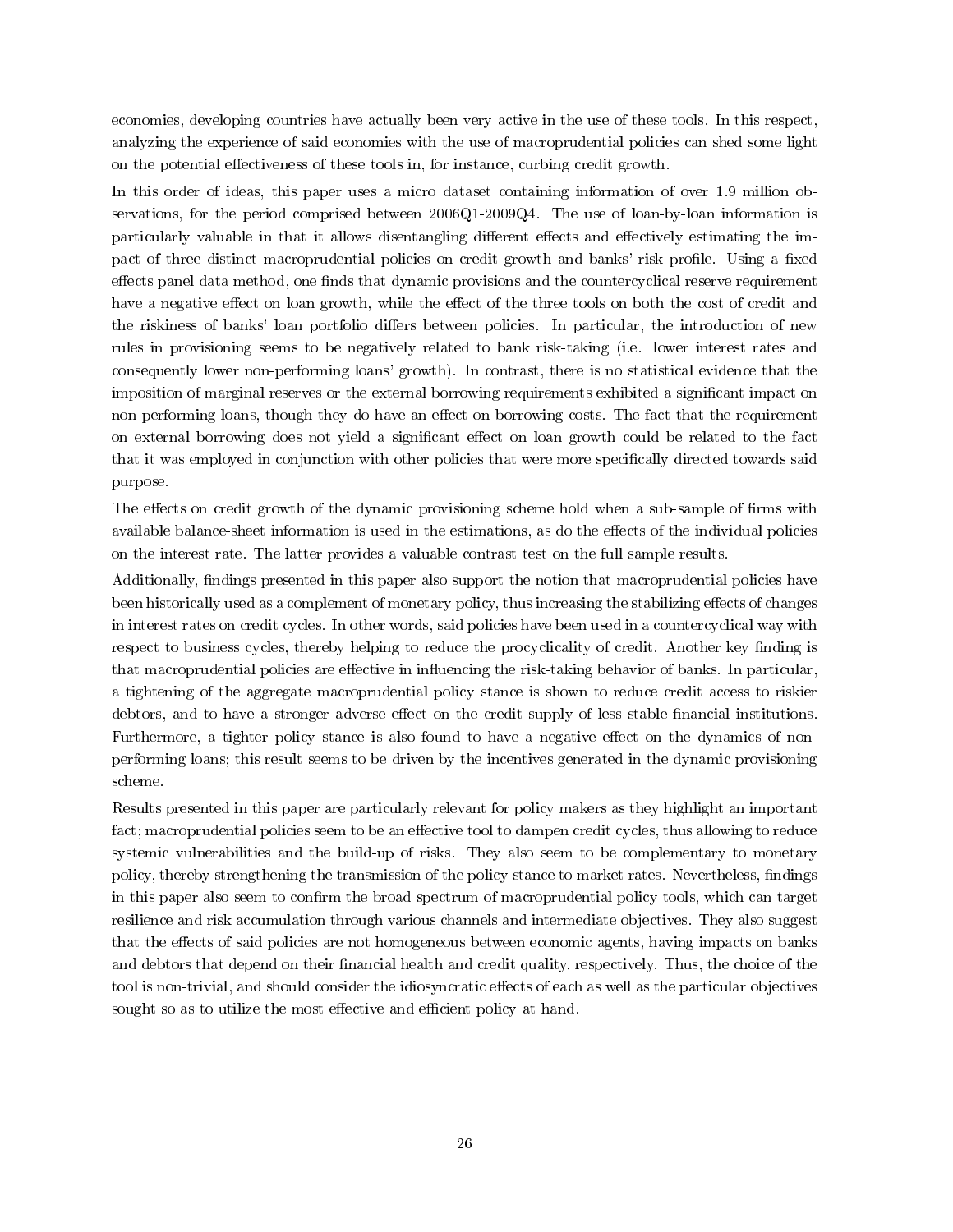## References

- Acharya, V. V., Almeida, H. & Campello, M. (2007), `Is cash negative debt? a hedging perspective on corporate financial policies', Journal of Financial Intermediation  $16(4)$ , 515-554.
- Agénor, P.-R., Alper, K. & da Silva, L. P. (2012), Sudden floods, macroprudential regulation and stability in an open economy, Technical report.
- Agénor, P.-R. & da Silva, L. P. (2016), `Reserve requirements and loan loss provisions as countercyclical macroprudential instruments: A perspective from latin america', IDB Policy Brief (250).
- Aiyar, S., Calomiris, C. W. & Wieladek, T. (2014), `Does macroprudential regulation leak? evidence from a uk policy experiment', Journal of Money, Credit and Banking  $46(s1)$ , 181-214.
- Akinci, O. & Olmstead-Rumsey, J. (2015), How effective are macroprudential policies? an empirical investigation, Technical report, Board of Governors of the Federal Reserve System (U.S.).
- Allen, F. & Gale, D.  $(2000)$ , 'Bubbles and crises', *Economic Journal* 110 $(460)$ , 236–55.
- Almeida, H., Campello, M. & Weisbach, M. S. (2004), 'The cash flow sensitivity of cash', *Journal of* Finance 59(4), 1777–1804.
- Angelini, P., Neri, S. & Panetta, F. (2011), Monetary and macroprudential policies, Temi di discussione (Economic working papers) 801, Bank of Italy, Economic Research and International Relations Area.
- Bakker, B. B., Dell'Ariccia, G., Laeven, L., Vandenbussche, J., Igan, D. & Tong, H. (2012), Policies for macrofinancial stability: How to deal with credit booms, Imf working papers, International Monetary Fund.
- Betancourt, R. & Vargas, H. (2009), 'Encajes bancarios y tasas de interés', Ensayos Sobre Política Económica 27(59), 158-186.
- Borio, C. & Crockett, A. (2000), 'In search of anchors for financial and monetary stability', Greek Economic Review  $(20)$ , 1-14.
- Borio, C. & Lowe, P. (2002), Asset prices, financial and monetary stability: exploring the nexus, BIS Working Papers 114, Bank for International Settlements.
- Brunnermeier, M. K. & Sannikov, Y. (2014), 'A macroeconomic model with a financial sector', American Economic Review  $104(2)$ , 379-421.
- Bruno, V., Shim, I. & Shin, H. S. (2015), Comparative assessment of macroprudential policies, Technical report, Bank for International Settlements.
- Calomiris, C. W. & Kahn, C. M. (1991), `The role of demandable debt in structuring optimal banking arrangements', American Economic Review  $81(3)$ , 497-513.
- Cardozo, P. (2012), The liberalization process: the last two decades in colombia. Unpublished research document. Banco de la República de Colombia.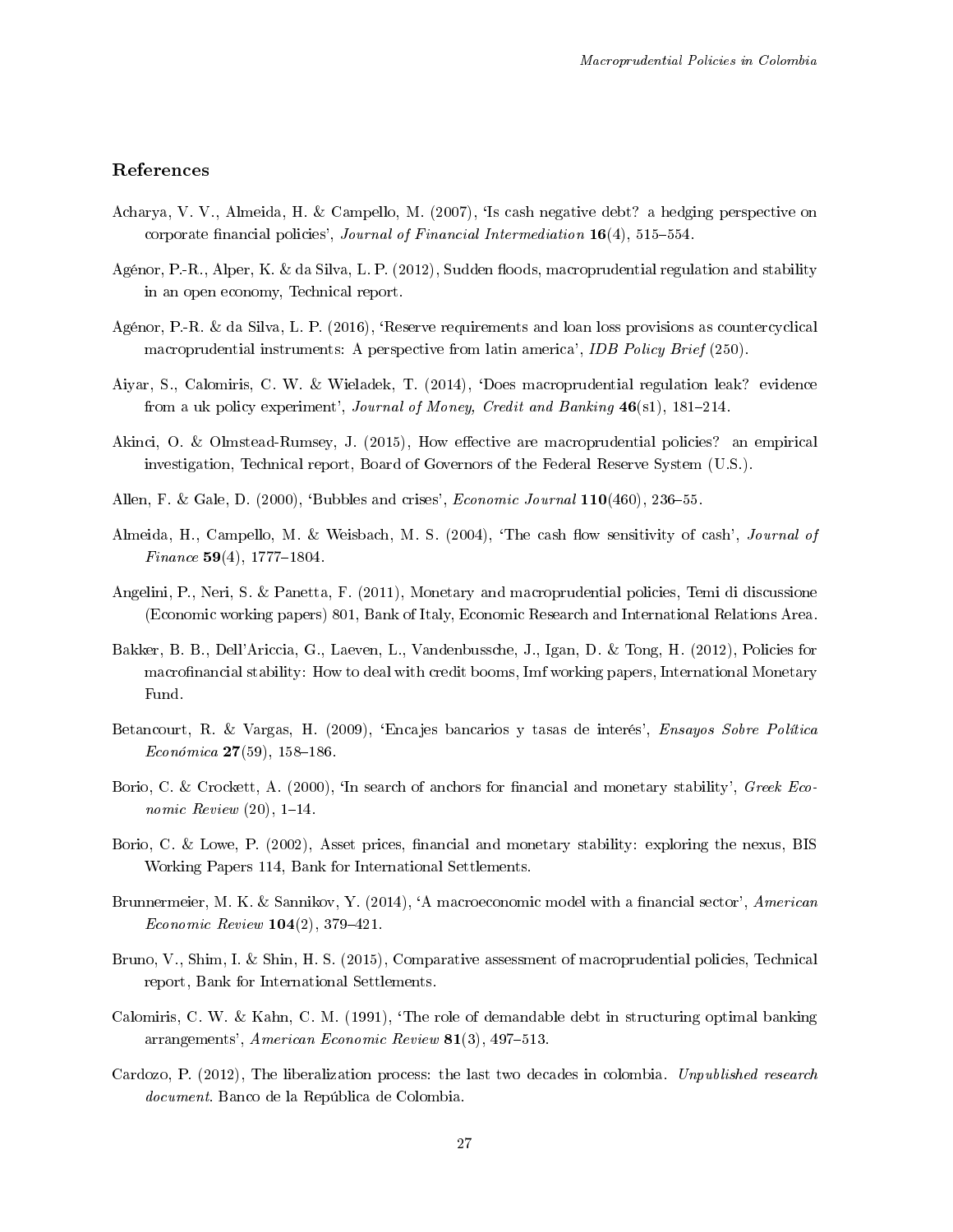- Carrasquilla, A., A., A. G. & Vásquez, D. M. (2000), `El gran apretón crediticio en colombia: una interpretación', Coyuntura Económica (30), 107-115.
- Cerutti, E., Claessens, S. & Laeven, L.  $(2015)$ , The use and effectiveness of macroprudential policies: New evidence, Imf working papers, International Monetary Fund.
- Claessens, S., Ghosh, S. R. & Mihet, R. (2013), 'Macro-prudential policies to mitigate financial system vulnerabilities', Journal of International Money and Finance  $39(C)$ , 153-185.
- Clements, B. J. & Kamil, H. (2009), Are capital controls effective in the 21st century? the recent experience of colombia, IMF Working Papers 09/30, International Monetary Fund.
- Committee on the Global Financial System (2012), Operationalising the selection and application of macroprudential instruments, number 48 in 'CGFS Papers', Bank for International Settlements.
- Concha, A. & Galindo, A. J. (2008), An assessment of another decade of capital controls in colombia: 1998?2008, Paper for XIII LACEA Meeting, (Rio de Janeiro, Brazil).
- Cárdenas, M. (2007), Controles de capitales en colombia ¿funcionan o no?, Debate de coyuntura económica, Fedesarrollo.
- Dassatti, C. & Peydró, J. (2014), Macroprudential and monetary policy: Loan level evidence from reserve requirements. Mimeo.
- Federico, P., Vegh, C. A. & Vuletin, G. (2014), Reserve requirement policy over the business cycle, Technical report, Institute for Monetary and Economic Studies, Bank of Japan.
- Galati, G. & Moessner, R. (2014), What do we know about the effects of macroprudential policy? Technical report, Netherlands Central Bank, Research Department.
- Jiménez, G., Ongena, S., Peydró, J.-L. & Saurina, J. (2012), Macroprudential policy, countercyclical bank capital buffers and credit supply: Evidence from the spanish dynamic provisioning experiments, Technical report, Barcelona Graduate School of Economics.
- Kaminsky, G. & Reinhart, C. (1999), The twin crises: The causes of banking and balance of payments problems, MPRA Paper 14081, University Library of Munich, Germany.
- Kiss, G., Nagy, M. & Vonnák, B. (2006), Credit growth in central and eastern europe: Convergence or boom?, MNB Working Papers 2006/10, Magyar Nemzeti Bank (Central Bank of Hungary).
- Lim, C., Columba, F., Costa, A., Kongsamut, P., Otani, A., Saiyid, M., Wezel, T. & Wu, X. (2011), Macroprudential policy: What instruments and how to use them? lessons from country experiences, IMF Working Papers 11/238, International Monetary Fund.
- López, M., Tenjo, F. & Zárate, H. (2014), `Credit cycles, credit risk and countercyclical loan provisions', Ensayos sobre Políntica Económica  $32(74)$ , 9-17.
- Macroeconomic Assessment Group (2010), Assessing the macroeconomic impact of the transition to stronger capital and liquidity requirements, Technical report, Bank for International Settlements.
- Martins, B. & Schechtman, R. (2013), Loan pricing following a macro prudential within-sector capital measure, Working Papers Series 323, Central Bank of Brazil, Research Department.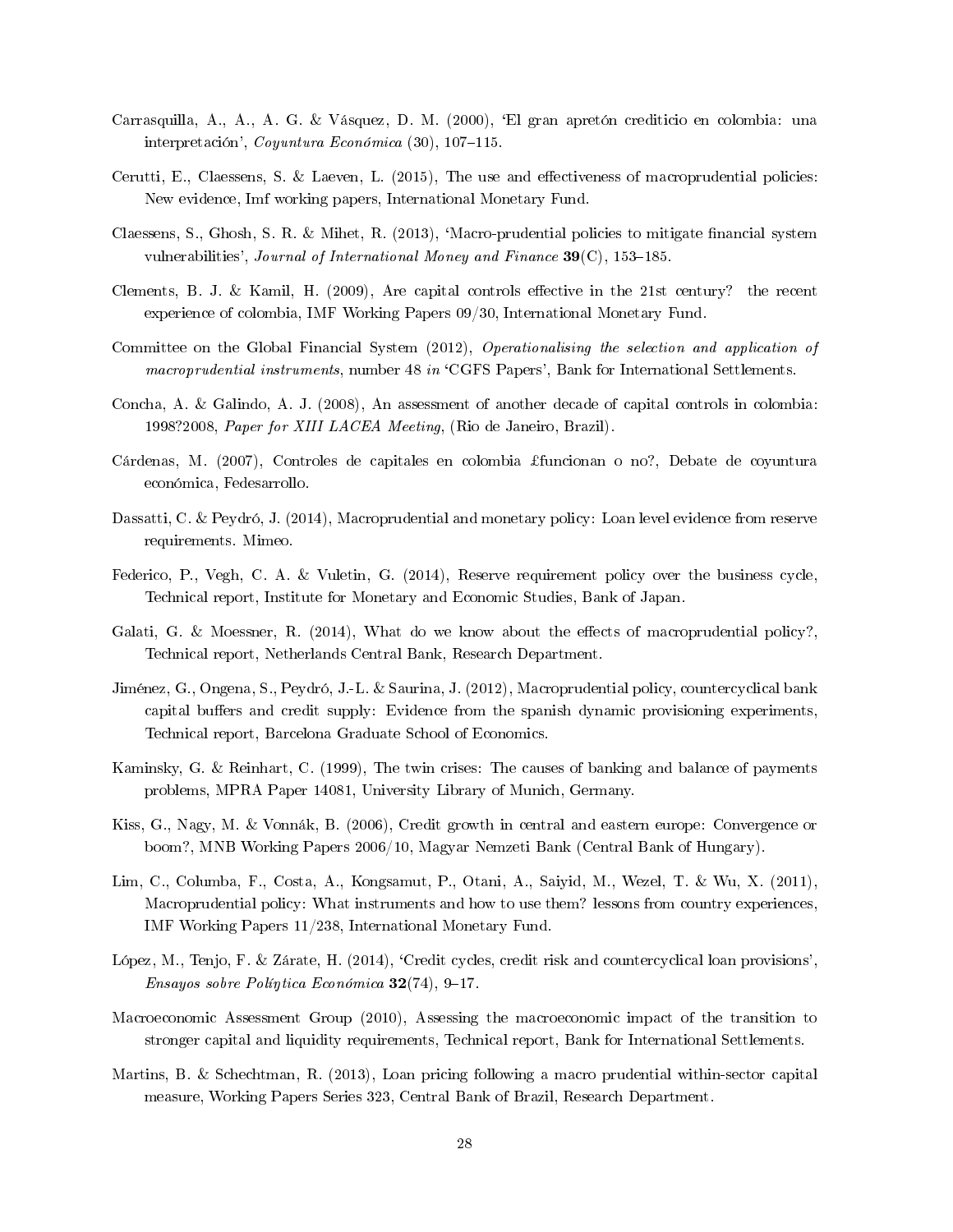- Montoro, C. & Moreno, R. (2011), 'The use of reserve requirements as a policy instrument in latin america', BIS Quarterly Review .
- Ostry, J. D., Ghosh, A. R., Habermeier, K. F., Chamon, M., Qureshi, M. & Reinhardt, D. B. S. (2010), Capital inflows; the role of controls, IMF Staff Position Notes  $2010/04$ , International Monetary Fund.
- Reinhart, C. & Kaminsky, G. (1999), The twin crises: The causes of banking and balance of payments problems, MPRA Paper 14081, University Library of Munich, Germany.
- Saurina, J. (2009), Loan loss provisions in spain. a working macroprudential tool, Estabilidad Financiera 17, Banco de España.
- Tenjo, F. & López, E. (2002), Burbuja y estancamiento del crédito en colombia, Borradores de Economía 215, Banco de la Republica de Colombia.
- Tovar, C., García-Escribano, M. & Vera Martin, M. (2012), Credit growth and the effectiveness of reserve requirements and other macroprudential instruments in latin america, IMF Working Papers 12/142, International Monetary Fund.
- Turner, P. (2010), Macroprudential Policies and the Cycle, In 'The Financial Stability Board: An Effective Fourth Pillar of Global Economic Governance?', S. Grith-Jones, E. Helleiner and N. Woods (eds), Special Report, The Centre for International Governance Innovation, p. 43-48.
- Uribe, J. D. (2011), 'Capital flows, policy challenges and policy options', Participation notes for the conference on "The implementation of Monetary Policy: Lessons from the crisis and challenges for coming years". SEACEN-CEMLA Conference "The Implementation of Monetary Policy: Lessons from the Crisis and Challenges for Coming Years". Kuala Lumpur, Malaysia.
- Uribe, J. D. (2012), 'How can macro-prudential policies or frameworks for financial stability be designed to preserve the credibility of monetary policy to keep inflation low? reflections from a commodity exporting, small open economy', Participation notes for the High Level Conference on "Macroprudential Policies to Achieve Financial Stability". Organized by the Banco Central del Uruguay and the IMF.
- Vargas, H. (2011), Monetary policy and the exchange rate in colombia, Borradores de Economía 655, Banco de la Republica de Colombia.
- Vargas, H., Varela, C., Betancourt, Y. R. & Rodríguez, N. (2010), Effects of reserve requirements in an ination targeting regime: The case of colombia, Borradores de Economia 587, Banco de la Republica de Colombia.
- Villar, L., Salamanca, D. & Murcia, A. (2005), 'Crédito, represión financiera y flujos de capitales en colombia: 1974-2003', Revista Desarrollo y Sociedad . Universidad de los Andes - CEDE.
- Wang, B. & Sun, T. (2013), How effective are macroprudential policies in china?, Technical report, International Monetary Fund.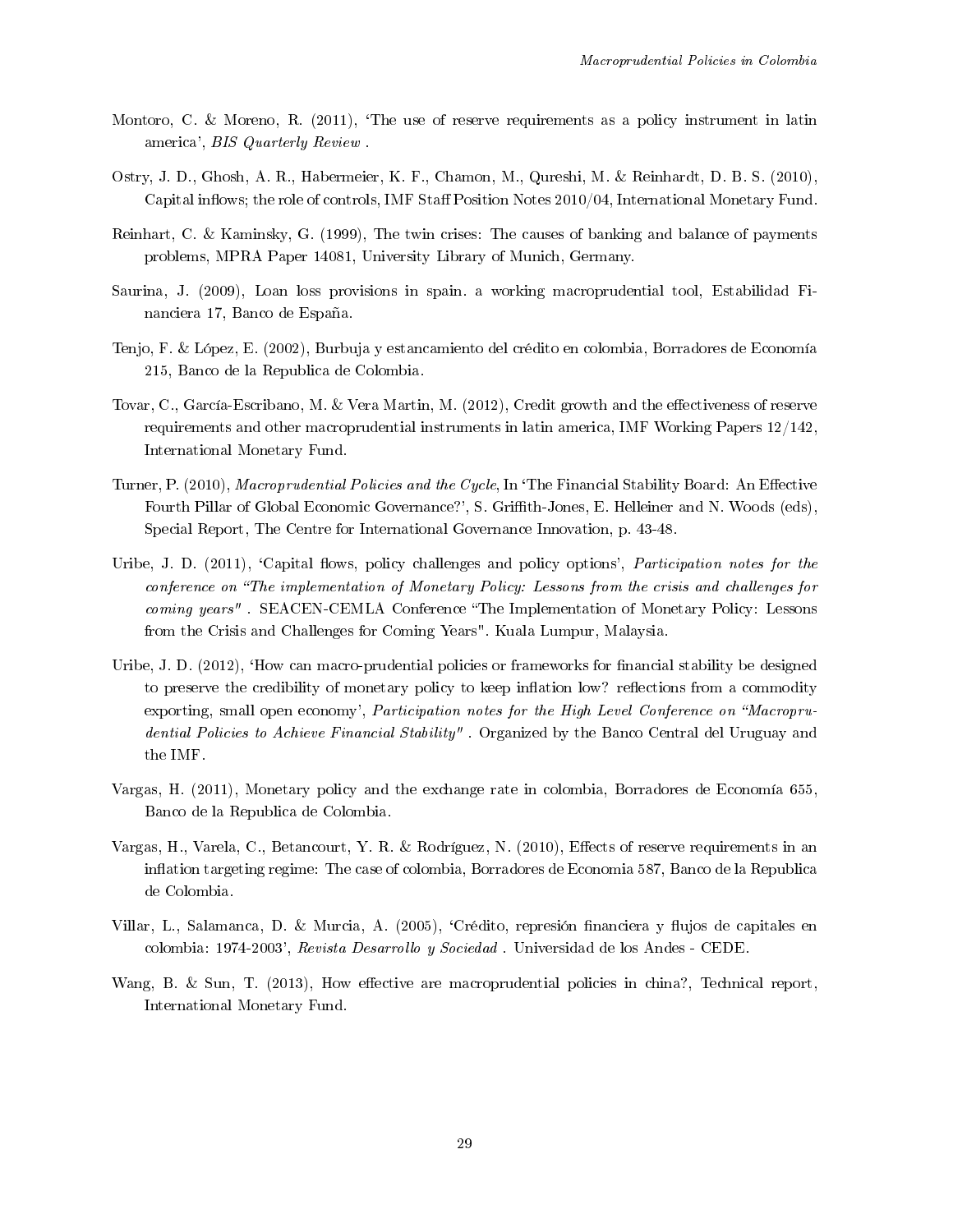# <span id="page-29-0"></span>Appendix A Endogenous Variables' Histograms

Figure 6: Credit growth, by sample anchor =  $-1.6$ , step =  $0.1$  $(2006Q1 - 2009Q4)$ 



Source: Financial Superintendence; authors' calculations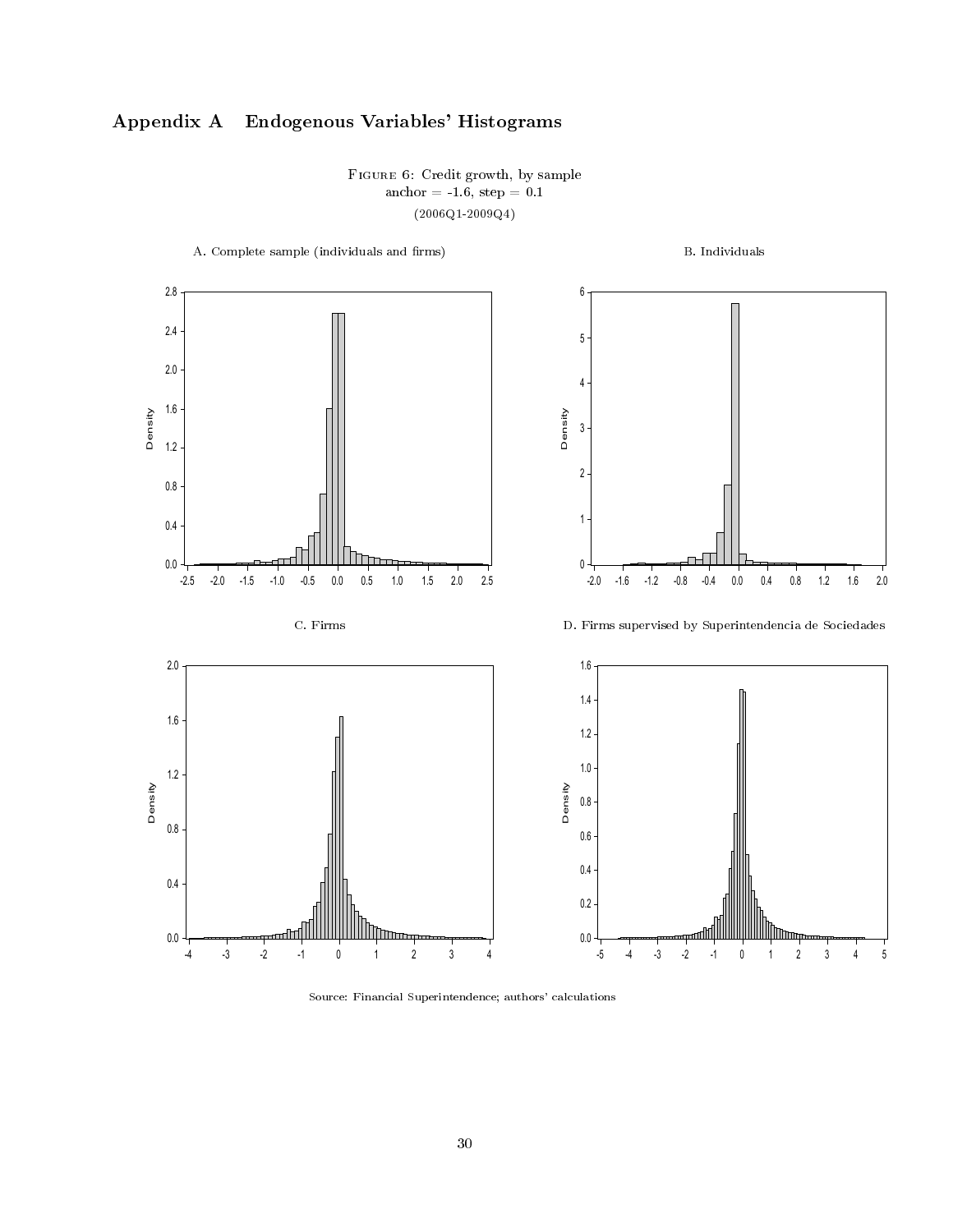## Figure 7: Non-performing loans, by sample anchor = -1.25, step =  $0.05$ (2006Q1-2009Q4)



Source: Financial Superintendence; authors' calculations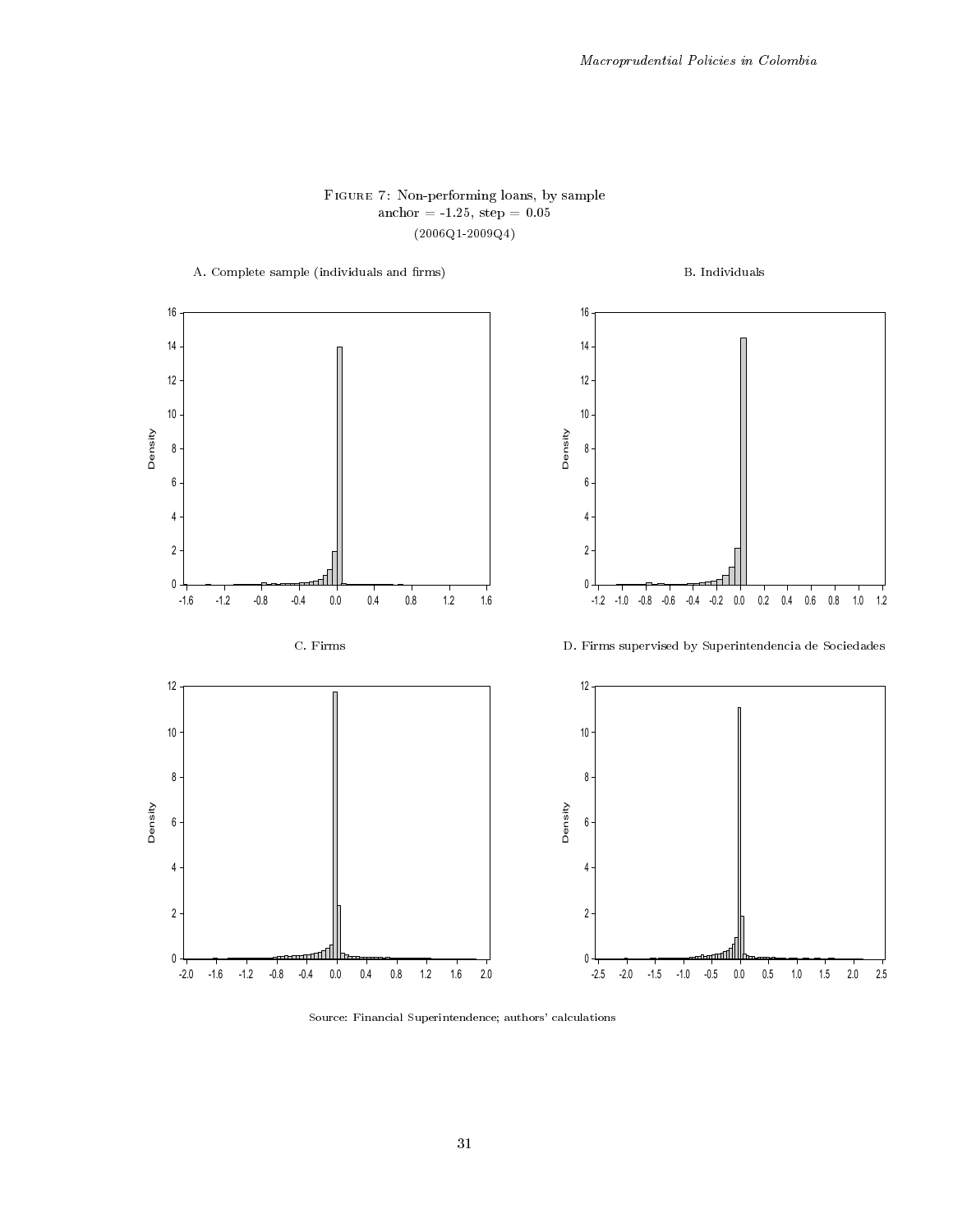Figure 8: Change in the loans' interest rate, by sample  $\text{anchor} = -11, \text{ step} = 1$ (2006Q1-2009Q4)



Source: Financial Superintendence; authors' calculations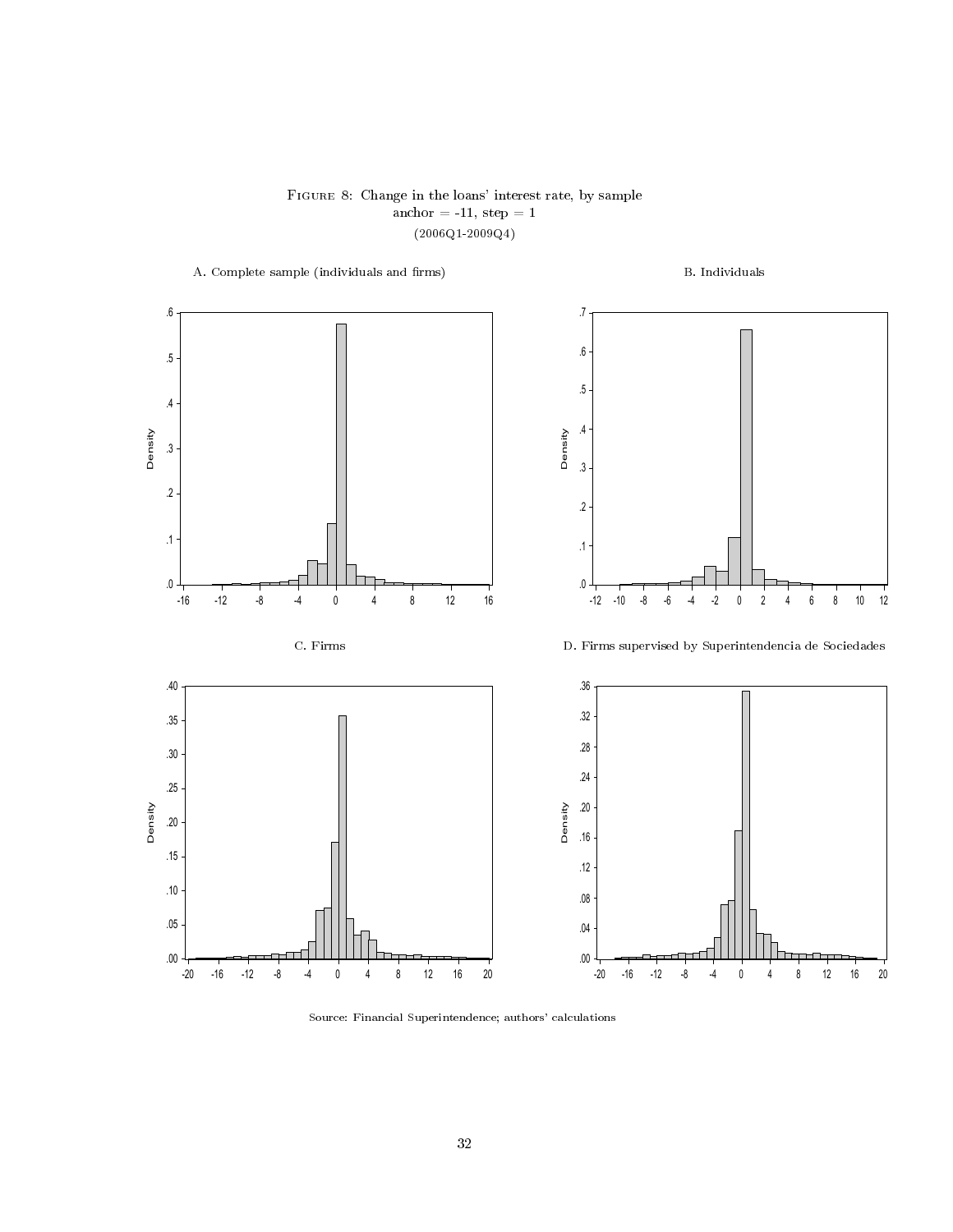# <span id="page-32-0"></span>Appendix B Variables

| <b>Type of Variable</b> | Variable                     | Description                                                                                                                                                                                                                                                                                             |
|-------------------------|------------------------------|---------------------------------------------------------------------------------------------------------------------------------------------------------------------------------------------------------------------------------------------------------------------------------------------------------|
| Dependent               | $\Delta Log$ Credit          | Quarterly growth of the actual value of loans for each bank-debtor relationship.                                                                                                                                                                                                                        |
| Variables               | $\Delta Interset$ Rate       | Quarterly change in the loans' interest rate (weighted average by credit amount<br>of all loans' interest rates for each bank-debtor relationship).                                                                                                                                                     |
|                         | $\Delta Log~NPL$             | Quarterly growth of the value of non-performing loans for each bank-debtor<br>relationship.                                                                                                                                                                                                             |
| Macroprudential         | DP                           | Dynamic provisions to commercial loans ratio for each bank.                                                                                                                                                                                                                                             |
| Policies                | EBR                          | External borrowing requirement to total liabilities ratio for each bank.                                                                                                                                                                                                                                |
| Variables               | CRR                          | Countercyclical reserve requirement to total liabilities ratio for each bank.                                                                                                                                                                                                                           |
|                         | $\triangle MPP$ index        | Quarterly change in the Macroprudential Policy Index. The index captures<br>the aggregate macroprudential policy stance of the country, and is defined<br>as the sum of the three individual policies' dummy variables (dummies<br>that take the value of 1 if the policy is in place and 0 otherwise). |
|                         | $\Delta^A Log GDP$           | Annual real GDP growth (constant prices of 2012).                                                                                                                                                                                                                                                       |
|                         | $\Delta^Q Log\ GDP$          | Quarterly real GDP growth (constant prices of 2012).                                                                                                                                                                                                                                                    |
| Macroeconomic           | $\Delta^A MP$ rate           | Annual real change in the interbank rate as a proxy of the monetary policy<br>st ance.                                                                                                                                                                                                                  |
| Controls                | $\Delta^Q MP$ rate           | Quarterly real change in the interbank rate as a proxy of the monetary<br>policy stance.                                                                                                                                                                                                                |
|                         | $\Delta^A$ Log CA deficit    | Real annual growth in the current account deficit (constant prices of 2012).                                                                                                                                                                                                                            |
|                         | $\Delta^Q$ Log CA deficit    | Real quarterly growth in the current account deficit (constant prices of 2012).                                                                                                                                                                                                                         |
|                         | $\Delta^A$ Log EX rate       | Real annual growth in the exchange rate (constant prices of 2012).                                                                                                                                                                                                                                      |
|                         | $\Delta^Q$ Log EX rate       | Real annual growth in the exchange rate (constant prices of 2012).                                                                                                                                                                                                                                      |
|                         | $Credit$ $GDP$ $gap$         | Difference between the credit-to-GDP ratio and its trend (one sided HP filter<br>methodology).                                                                                                                                                                                                          |
|                         | Dummy Crisis                 | Dummy equal to 1 in quarters between 2008Q3-2009Q4.                                                                                                                                                                                                                                                     |
|                         | <b>Bank</b> Liquidity        | Ratio between the sum of cash and short term investments and total assets.                                                                                                                                                                                                                              |
| Bank                    | <b>Bank Fund Composition</b> | Deposits to total liabilities ratio.                                                                                                                                                                                                                                                                    |
| characteristics         | Bank ROA                     | Ratio between bank annualized EBIT and total assets annual average.                                                                                                                                                                                                                                     |
|                         | <b>Bank Signalling</b>       | Dummy that takes the value of 1 if bank TIER2 is below 11% and 0 otherwise.                                                                                                                                                                                                                             |
|                         | Bank Size                    | Natural logarithm of total assets.                                                                                                                                                                                                                                                                      |
|                         | Zscore                       | Dummy that takes the value of 1 if bank Zscore (ratio between the sum of the<br>capital ratio and the mean of ROA and the standard deviation of ROA)<br>is below the quarterly average of the bank system, 0 otherwise.                                                                                 |
|                         | Collateralized Loans         | Dummy that takes the value of 1 if the largest amount of credit for each<br>bank-debtor relationship has an acceptable collateral, 0 otherwise.                                                                                                                                                         |
| Firm<br>characteristics | Firm Risk                    | Dummy that takes the value of 1 if in quarter $t$ firm $f$ had non-performing<br>loans outstanding in $t$ or in one of the previous 3 quarters (even with another<br>bank).                                                                                                                             |
|                         | Firm Size                    | Categorical variable according to the value of assets (for micro firms 1, small<br>firms 2, medium firms 3 and big firms 4).                                                                                                                                                                            |
|                         | Firm ROA                     | EBIT to total assets ratio.                                                                                                                                                                                                                                                                             |
|                         | Firm Liquidity               | Current assets to current liabilities ratio.                                                                                                                                                                                                                                                            |
|                         | Firm Leverage                | Total liabilities to total assets ratio.                                                                                                                                                                                                                                                                |

## Table 12: Variables Description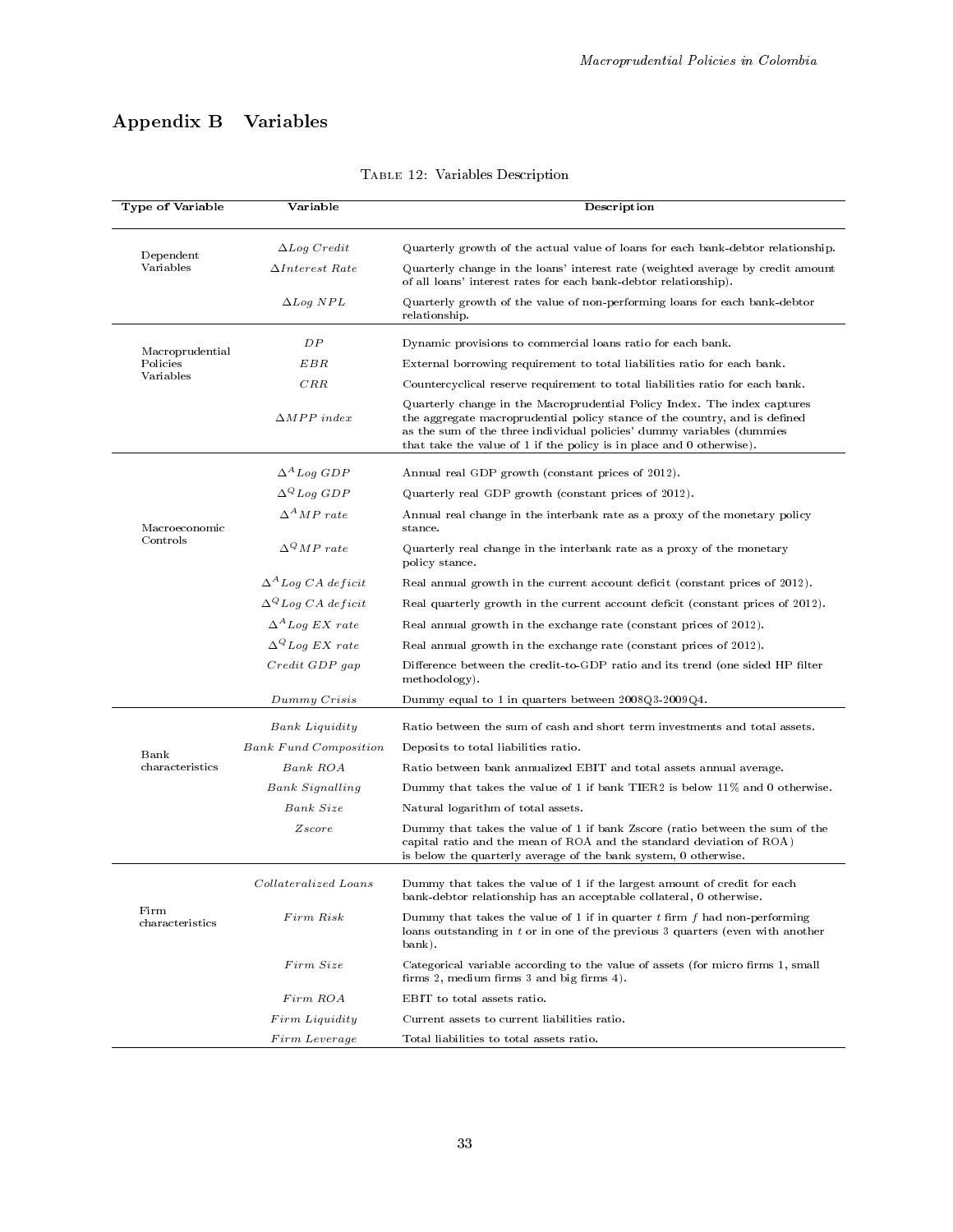# Appendix C Estimation Results - Full sample and sub-sample of firms from the Superintendencia de Sociedades

|                                                                              |             |             | Equations   |             |             |
|------------------------------------------------------------------------------|-------------|-------------|-------------|-------------|-------------|
| Exogenous variables                                                          | (1)         | (2)         | (3)         | (4)         | (5)         |
| $DP_{br,t}$                                                                  | $-0.511***$ | $-0.577***$ | $-0.512***$ | $-0.298***$ |             |
| $EBR_{br,t}$                                                                 | 0.220       | 0.063       | $0.187\,$   | 0.085       |             |
| $CRR_{br,t}$                                                                 | $-0.665**$  | $-0.856***$ | $-0.720***$ | $-0.709***$ |             |
| $\triangle MPP$ index <sub>t</sub>                                           |             |             |             |             | $-0.012***$ |
| $\triangle MPP$ index <sub>t</sub> $\star \triangle ^A GDP_{t-1}$            |             | $-0.188***$ |             |             |             |
| $\triangle MPP$ index <sub>t</sub> $\angle \triangle^A MP$ rate <sub>t</sub> |             |             | $-0.163$    |             |             |
| $\Delta MPP$ index <sub>t</sub> * Firm Risk <sub>t</sub>                     |             |             |             | $-0.005**$  |             |
| $Firm\ Risk_t$                                                               |             |             |             | $-0.065***$ |             |
| $\triangle MPP$ index <sub>t</sub> * Zscore <sub>t</sub>                     |             |             |             | $-0.004**$  |             |
| $Zscore_t$                                                                   |             |             |             | $-0.005***$ |             |
| $\Delta^A Log GDP_{t-1}$                                                     | $0.235**$   | $0.422***$  | $0.295**$   | $0.267***$  | $0.654***$  |
| $\Delta^A MP$ rate <sub>t</sub>                                              | $-0.648***$ | $-0.383***$ | $-0.583***$ | $-0.273**$  | $-0.364***$ |
| $\Delta^A Log CA \; deficit_{t-1}$                                           | $-0.015***$ | $-0.008**$  | $-0.016***$ | $-0.013***$ | $-0.010***$ |
| $\Delta^A Log EX \ rate_{t-1}$                                               | $-0.064***$ | $-0.075***$ | $-0.073***$ | $-0.054***$ | $-0.038***$ |
| $Dummy\,Crisis_t$                                                            | $-0.056***$ | $-0.048***$ | $-0.052***$ | $-0.044***$ | $-0.047***$ |
| $Bank$ $Lightity_{br,t-1}$                                                   | $0.171***$  | $0.162***$  | $0.171***$  | $0.162***$  | $0.196***$  |
| Bank Fund Composition $_{br,t-1}$                                            | $-0.052**$  | $-0.014$    | $-0.052**$  | $-0.025$    | $-0.026$    |
| Bank $ROA_{br,t-1}$                                                          | $-0.348*$   | $-0.875***$ | $-0.357*$   |             | $-0.507***$ |
| $Bank$ Signalling $_{br,t-1}$                                                | $-0.008***$ | $-0.010***$ | $-0.008***$ |             | $-0.009***$ |
| Bank $Size_{br,t-1}$                                                         | $-0.161***$ | $-0.152***$ | $-0.162***$ | $-0.132***$ | $-0.161***$ |
| $Collateralized\; Loans_{br,t}$                                              | $0.069***$  | $0.069***$  | $0.069***$  | $0.067***$  | $0.069***$  |
| Observations                                                                 | 1,635,741   | 1,635,741   | 1,635,741   | 1,412,071   | 1,635,741   |
| Hausman Test p-value                                                         | 0.000       | 0.000       | 0.000       | 0.0000      | 0.000       |
| F Test p-value                                                               | 0.000       | 0.000       | 0.000       | 0.0000      | 0.000       |

Table 13: Estimation Results on Credit Growth

 $*$  Statistically significant at the 10% level.

\*\* Statistically signicant at the 5% level.

\*\*\* Statistically significant at the 1% level.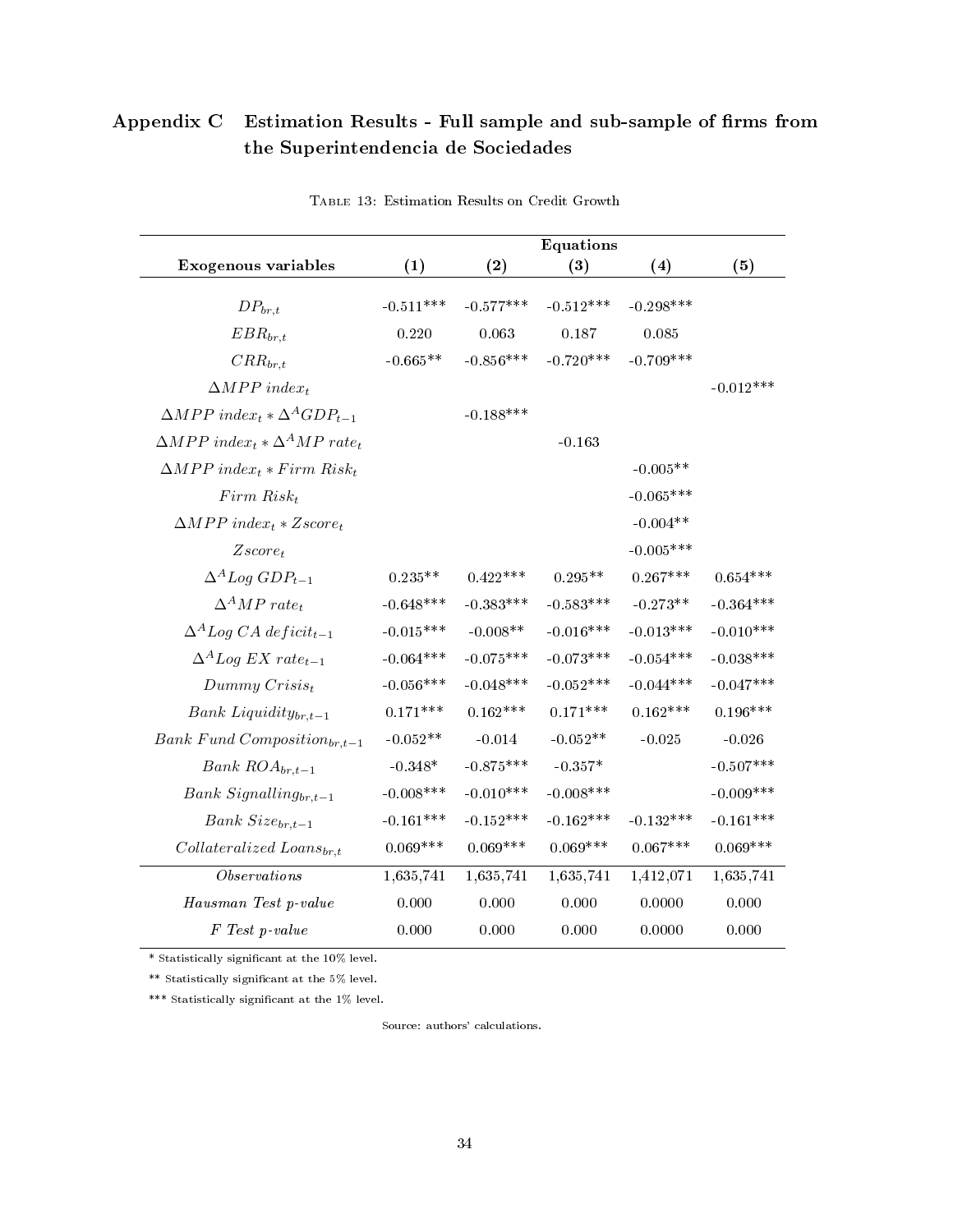|                                    | <b>Equations</b> |              |
|------------------------------------|------------------|--------------|
| Exogenous variables                | (6)              | (7)          |
|                                    |                  |              |
| $DP_{br,t}$                        | $-37.920***$     |              |
| $EBR_{br,t}$                       | 29.036***        |              |
| $CRR_{br.t}$                       | $73.854***$      |              |
| $\triangle MPP$ index <sub>t</sub> |                  | 0.003        |
| $\Delta^Q Log GDP_t$               | $61.575***$      | $80.234***$  |
| $\Delta^Q MP$ rate <sub>t</sub>    | $28.549***$      | $21.956***$  |
| $\Delta^{Q}Log CA\; deficit_t$     | $1.123***$       | $0.371***$   |
| $\Delta^{Q}Log EX \ rate_{t}$      | $1.295***$       | 2.679***     |
| $Dummy\,Crisis_t$                  | $-0.468***$      | $-1.449***$  |
| Bank Liquidity $_{br,t-1}$         | $-1.302***$      | $-4.511***$  |
| Bank Fund Composition $_{br,t-1}$  | $1.171***$       | $1.017***$   |
| Bank $ROA_{br,t-1}$                | $-70.396***$     | $-62.514***$ |
| $Bank$ Signalling $_{br,t-1}$      | $-0.110***$      | $0.051***$   |
| Bank $Size_{br,t-1}$               | $1.015***$       | $1.878***$   |
| $Collateralized\; Loans_{br,t}$    | $-0.667***$      | $-0.637***$  |
| <i>Observations</i>                | 1,459,331        | 1,459,331    |
| Hausman Test p-value               | 0.000            | 0.000        |
| F Test p-value                     | 0.000            | 0.000        |

Table 14: Estimation Results on Loans' Interest Rate

\*\* Statistically signicant at the 5% level.

\*\*\* Statistically significant at the  $1\%$  level.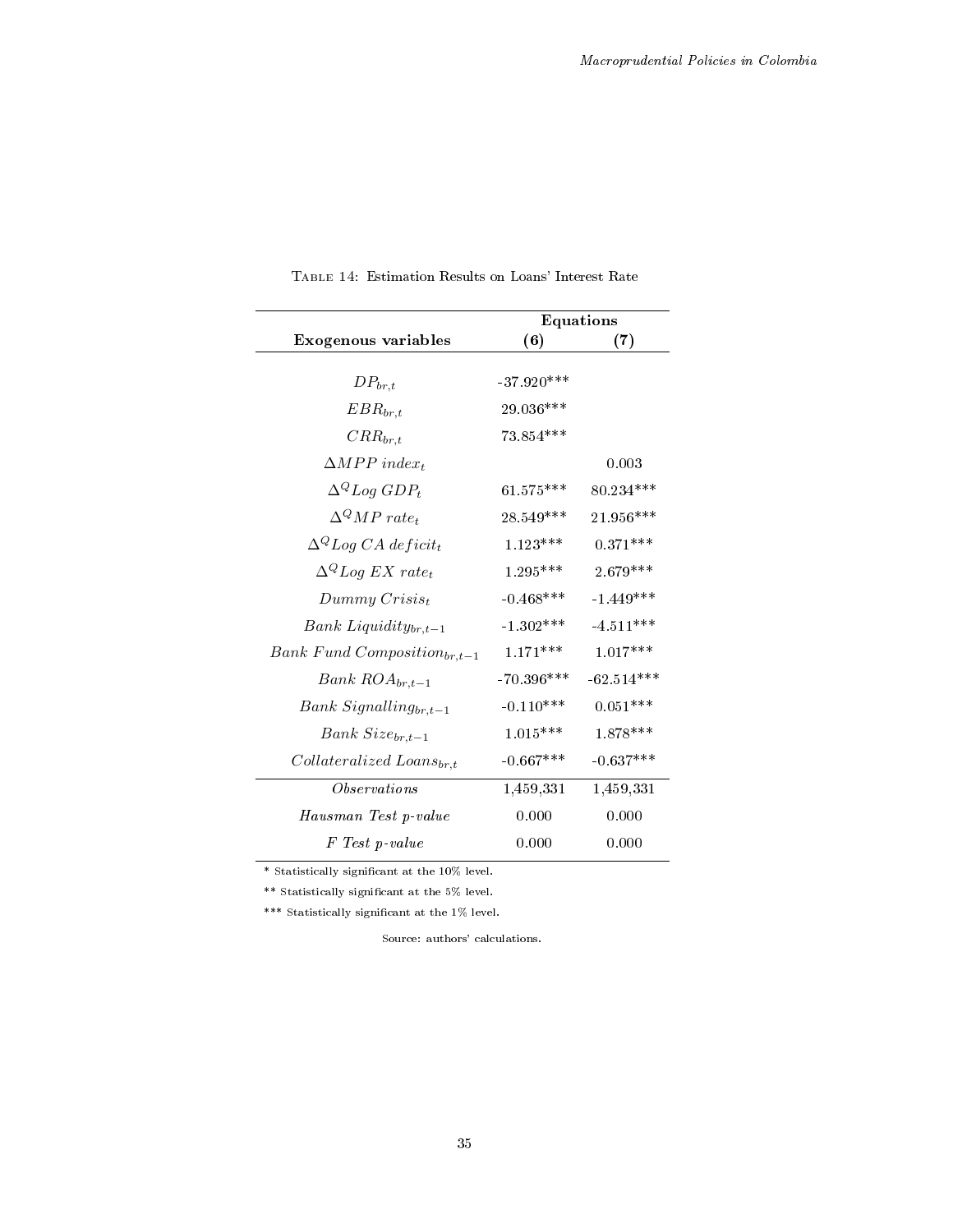|                                         | <b>Equations</b> |            |
|-----------------------------------------|------------------|------------|
| Exogenous variables                     | (8)              | (9)        |
| $DP_{br,t-2}$                           | $-0.682***$      |            |
| $EBR_{br,t-2}$                          | $-0.054$         |            |
| $CRR_{br,t-2}$                          | 0.452            |            |
| $\triangle MPP$ index <sub>t</sub>      |                  | $-0.010$   |
| $\triangle MPP$ index <sub>t-1</sub>    |                  | 0.009      |
| $\triangle MPP$ index <sub>t-2</sub>    |                  | $-0.008**$ |
| $CGDP \, gap_{t-1}$                     | $1.585***$       | $1.696***$ |
| $\Lambda^Q M P$ rate <sub>t-1</sub>     | 0.218            | $-0.379$   |
| $\Delta^{Q} Log CA \; deficit_{t-1}$    | $-0.041***$      | $-0.004$   |
| $\Delta^{Q}$ Log EX rate <sub>t-1</sub> | 0.019            | 0.006      |
| $Dummy\,Crisis_t$                       | $-0.000$         | $-0.016$   |
| $Bank$ Liquidity $_{br,t-1}$            | $0.320***$       | $0.310***$ |
| Bank Fund Composition $_{br,t-1}$       | $0.149***$       | $0.149***$ |
| Bank $ROA_{br,t-1}$                     | $0.706*$         | $1.091**$  |
| Bank Signalling $_{br,t-1}$             | $-0.004$         | $-0.004$   |
| Bank $Size_{br,t-1}$                    | 0.025            | $0.049**$  |
| $Collateralized\; Loans_{br,t}$         | $0.127***$       | $0.129***$ |
| <i>Observations</i>                     | 123,331          | 123,331    |
| Hausman Test p-value                    | 0.000            | 0.000      |
| F Test p-value                          | 0.000            | 0.000      |

Table 15: Estimation Results on Non-Performing Loans' Growth

 $*$  Statistically significant at the 10% level.

 $^{**}$  Statistically significant at the  $5\%$  level.

\*\*\* Statistically signicant at the 1% level.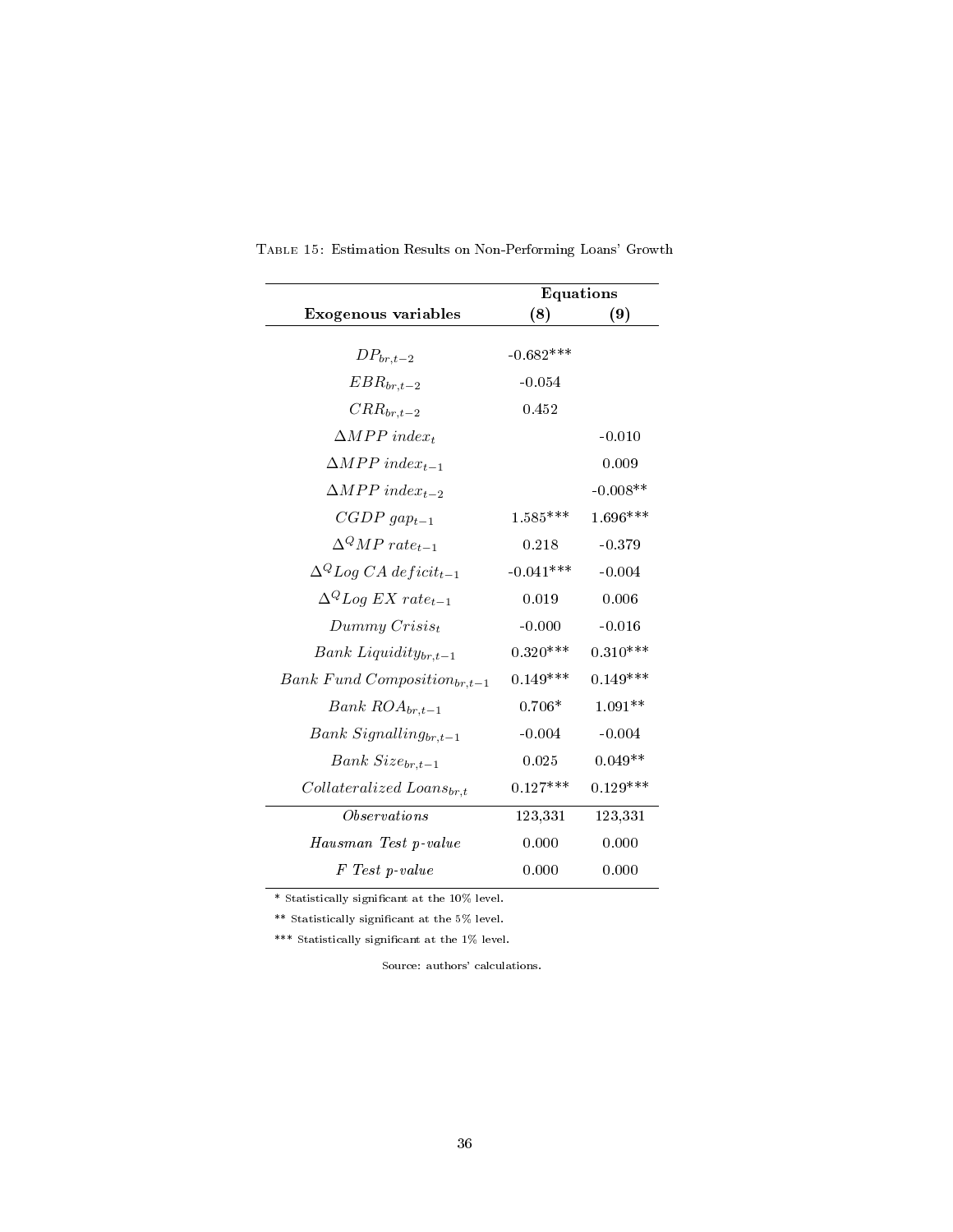|                                                                               |             |             | <b>Equations</b> |             |             |
|-------------------------------------------------------------------------------|-------------|-------------|------------------|-------------|-------------|
| Exogenous variables                                                           | (1)         | (2)         | (3)              | (4)         | (5)         |
| $DP_{br,t}$                                                                   | $-0.523***$ | $-0.589***$ | $-0.534***$      | $-0.515***$ |             |
| $EBR_{br,t}$                                                                  | 0.031       | $-0.092$    | $-0.089$         | 0.076       |             |
| $CRR_{br,t}$                                                                  | $-0.112$    | $-0.296$    | $-0.472$         | $-0.084$    |             |
| $\triangle MPP$ index <sub>t</sub>                                            |             |             |                  |             | $-0.015***$ |
| $\triangle MPP$ index <sub>t</sub> * $\Delta^{A}Log GDP_{t-1}$                |             | $-0.228***$ |                  |             |             |
| $\triangle MPP$ index <sub>t</sub> $\star \triangle^{A} MP$ rate <sub>t</sub> |             |             | $-1.185**$       |             |             |
| $\Delta MPP$ index <sub>t</sub> * Firm Risk <sub>t</sub>                      |             |             |                  | $-0.003$    |             |
| $Firm\ Risk_t$                                                                |             |             |                  | $-0.045***$ |             |
| $\triangle MPP$ index <sub>t</sub> * Zscore <sub>t</sub>                      |             |             |                  | 0.001       |             |
| $Zscore_t$                                                                    |             |             |                  | $-0.002$    |             |
| $\Delta^A Log GDP_{t-1}$                                                      | $0.322*$    | $0.557***$  | $0.759***$       | $0.442**$   | $0.697***$  |
| $\Delta^A MP$ $rate_t$                                                        | $-0.503*$   | $-0.179$    | $-0.030$         | $-0.427$    | $-0.156$    |
| $\Delta^A Log CA \; deficit_{t-1}$                                            | $-0.006$    | 0.001       | $-0.015**$       | $-0.009$    | $-0.000$    |
| $\Delta^A Log EX \ rate_{t-1}$                                                | $-0.055***$ | $-0.066***$ | $-0.117***$      | $-0.057***$ | $-0.042***$ |
| $Dummy\,Crisis_t$                                                             | $-0.035***$ | $-0.025**$  | $-0.004$         | $-0.029***$ | $-0.029***$ |
| Bank Liquidity $_{br,t-1}$                                                    | $0.181***$  | $0.169***$  | $0.186***$       | $0.172***$  | $0.185***$  |
| Bank Fund Composition $_{br,t-1}$                                             | $-0.043$    | 0.004       | $-0.038$         | $-0.048$    | $-0.004$    |
| Bank $ROA_{br,t-1}$                                                           | $-0.054$    | $-0.603$    | $-0.106$         |             | $-0.332$    |
| Bank Signalling $_{br,t-1}$                                                   | 0.002       | $-0.000$    | $0.002\,$        |             | $0.001\,$   |
| Bank $Size_{br,t-1}$                                                          | $-0.149***$ | $-0.138***$ | $-0.155***$      | $-0.143***$ | $-0.143***$ |
| $Collateralized\; Loans_{br,t}$                                               | $0.070***$  | $0.070***$  | $0.070***$       | $0.067***$  | $0.069***$  |
| $Firm\ Size_{br,t}$                                                           | $0.054***$  | $0.054***$  | $0.054***$       | $0.047***$  | $0.053***$  |
| $Firm\,ROA_{br,t}$                                                            | 0.000       | 0.000       | 0.000            | 0.000       | 0.000       |
| $Firm~Liquidity_{br,t}$                                                       | $-0.000$    | $-0.000$    | $-0.000$         | $-0.000$    | $-0.000$    |
| $Firm \text{ } Leverage_{br.t}$                                               | 0.000       | 0.000       | 0.000            | 0.000       | 0.000       |
| Observations                                                                  | 500,255     | 500,255     | 500,255          | 482,250     | 500,255     |
| Hausman Test p-value                                                          | 0.000       | 0.000       | 0.000            | 0.0000      | 0.000       |
| F Test p-value                                                                | 0.000       | 0.000       | 0.000            | 0.0000      | 0.000       |

Table 16: Estimation Results on Credit Growth Using the SS Sample

\* Statistically signicant at the 10% level.

\*\* Statistically signicant at the 5% level.

\*\*\* Statistically significant at the 1% level.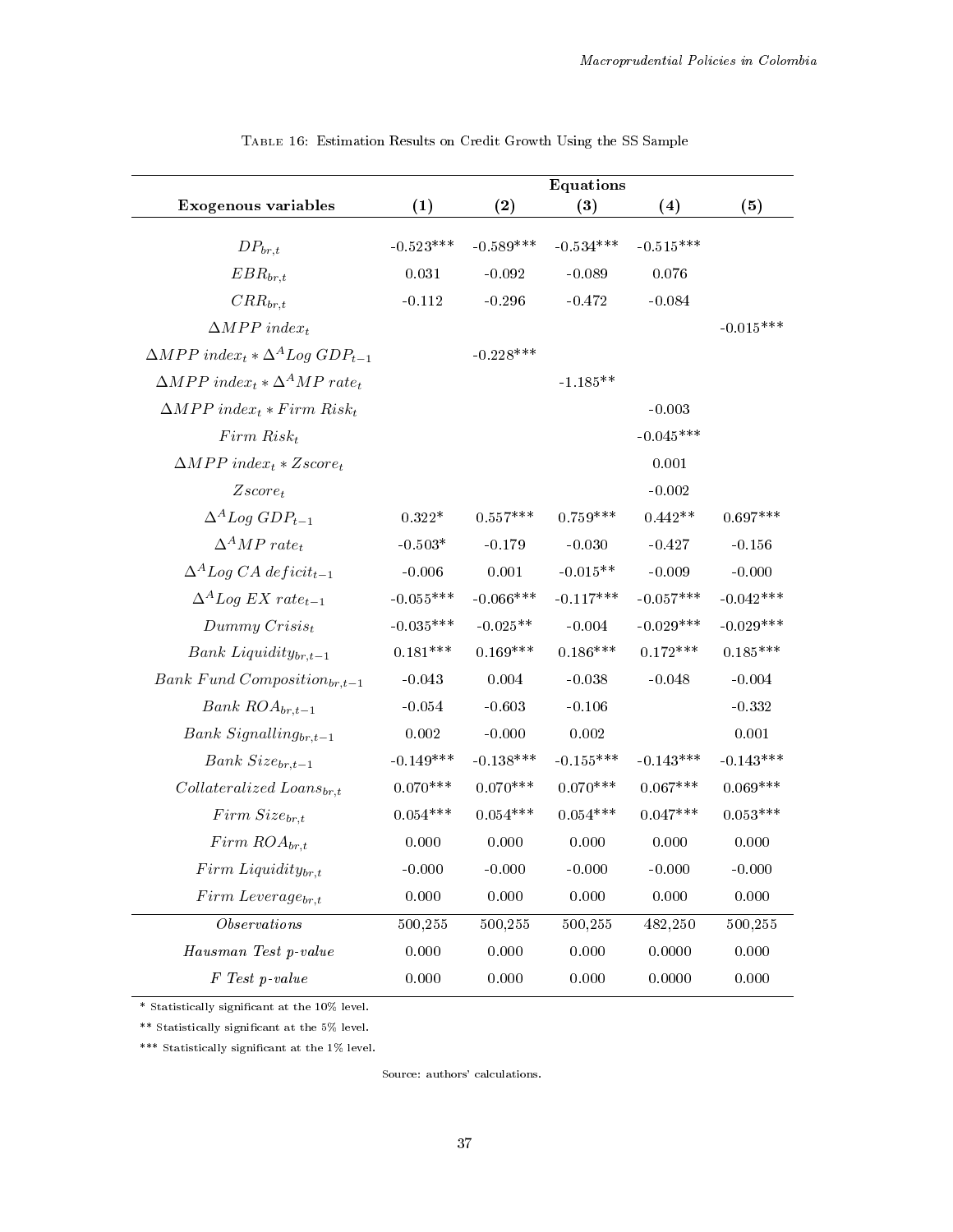|                                              | <b>Equations</b> |              |  |
|----------------------------------------------|------------------|--------------|--|
| Exogenous variables                          | (6)              | (7)          |  |
| $DP_{br,t}$                                  | $-36.098***$     |              |  |
| $EBR_{br,t}$                                 | $10.387***$      |              |  |
| $CRR_{br,t}$                                 | $71.492***$      |              |  |
| $\triangle MPP$ index <sub>t</sub>           |                  | $-0.096***$  |  |
| $\Delta^Q Log GDP_t$                         | $61.693***$      | 75.434***    |  |
| $\Delta^Q MP$ rate <sub>t</sub>              | 9.023***         | $10.701***$  |  |
| $\Delta^{Q}$ Log CA deficit <sub>t</sub>     | $1.157***$       | $0.573***$   |  |
| $\Delta^{Q}$ <i>Log EX</i> rate <sub>t</sub> | $1.160***$       | $2.152***$   |  |
| $Dummy\,Crisis_t$                            | $-0.148***$      | $-1.160***$  |  |
| Bank Liquidity $_{br,t-1}$                   | $-1.214***$      | $-4.344***$  |  |
| Bank Fund Composition $_{br,t-1}$            | $1.063***$       | $1.130***$   |  |
| Bank $ROA_{br,t-1}$                          | $-63.184***$     | $-56.042***$ |  |
| Bank Signalling $_{br,t-1}$                  | $-0.282***$      | $-0.159***$  |  |
| Bank $Size_{br,t-1}$                         | $0.227***$       | $1.249***$   |  |
| $Collateralized\; Loans_{br,t}$              | $-0.613***$      | $-0.601***$  |  |
| $Firm\ Size_{br,t}$                          | $-0.020$         | 0.024        |  |
| $Firm\,ROA_{br,t}$                           | 0.000            | 0.000        |  |
| $Firm~Liquidity_{br,t}$                      | 0.000            | 0.000        |  |
| $Firm \text{ } Leverage_{br,t}$              | 0.000            | 0.001        |  |
| <i>Observations</i>                          | 449,111          | 449,111      |  |
| Hausman Test p-value                         | 0.000            | 0.000        |  |
| F Test p-value                               | 0.000            | 0.000        |  |

Table 17: Estimation Results on Loans' Interest Rate Using the SS Sample

\*\* Statistically signicant at the 5% level.

\*\*\* Statistically significant at the  $1\%$  level.